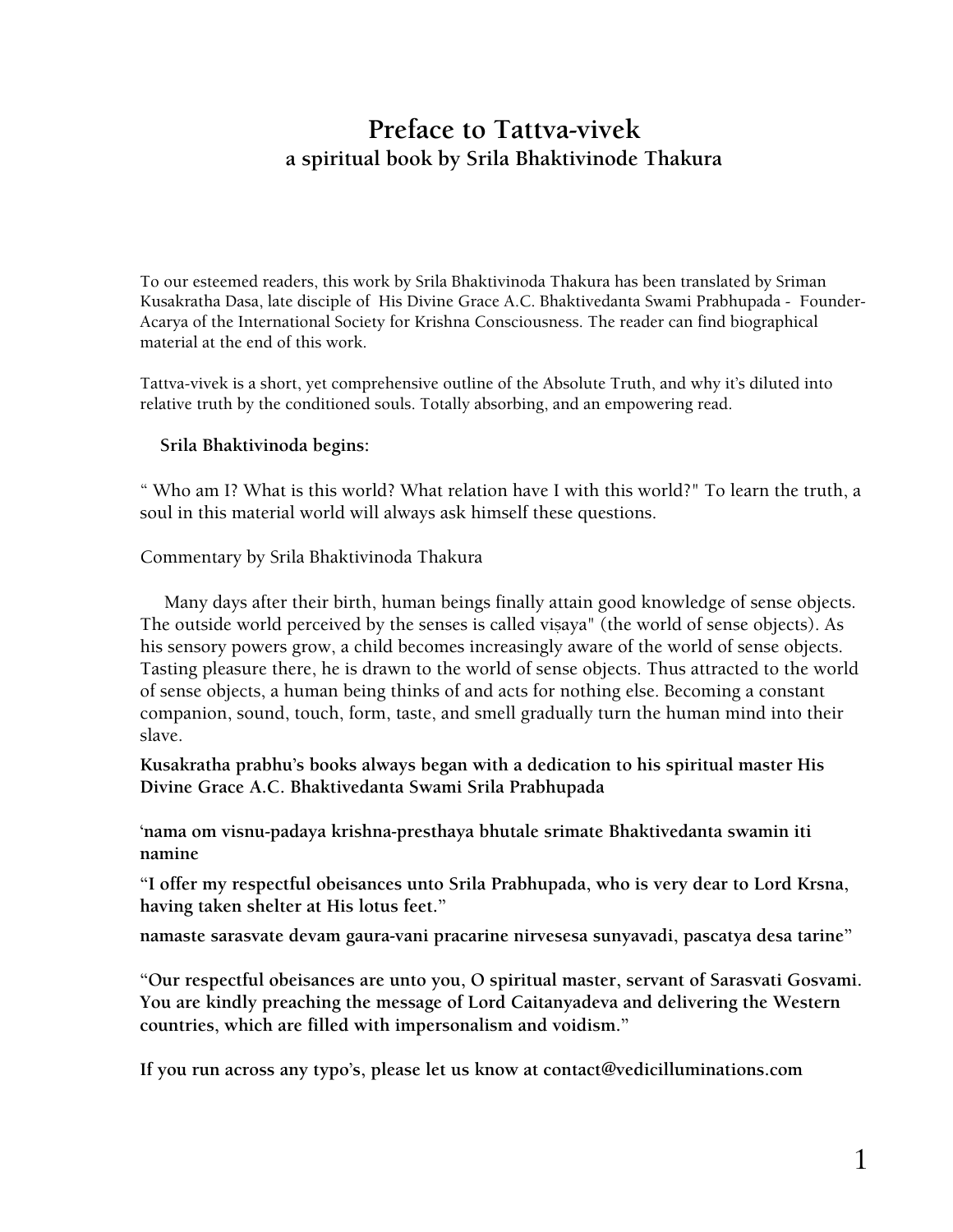# **Srila Bhaktivinoda Thakura's**

*Tattva-viveka* 

**Prathamanubhava First Realization** 

Text 1

jayati sac-cid-änanda rasänubhava-vigrahaù procyate sac-cid-änandä nubhütir yat-prasädataù

 jayati-glory; sat-eternity; cid-knowledge; änanda-bliss; rasa-nectar; anubhava-perception; vigrahaù-form; procyate-is spoken; sat-cid-änandänubhütir-the perception of eternity, knowledge and bliss; yat-prasädataù-by the mercy of whom.

Glory to Sri Krsna Caitanya, the Supreme Personality of Godhead, in whose form rest eternity, knowledge, bliss, and the taste of nectar. By His mercy this book, which bears the title Sac-cid-anandanubhuti" (Directly Seeing the Supreme Personality of Godhead, in Whose Form Rest Eternity, Knowledge, and Bliss) has been written.

Text 2

ko 'haṁ vā kiṁ idaṁ viśvam ävayoh ko 'nvayo dhruvam ātmānam nivrto jīvah prcchati jñāna-siddhaye

ko-who; aham-am I; vā-or; kim-what; idam-this; viśvam-world; āvayoh-of us both; kowhat; anvayo-the relationship; dhruvam-always; ātmānam-himself; nivrto-surrounded by matter; jīvaḥ-the soul; prcchati-asks; jñāna-siddhaye-to find the truth.

 Who am I? What is this world? What relation have I with this world?" To learn the truth, a soul in this material world will always ask himself these questions.

Commentary by Srila Bhaktivinoda Thakura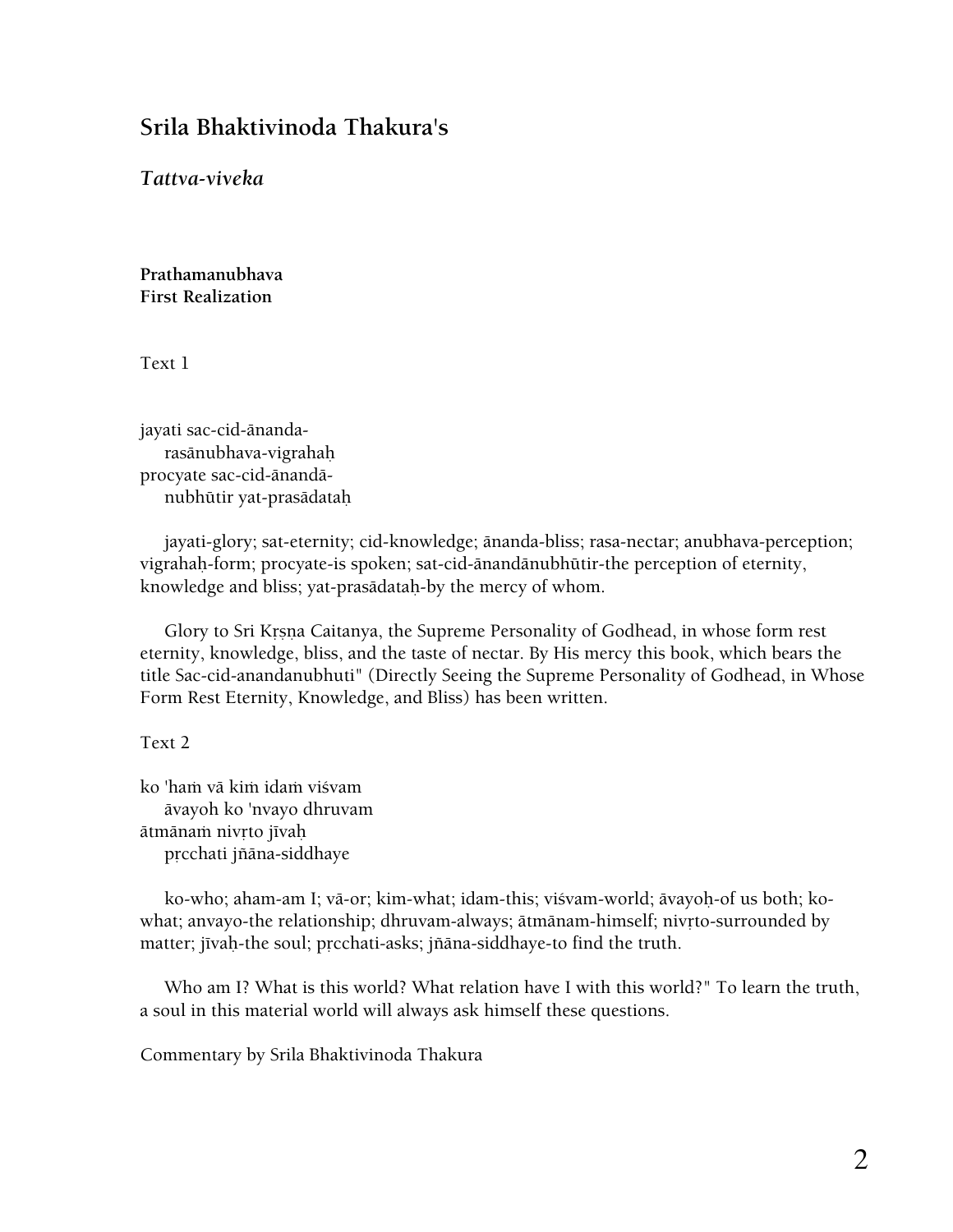Many days after their birth, human beings finally attain good knowledge of sense objects. The outside world perceived by the senses is called visaya" (the world of sense objects). As his sensory powers grow, a child becomes increasingly aware of the world of sense objects. Tasting pleasure there, he is drawn to the world of sense objects. Thus attracted to the world of sense objects, a human being thinks of and acts for nothing else. Becoming a constant companion, sound, touch, form, taste, and smell gradually turn the human mind into their slave.

 In this way human beings are plunged in the world of sense objects. Death must come, and when it does, I will have no relationship with this world of senses objects." When this thought arises, a fortunate person turns from the world of sense objects and yearns to know the truth. He then asks these questions: Who am I, the person who perceives this world? What is this world? What relation have I with this world?"

#### Text 3

ätmä prakrti-vaicitryäd dadäti citram uttaram sva-svarüpa-sthito hy ätmä dadäti yuktam uttaram

 ätmä-self; prakåti-nature; vaicitryäd-because of the variety; dadäti-gives; citram-variegated; uttaram-reply; sva-own; svarüpa-original form; sthito-situated; hy-indeed; ätmä-self; dadätigives; yuktam-proper; uttaram-reply.

 Because of their different natures, they who ask these questions attain a great variety of answers. Only a soul situated in his original spiritual form attains the true answers.

#### Commentary by Srila Bhaktivinoda Thakura

 A person who has turned away from the world of sense objects finds an answer to these three questions. Scriptures and philosophies attempt to answer these three questions. In our country answers are given by the Vedas, Vedänta, and other books following the Vedic teachings. Answers are also given by philosophies that misinterpret the Vedic teachings, philosophies like nyāya, pseudo-sāṅkhya, pātañjala, vaiśeṣika, and karma-mīmāṁsā. Answers are also given by philosophies that openly oppose the Vedic teachings, philosophies like Buddhism and the philosophy of the atheist Cärväka. In this way many philosophies give many different answers.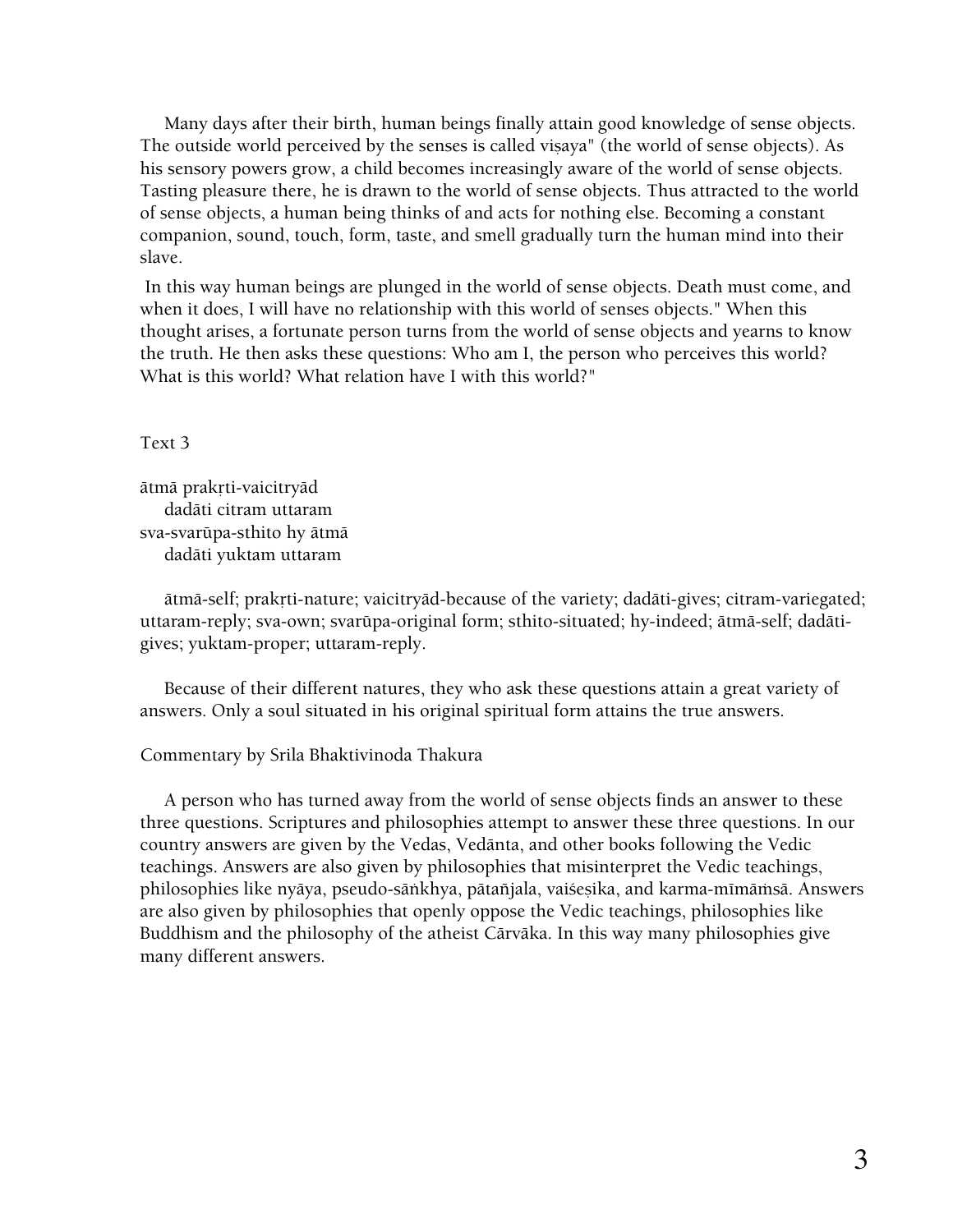In China, Greece, Persia, France, England, Germany, Italy, and other countries many different philosophies were preached, philosophies like Materialism, Positivism, Secularism, Pessimism, Skepticism, Pantheism, and Atheism. Many philosophers used logic to prove the existence of God. Then again, in other places was preached the idea that one should simply believe in God and worship Him. In many places were preached religions that claimed to be originally given by God. Some religions were rooted in each person's own individual faith in God.

 In other places it was said that God Himself had given the teachings of religion. Religion rooted in each person's own individual faith is called Theism. Included among the religions with belief-systems and scriptures given by God are Christianity and Mohammedanism. The answers to the previously mentioned three questions are truly of two kinds: 1. the answer given by a soul situated in his original form, and 2. the great variety of answers given by all others. Why is not a single answer only given to each of these questions?

 The true answers are given by a pure person situated in his original spiritual form. All persons situated in their original spiritual forms give the same answers. However, the persons who have fallen into the material world are not situated in their original spiritual forms. The material world is not their real home. It is a world born from material illusion. The Supreme Truth (para-tattva) has a spiritual potency (parä çakti). The shadow of that spiritual potency is the potency of illusion (māyā-śakti). Māyā-śakti is the mother of the material world. The great variety of qualities mäyä offers are accepted by the souls residing in the material world as their own qualities.

 In this way the soul's original qualities are withdrawn and the specific mixture of qualities and an identity offered by mäyä are accepted by the soul. In this way the spirit soul identifies with matter. Spiritual and material ideas thus become mixed together in many different ways in the mind of the spirit soul. Each accepting a different mixture of material qualities, the spirit souls misidentifying with matter each give his own answers to these three questions. In this way a great variety of answers is manifest. Influenced by the traditions, activities, associates, foods, language, and thought patterns of the countries where they live, the souls in this world give answers to these three questions. In this way time, place, and circumstance combine to create a great variety of natures.

 Firstly, the souls come in contact with matter in different ways. Those different kinds of contact bring one set of variations of nature. Secondly, their different countries, languages, families, and other circumstances bring another set of variations of nature. In this way a great variety of natures becomes multiplied. Only a person who has traveled to every country, learned every language, and studied every country's history can understand the scope of that variety. Here I will only point in the direction of that variety. I will not do more. It would be a great trouble.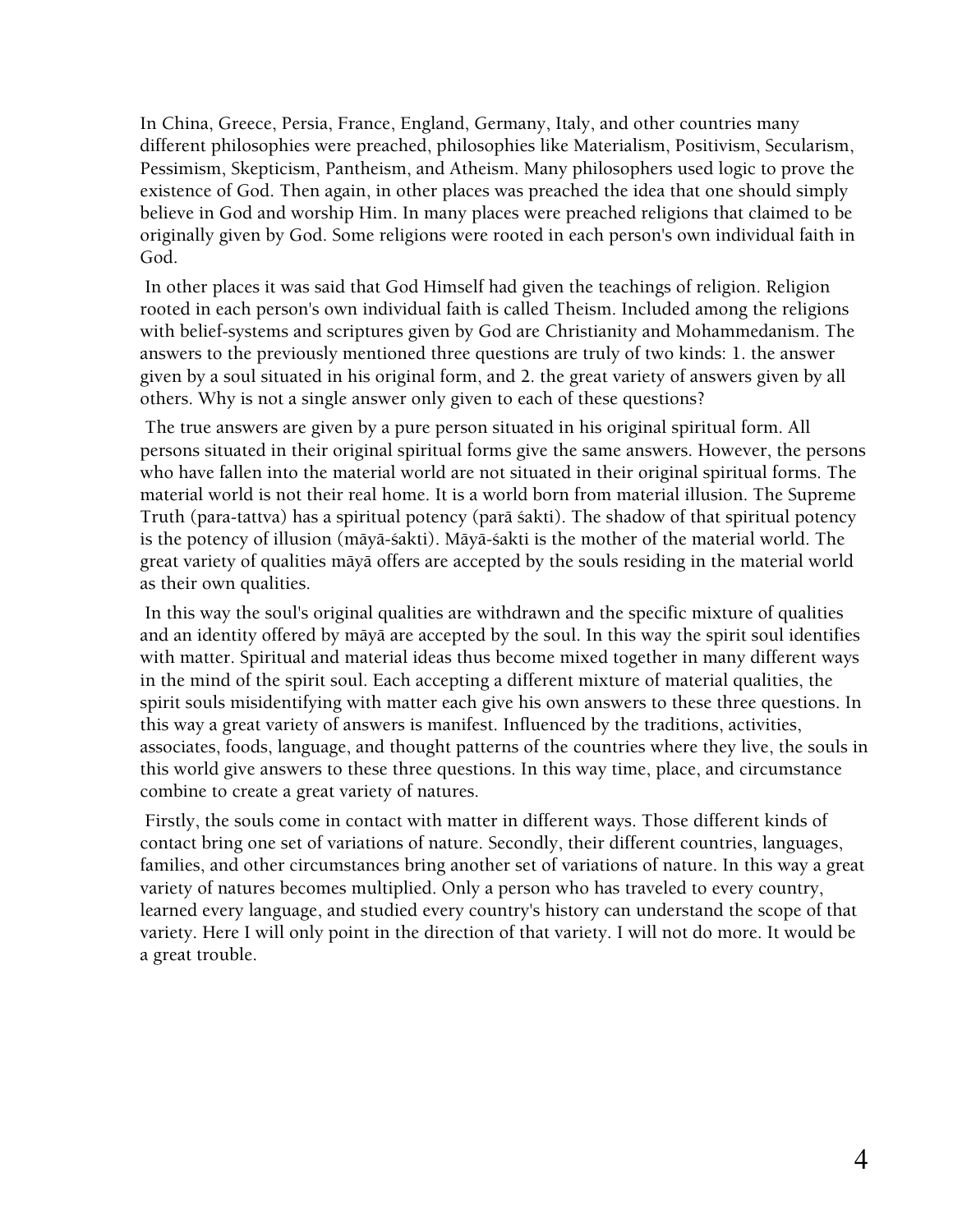Of the two kinds of answers given by the living entities, one is the true answer. The other is the great variety of answers according to the views of different philosophies. The great variety of answers may be divided into two groups. The first group is called jïäna" and the second group is called karma". Here someone may protest: When you say the true (yukta) answer you imply that you honor logic (yukti) as the way to know the truth. Why, then, do you not accept the great variety of answers that logic brings?" To this protest I reply: Spiritual logic does not depend on the material logic that brings a variety of answers. Therefore when I use the words logic (yukti) and truth (yukta), I refer to the logic and truth accepted by liberated souls purified of matter's touch, logic and truth that properly distinguish between matter and spirit.

 Logic that is material, that takes shelter of matter, will always lead to a great variety of conclusions. A liberated soul situated in his original spiritual form can give the true, the genuinely logical answer. Among the great variety of answers is seen the group called jnana. Employing jïäna, the spirit soul in contact with matter tries to distinguish spirit from matter. When it speaks positively (anvaya), jïäna affirms the primacy of matter, saying matter is the beginningless root of all that exists. When it speaks negatively (vyatireka) jïäna says that matter cannot be destroyed, for it is merely a transformation of the Supreme (brahman), who has no potencies (nihśakti).

 They who follow karma say God does not exist, and therefore the living entities should engage in material activities. Pure jïäna and karma have their place in true spiritual love and spiritual activities. They are part of the true answers to our three questions. They will be discussed later in this book, when devotional service (bhakti) will be described. Because they are material in nature, words cannot completely describe the pure spiritual truth.

Text 4

citram bahu-vidham viddhi yuktam ekam svarūpatah citram ädau tathä cänte yuktam eva vivicyate

 citram-variety; bahu-vidham-many kinds; video-please know; yuktam-truth; edam-one; svarūpataḥ-naturally; citram-variety; ādau-first; tathā-then; ca-also; ante-at the end; yuktamthe right answer; eva-indeed; vivicyate-is considered.

 Please know that there are a great variety of answers, and there is also one true answer. First we will consider the great variety of answers, and then we will consider the one true answer.

Text 5

ātmāthavā jadaṁ sarvaṁ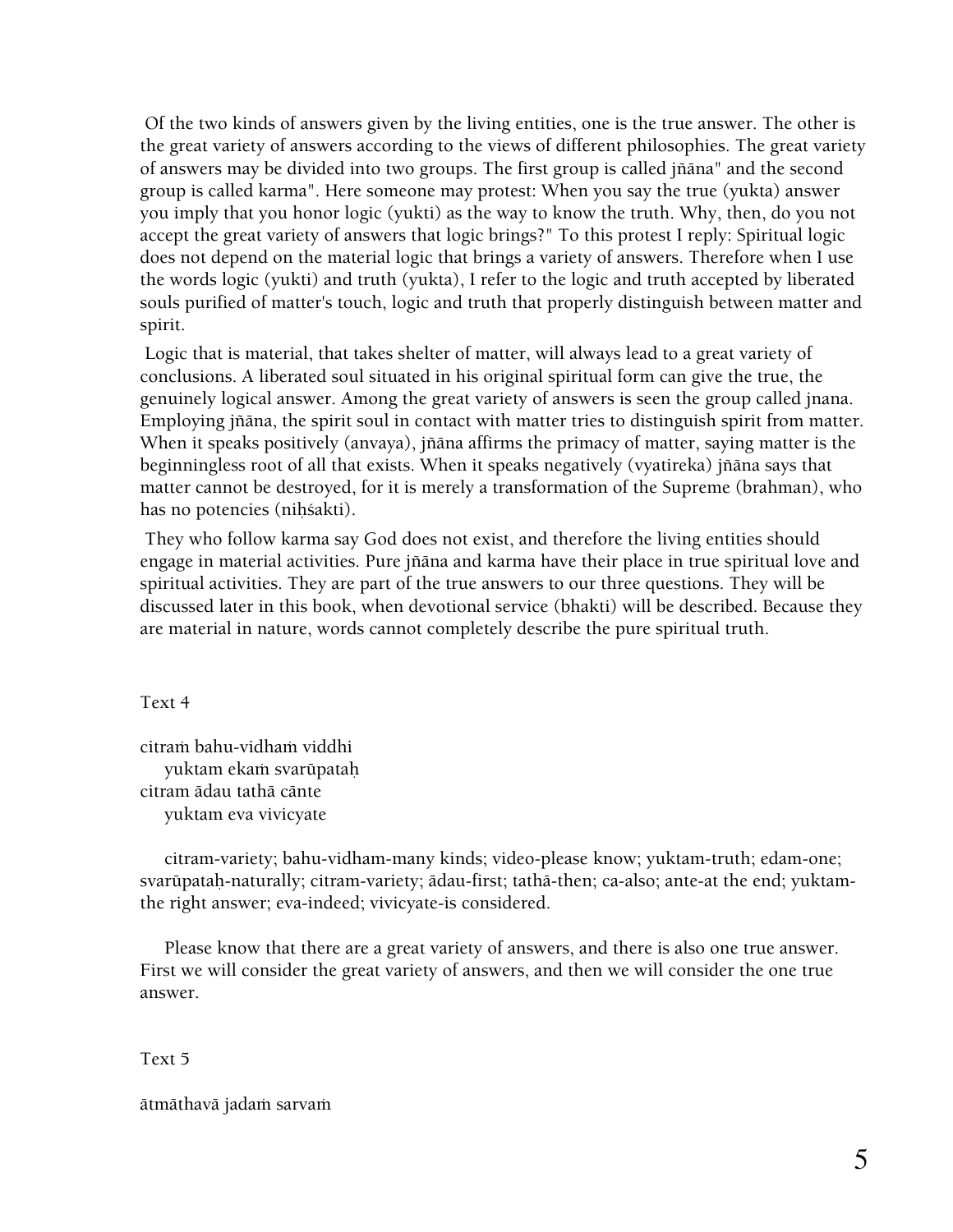svabhäväd dhi pravartate svabhāvo vidyate nityam īśa-jñānaṁ nirarthakam

 ätmä-soul; athavä-or; jadam-matter; sarvam-all; svabhäväd-naturally; hi-indeed; pravartate-is manifest; svabhāvo-own nature; vidyate-is; nityam-eternal; īśa-jñānamknowledge of God; nirarthakam-without meaning.

 Some philosophers say that matter is everything, matter is self-manifest, matter is eternal, and any conception of God is a senseless lie.

Text 6

sarvathā ceśvarāsiddhir éça-kartä prayojanät para-loka-kathä mithyä dhūrtānām kalpaneritā

sarvathā-in all respects; ca-and; īśvara-God; asiddhir-lacxk of proof; īśa-God; kartācreator; prayojanät-because of the need; para-loka-kathä-talk of a spiritual world; mithyäfalse; dhūrtānām-of rascals; kalpana-imagination; īritā-spoken.

 They say no one has ever proved God's existence, God is created by men, and talk of a spiritual world is a lie imagined by rascals.

Text 7

samyogāj jada-tattvānāṁ ātmā caitanya-saṁjñitaḥ pradurbhavati dharmo 'yam nihito jada-vastuni

 samyogäj-from contact; jada-tattvänäm-of material elements; ätmä-soul; caitanyasamjñitaḥ-known as consciousness; pradurbhavati-is manifested; dharmo-religion; ayam-this; nihito-placed; jada-vastuni-in matter.

 They say the inert material elements combine to create conscious life. In this way conscious life is manifest in inert matter.

Text 8

viyogät sa punas tatra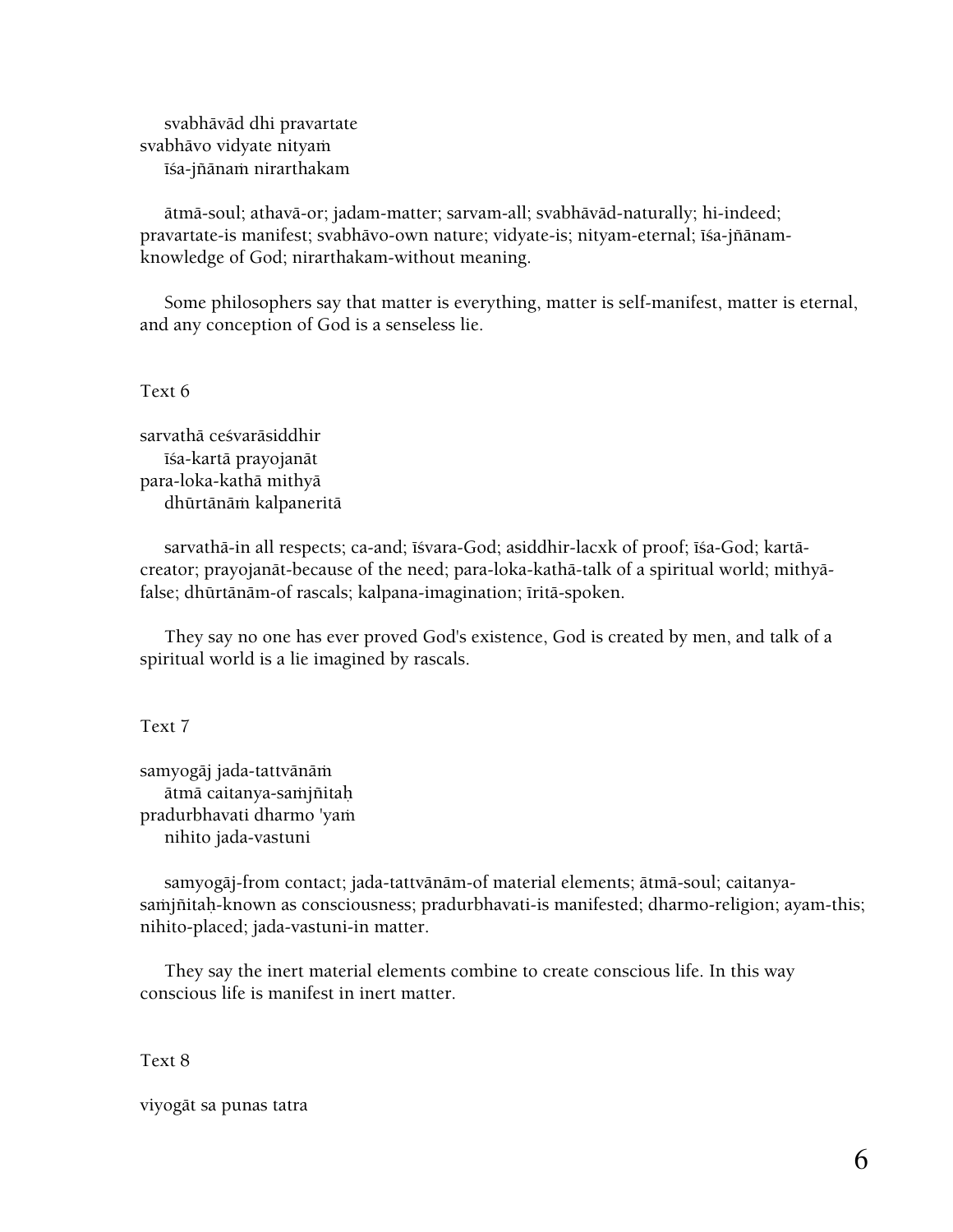gacchaty eva na samsayah na tasya punar äv ttir na muktir j āna-lak aņā

 viyogät-from separation; sa-that; punas-again; tatra-there; gacchaty-goes; eva-indeed; nano; samsayaḥ-doubt; na-not; tasya-of that; punar-again; āvṛttir-return; na-not; muktirliberation; jñāna-lakṣaṇā-characterized by knowledge.

 They say that when it dies, conscious life ceases to exist, and of this they have no doubt. They say there is no soul that can be reborn in this world or liberated from it by attaining spiritual knowledge.

#### Commentary by Srila Bhaktivinoda Thakura

 Among the great variety of philosophies, materialism (jada-väda) is very widespread. Materialism is of two kinds: 1. the philosophy of attaining material pleasures (jadänandavāda), and 2. the philosophy of extinguishing (nirvāna) material existence altogether (jadanirvāņa-vāda). Now we will consider these two materialistic philosophies. First we will look at materialism in a general way.

All varieties of materialism say this: Inert matter exists, conscious life exists, and everything is created from inert matter. Conscious life does not exist before inert matter. Philosophies that teach about God are a useless waste of time. Inert matter is eternal. If someone talks about God", he is talking about a being who exists only in his imagination. If any God exists one should search to find a higher God" that controls that God. God's existence has never been proved. In every country and province are religious books describing God and describing the soul's residence in a spiritual world. These books are the wild imaginations of various rascals. They do not describe anything that truly exists. Therefore the words self (ätmä) and consciousness (caitanya) refer only to certain aspects of matter.

 Self and consciousness are created only by a variety of forward (anuloma) or backward (viloma) interactions (samyoga) of material elements (jada-tattva). When the interactions are forward, there is creation of self and consciousness. When the interactions are backward, self and consciousness are again merged into matter. A self's taking birth again and again in different forms, or reincarnation, is not possible. Attaining liberation from matter by learning the truth about Brahman is not possible either.

 Because the self is not different from matter, the self cannot become liberated from matter. Therefore matter is the ultimate reality. All existence is only a variety of aspects of matter. All atheists accept these ideas. One group of atheists claims that each person's attainment of material pleasure is for him the goal of life. Another group of atheists, understanding that material pleasure is temporary and pathetic, searches after the happiness of nirvāņa (cessation of material existence).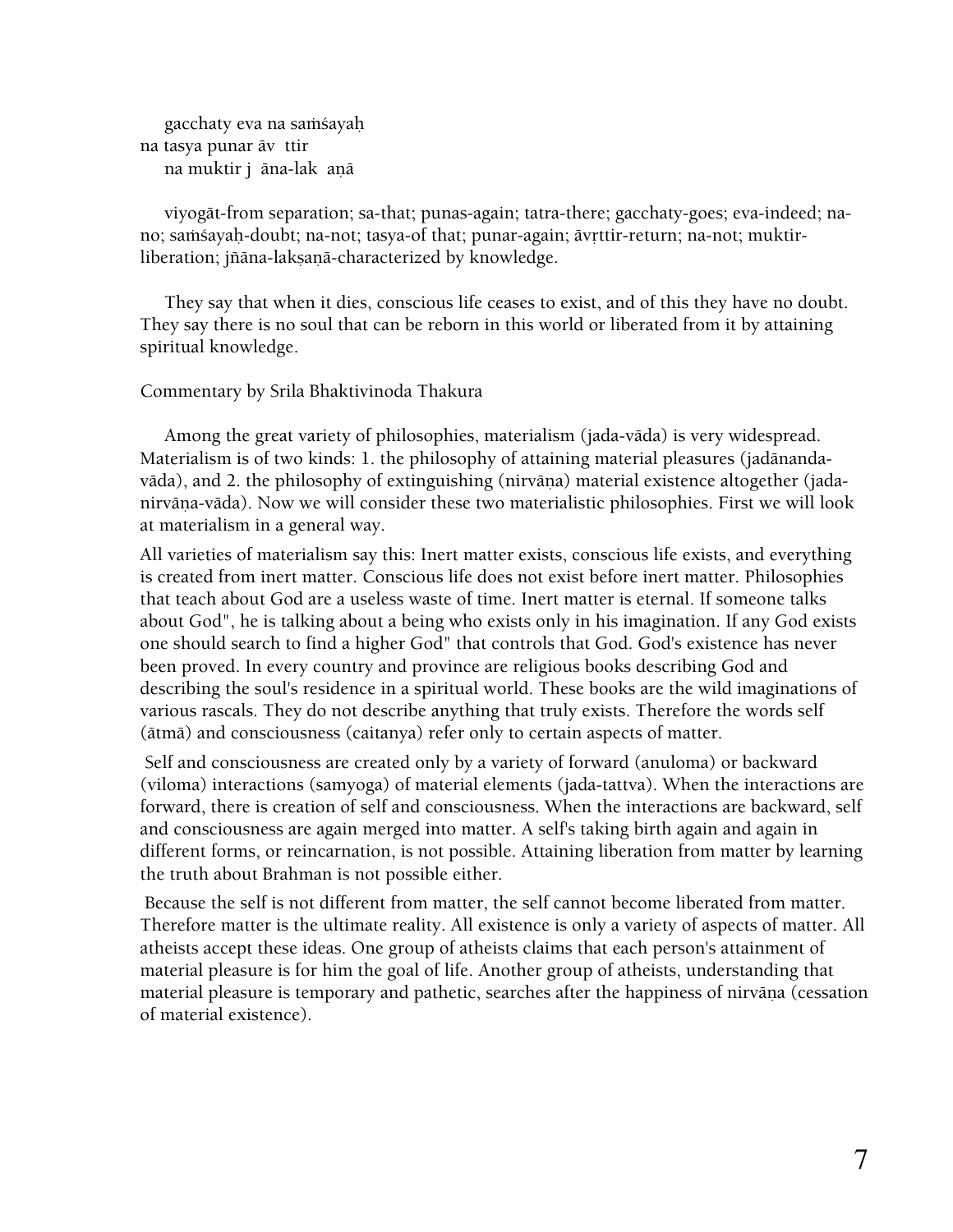Now we will consider the philosophy of attaining material pleasures (jadänanda-väda). The philosophy of attaining material pleasures is of two kinds: 1. the philosophy of selfish material pleasures (svārtha-jadānanda-vādī), and 2. the philosophy of unselfish material pleasures (nihsvārtha-jadānanda-vādī).

 They who follow the philosophy of selfish material pleasures think: Neither God, nor soul, nor afterlife, nor karmic reactions exist. Therefore, concerned only for results visible in this world, let us spend our time in sense pleasures. We don't need to waste our time performing useless religious activities." Because of bad association and sinful deeds, this atheistic philosophy has existed in human society from ancient times. However, this philosophy has never become prominent among faithful, respectable people.

 Still, in different countries some people have taken shelter of this idea and even written books propounding it. In India the brāhmana Cārvāka, in China the atheist Yangchoo, in Greece the atheist Leucippus, in Central Asia Sardana plus, in, Rome Lucretious, and many others in many countries all wrote books propounding these ideas. Von Holback says that one should perform philanthropic deeds to increase one's personal happiness. By working to make others happy, one increases one's own happiness, and that is good.

 Trying to persuade the people in general, the authors of modern books propounding the philosophy of material pleasure often talk about unselfish material pleasure, or doing good, materially, to others. In India atheism existed even in ancient days. With great erudition, one philosopher wrote a great distortion of the Vedic teaching, a distortion called the Mīmāmsāsūtras, which begin with the words codanā-laksano dharmah", which replace God with an abstract origin before which nothing existed" (apürva).

 In Greece a philosopher named Democritus preached this philosophy also. He said that matter and void exist eternally. When these two meet, there is creation, and when they are separated, there is destruction. Material elements are different only because their atoms are of different sizes. Otherwise the elements are not different. Knowledge is a sensation that comes when something within touches something without. His philosophy holds that all existence is composed of atoms.

In out country also Kanāda in his vaisesika philosophy also taught that the material elements are composed of eternal atoms. However, the vaisesika philosophy is different from Democritus' atomic theory, for the vaisesika philosophy accepts the eternal existence of both God and soul. In Greece Plato and Aristotle refused to accept an eternal God as the only creator of the material world. Kanäda's errors are also seen in their views. Gassendi accepted the existence of atoms, but concluded that God created the atoms. In France Diderot and Lamettrie preached the theory of unselfish material pleasure.

The theory of unselfish material pleasure reached its high point in France's philosopher Compte, who was born in 1795 and died in 1857. His impure philosophy is called Positivism. It is inappropriately named, for it accepts the existence of matter only, and nothing else. It claims: Aside from sense knowledge there is no true knowledge. The mind is only a special arrangement of material elements. In the final conclusion, no origin of all existence can be described. Furthermore, there is no need to discover any origin of the material world. There is no sign that any conscious creator of the material world exists. The thinking mind should categorize things according to their relationships, results, similarities, and dissimilarities.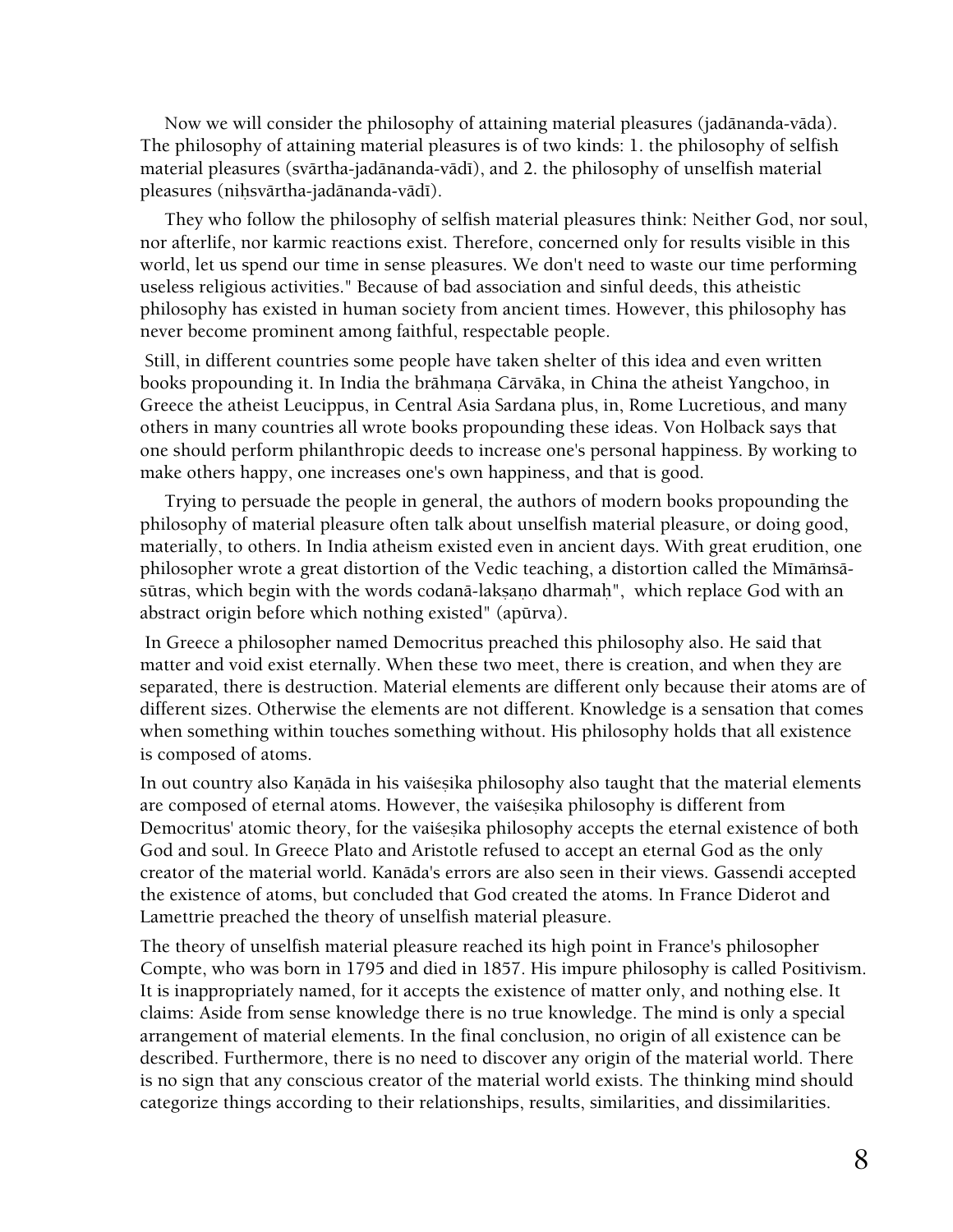One should not accept the existence of anything beyond matter. Belief in God is for children. Adults know God is a myth. Discriminating between good and evil, one should act righteously. One should try to do good to all human beings. That is the philosophy of unselfish material pleasure. Thinking in this way one should act for the benefit of all human beings. One should imagine a female form and worship it. That form is, of course, unreal. Still, by worshiping it one attains good character. The earth, or the totality of material existence, is called the Supreme Fetich", the land is called the Supreme Medium", and the primordial human nature is called the Supreme Being". A female form with an infant in her hands should be worshiped morning, noon, and night. This imaginary female form, who is an amalgam of one's mother, wife, and daughter, should be meditated and worshiped in the past, present, and future. One should not seek any selfish benefit from these actions.

In England a philosopher named Mill taught a philosophy of sentimentalism that is largely like Compte's philosophy of unselfish material pleasure. In this way atheism, or secularism, attracted the minds of many youths in England. Mill, Lewis, Paine, Carlyle, Bentham, Combe, and other philosophers preached these ideas. This philosophy is of two kinds. One kind was taught by Holyoake, who kindly accepted God existence to some extent. The other kind was taught by Bradlaugh, who was a thorough atheist.

 The philosophy of selfish material pleasure and the philosophy of unselfish material pleasure, although different in some ways, are both materialistic. When one deeply thinks about the ideas of all these materialistic philosophers, one will see that materialism is useless and untenable. When one simply glances at them with the eyes of pure spiritual logic, one will reject these ideas as pathetic and untenable. Even ordinary material logic will show these ideas are untenable and should be rejected. This is seen in the following ways:

 1. The philosophy of materialism searches for a single principle that is the root of all existence. This is a great folly. If one thinks the material atoms are eternal, the void is eternal, the relation between the void and the material elements is inconceivable, and the powers, qualities, and actions of the material atoms are also eternal, and all these things are eternal and beginningless, then he cannot accept that the material world was ever created. A person who accepts these ideas cannot reduce the material world to a single underlying principle. He must accept the simultaneous existence of many principles. What is time? That he has no power to say. In this way their attempt to find a single underlying principle that governs the material world is only the wild babbling of a child.

 2. The philosophy of Materialism is unnatural and unscientific. It is unnatural because every nature has a cause. To assume that matter is eternal and is the cause of consciousness, which appears only as a by-product of matter, is very illogical. The presence of causes and effects is natural in the world of gross matter. Without causes and effects the material world would not be as it is. The philosophy of Materialism is unscientific because consciousness has the power to manipulate and control inert matter. Therefore the idea that consciousness is merely a by-product of matter is fiercely opposed to true scientific thinking.

 3. Consciousness is naturally superior to inert matter. Only fools say consciousness is a by-product of matter. Professor Ferris has clearly explained all this.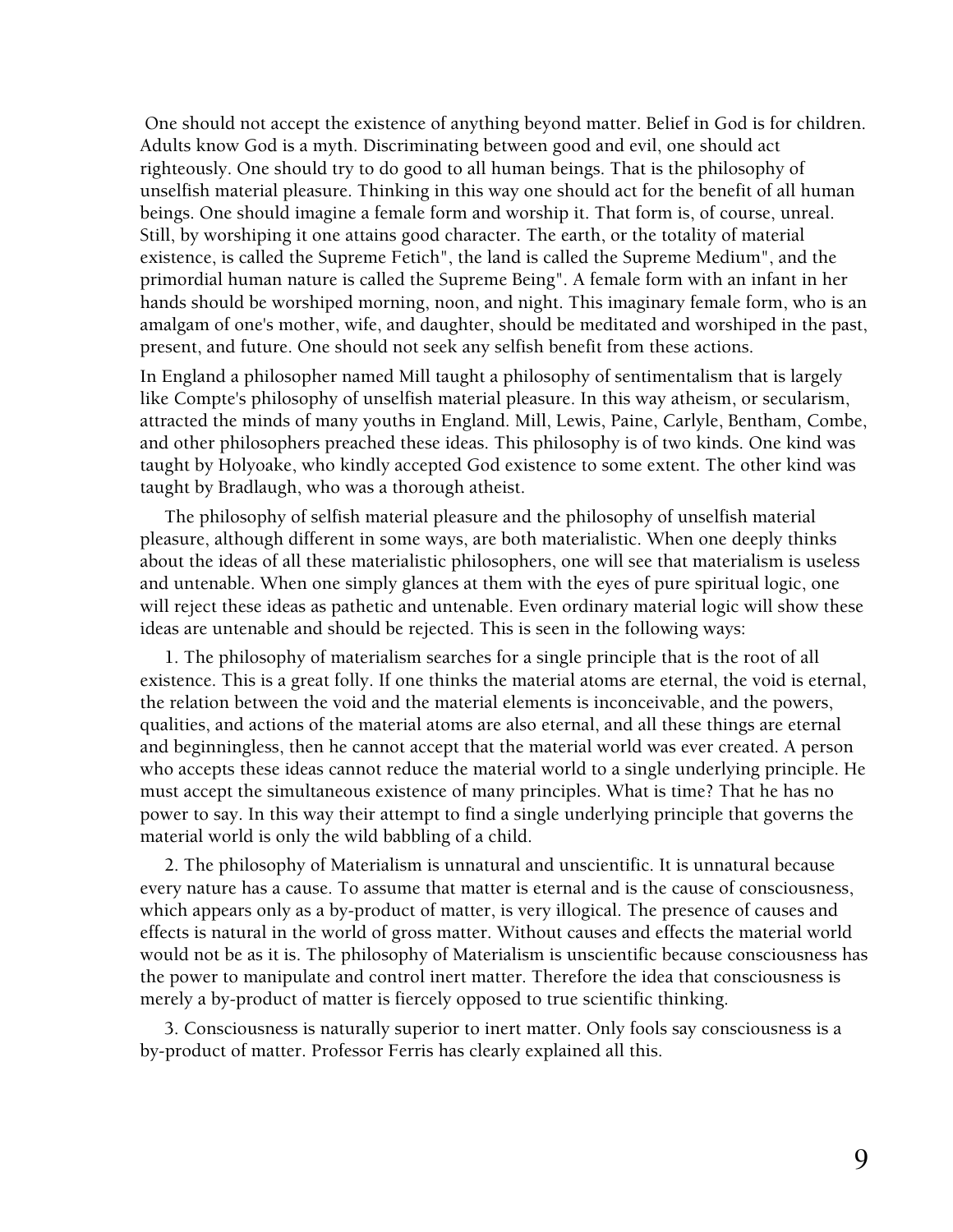4. Can anyone prove that matter is eternal? Professor Tyndall has clearly shown there is evidence to prove the eternity of matter. If someone claims that he has looked eternally into the past and eternally into the future and he has seen that matter is eternal, no one should believe him.

 5. Buchner and Molescott claim that matter is eternal. That is an imagination that exists only in their heads. If in the course of time matter ceases to exist, their ideas will become lies.

 6. Comte writes: We should not try to discover the origin or the conclusion of the material world. That attempt is only childish curiosity." However, because the living entity is by nature conscious, he naturally curious to know these things. The living entity cannot perform a funeral rite to celebrate the death of his own natural curiosity. The search for causes and effects is the mother of all true knowledge. If Compte's idea is accepted, human intelligence will be destroyed in a few days. Of that there is no doubt. Then human beings will all become stunted, numbed, and unthinking.

 7. No one has ever seen human consciousness created from dull material elements. Only fools believe this will ever happen. In the book I hold in my hand, a history book describing three thousand years of human history, no one has ever seen a human being spontaneously manifested from inert matter. If human life is manifest from the spontaneous interactions of material elements, then in the course of all those years at least one human being would have been spontaneously manifested from inert matter.

 8. The graceful and harmonious arrangement of human beings, animals, trees, and other living entities in this world points to a creator and controller. In this way it is seen that there must be a conscious supreme creator.

 In these many ways the philosophy of Materialism is refuted even by ordinary logic. Only very unfortunate people accept the ideas of Materialism. They have no idea of spiritual happiness. Their desires are very petty. The philosophy of material extinction (nirvāņa) will be discussed later in this book.

Text 9

kartavyo laukiko dharmaù pāpānām viratir yataḥ vidvadbhir lakṣito nityo svabhäva-vihito vidhiù

 kartavyo-should be done; laukiko-material; dharmaù-nature; päpänäm-of sins; viratircessation; yatah-because; vidvadbhir-by the wise; laksito-seen; nityo-eternal; svabhāva-by nature; vihito-placed; vidhih-rules.

 The materialists say these words: Ordinary morality should be followed, for then immoral activities are stopped. The wise see that the eternal rules of morality are spontaneously manifested from human nature.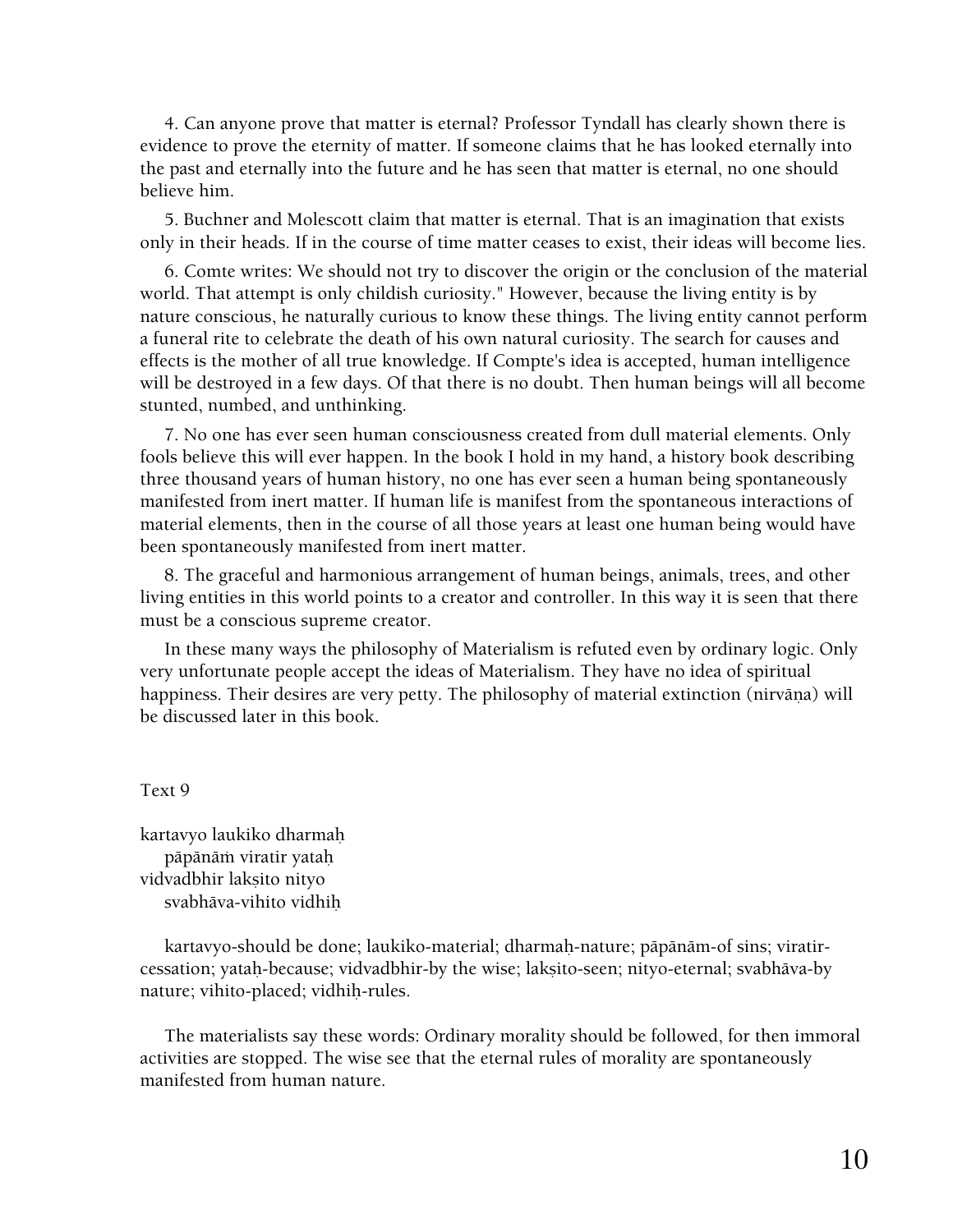Text 10

puṅkhānupuṅkhā-rūpeṇa jijïäsyo sa sukhäptaye jīvane yat sukha tat tu jīvanasya prayojanam

punkhānupunkha-rūpena-thoroughly; jijñāsyo-to be inquired; sa-he; sukha-of happiness; äptaye-for attainment; jīvane-in life; yat-what; sukham-happiness; tat-that; tu-indeed; jīvanasya-of life; prayojanam-the need.

 One should diligently try to attain material happiness, for material happiness is the true goal of life.

Text 11

jīvane yat krtam karma jīvanānte tad eva hi jagatām anya-jīvānām sambandhe phala-dam bhāvet

jīvane-in life; yat-what; krtam-done; karma-action; jīvana-of life; ante-at the end; tad-that; eva-indeed; hi-indeed; jagatām-of the universes; anya-of other; jīvānām-living entities; sambandhe-relationship; phala-dam-giving result; bhävet-will; be.

 After a person dies, the activities he performed during his life will still bring results to other living entities, to persons who had a relationship with him.

Text 12

na karma näçam äyäti yadā vā yena vā krtam apürva-śakti-rüpena kurute sarvam unnatam

 na-not; karma-action; näçam-to destruction; äyäti-goes; yadä-when; vä-or; yena-by whom; vā-or; krtam-done; apūrva-wodnerful; śakti-power; rūpeņa-with the form; kurute-does; sarvam-all; unnatam-elevated.

 Regardless of when or by whom they were performed, good material activities are never lost. They have a wonderful power to elevate everyone.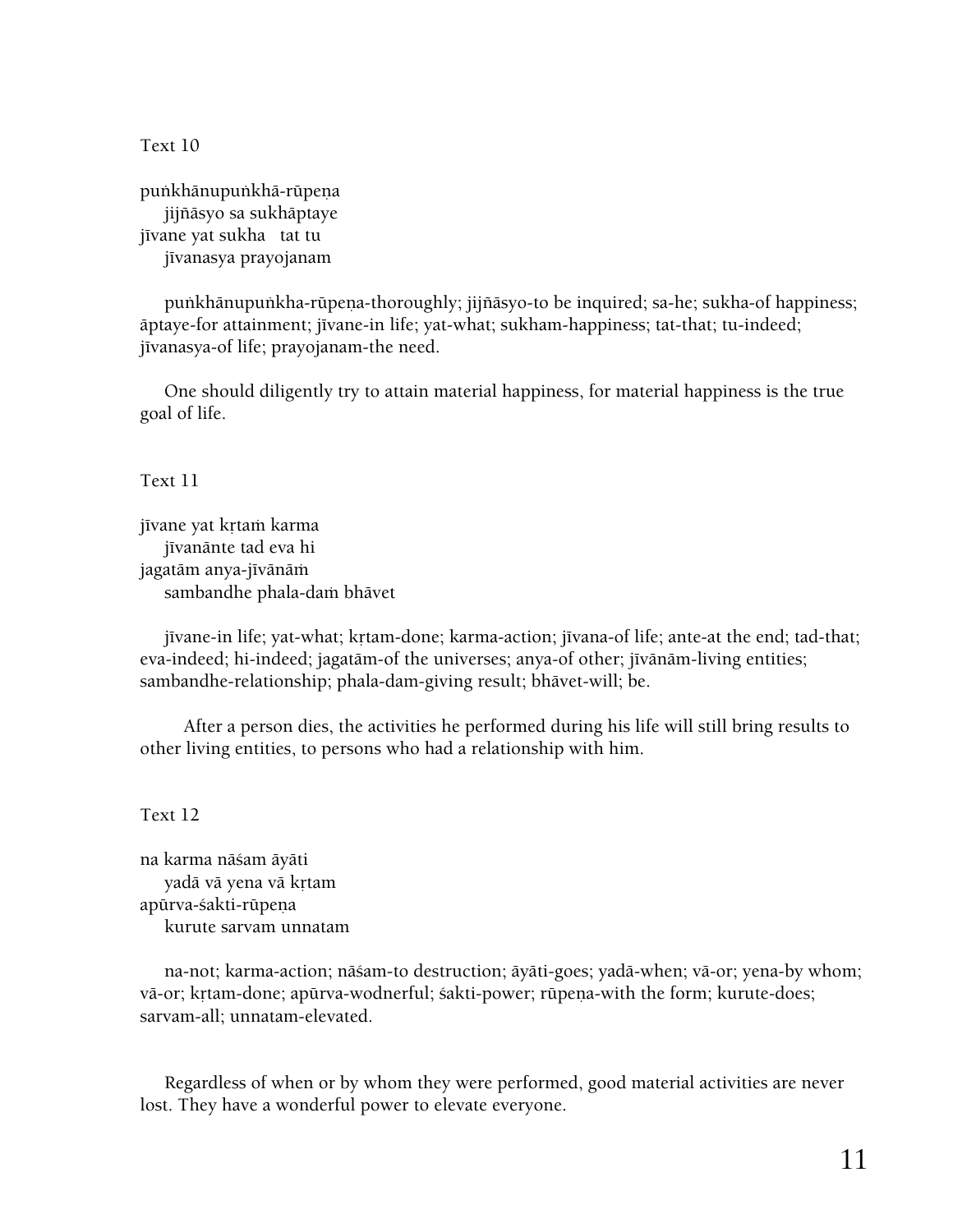Commentary by Srila Bhaktivinoda Thakura

 Now we will consider the ordinary activities of persons who follow the philosophy of Materialism. They say: Even though there is no God, no soul, and no afterlife, human beings should still follow the rules of morality. By acting morally one will attain happiness in this life, and by acting immorally one will be placed in a fearful situation. These immoral activities are also called `sins'. If one acts selflessly to make others happy, one's own happiness will spontaneously follow. Therefore one should follow the principles of morality. One should follow morality and cast sins far away, for sins bring only troubles and sufferings. Nature always has its own laws. Therefore, since every being is a part of nature, every being must follow nature's laws. Philosophers should try to discover the laws that govern the material world. Pious happiness is the highest good attained in this life. To attain one's own happiness one should diligently try to discover and follow nature's laws.

 If you say, `After death I will exist no longer. Why should I renounce my own unbridled pleasure and follow the rules of morality?', then I reply: Your actions are not in vain. Even after your death they will not stop bringing results to others. After your death the actions you performed in your life will bring various results to various people in the world. If you married and begat children, gave your children an education and taught them about morality, then your actions will bring results enjoyed by many people.

If you earn money and build schools, hostels for travelers, roads, bathing places, and other like things, then many people will enjoy the results of your actions. If you say, `The results of those actions will quickly perish,' then I reply: Why should you not act? Your actions will never perish. When they are mature, actions have a very wonderful power. In the future these actions will become very powerful. They will make this endless world a very exalted place. Therefore one should act without selfish motives."

 The philosophy of materialism collapses of its own accord. It is like a house without a foundation or walls. No one will follow a religion without hope or fear for what will happen in the afterlife. As their very name shows, the followers of the philosophy of selfish material pleasures are all selfish. Indeed, the followers of the philosophy of unselfish material pleasures are in truth selfish also. It is not possible to follow the idea of unselfish material pleasures for long.

 Writing under the pen-name Mirabond, the philosopher Holbach wrote a book, System of Nature" in the year 1770. In that book he wrote, Unselfishness does not exist in this world. I say a good faith is one where one becomes happy by others' happiness." I see it that way also. Unselfish materialism has no meaning. It is like a flower imagined to float in the sky. Unselfishness is merely a way to attain one's own happiness and freedom from troubles. One thinks, If people hear I am unselfish, they will trust me. Then I will easily attain my ends." A mother's love, brother's love, friendship, and the love of a man and a woman: Are these unselfish? If they do not bring one's own personal happiness, these kinds of love" do not last. To attain spiritual bliss at the end, some people pass their whole lives in renunciation. Every religion and philosophy is based on selfishness.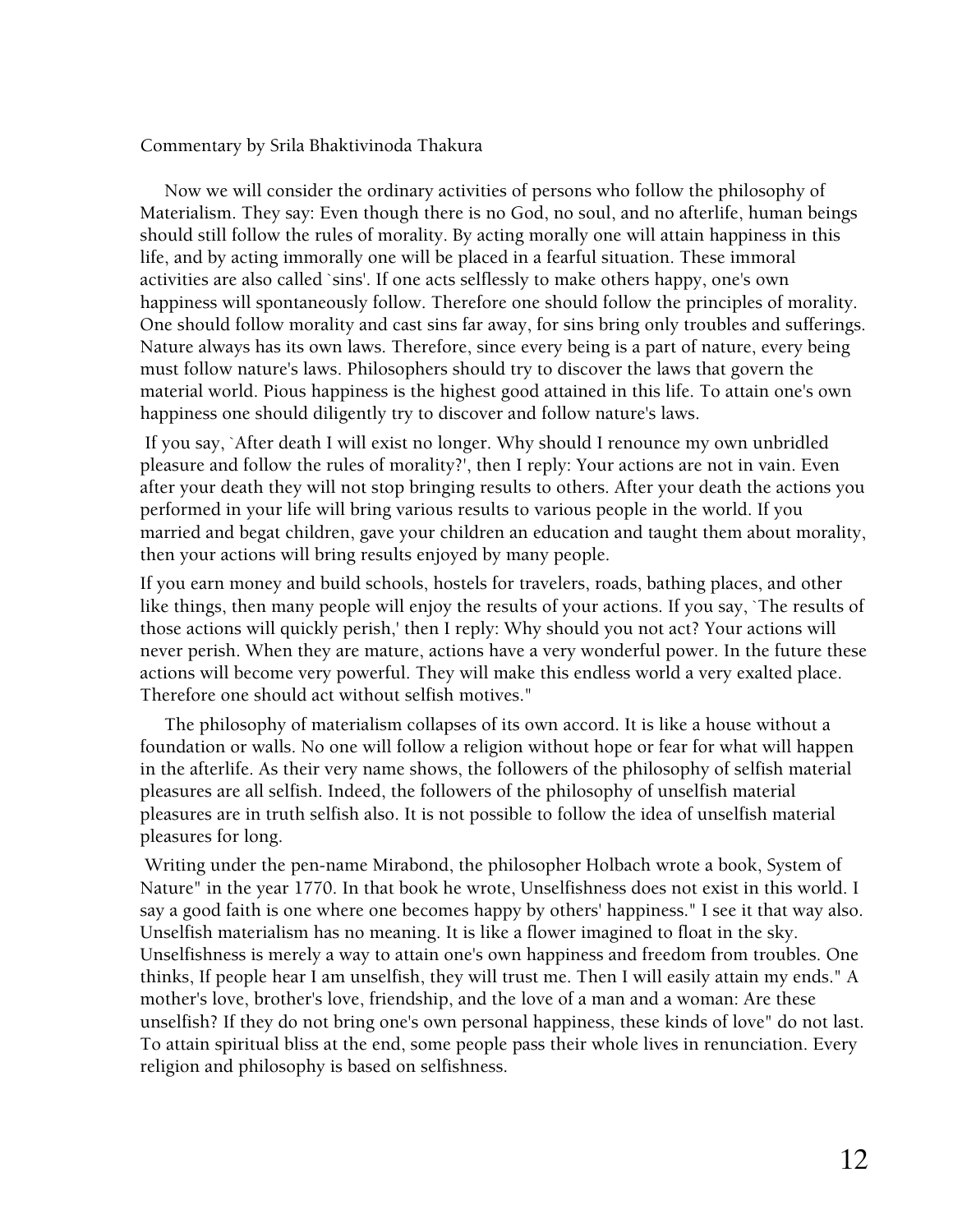Love of God is also selfish. It is everyone's nature to be selfish. The very phrase one's own nature" hints at selfishness. Selfishness is natural. Unselfishness is very unnatural. Therefore it is never truly seen. Without the hope of future life and future happiness, no one would perform any action. Persons of purified intelligence are not attracted to Jaimini's apürva philosophy or the life-force philosophy of some western thinkers. Anyone who follows these philosophies becomes cheated. In India even the smārta-paṇditas who quote Jaimini's apūrva philosophy in their writing all believe in God's grace and in a blissful existence in a spiritual world.

If they knew the truth, that Jaimini's apürva philosophy is opposed even to God's existence, they would at once turn their backs on Jaimini and his ideas. Jaimini knew well that belief in God naturally stays in the hearts of human beings. Therefore in his apürva philosophy he carefully and cunningly crafted an imaginary God who bestows the results of actions. Thus concealed under the cloak of belief in God, the atheistic karma-mīmāmsā philosophy preached by the smārta-panditas has a strong following in India. One person's self interest often conflicts with another person's self interest. When a person of average intelligence hears the word unselfishness", he becomes attracted, for he thinks that by following the philosophy of unselfishness his own desires will be fulfilled.

That is another reason the philosophy of atheistic materialism has become widespread. How the preacher of the philosophy of unselfish material pleasure induces his followers to act morally in the world is not easily understood. Pushed by their own selfish desires, people may act morally for some time, but when they think it over, they will eventually sin. They will say to themselves: O my brother, don't stay away from sense pleasures. Enjoy sense pleasures as you like, as long as others do not know of them. Why not? I do not think the world will collapse because of them. There is no God, an all-seeing God who gives to us the results of our actions. What have you to fear? Just be a little careful, so no one will know. If they learn of it, then you will lose your good reputation, and perhaps the government or bad people will make trouble for you. If that happens neither you nor others will be happy." Know for certain that if the hearts of the preachers of atheistic morality were examined, these thoughts would be found. One day a smärta-pandita prescribed the candräyana-vrata and other harsh penances to a person who had asked him about the atonement for a certain sin. Hearing this, the person said, O Bhattäcärya Mahäçaya, if I must perform a candräyana-vrata for killing that spider, then your son, who was also implicated in that act, must also perform that penance." Seeing this would be a great calamity for his son, the Bhattäcärya Mahäçaya turned two or four more pages in his big book and said, Aha! I made a mistake. Now I see. The books says: `A dead spider is only a piece of rag.' That being the case, you need not perform any atonement at all."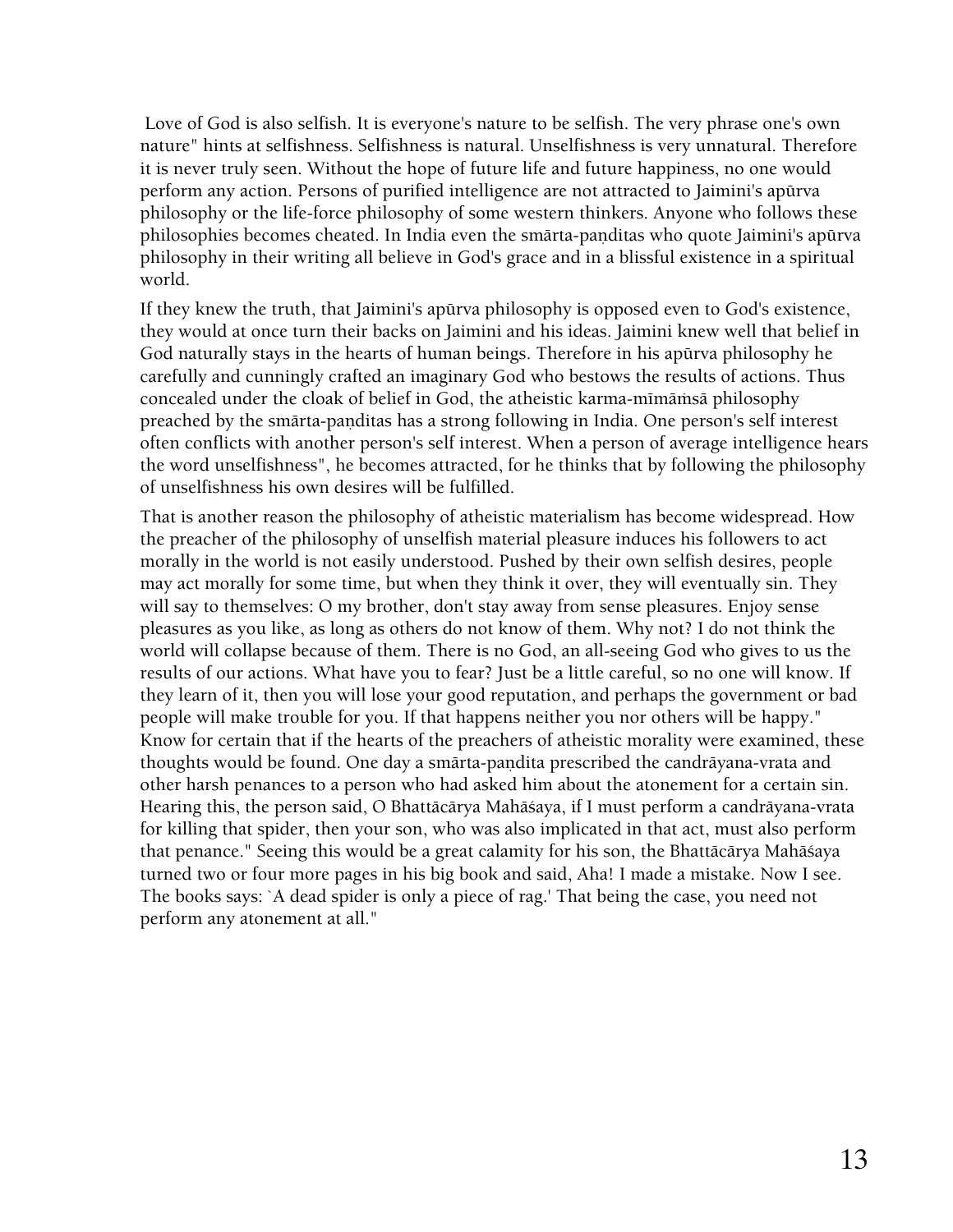The atheist smārta-panditas are like that. They accept the worship of God only to promote their atheist philosophy. If sometimes they accept the ideas if an afterlife and of a God who gives the results of actions, they accept these two ideas only a subordinate parts of their karma philosophy. True devotion (bhakti) to God is never seen in their ideas. It is seen that what is the beginning is unselfishness gradually turns into selfishness. To prevent this from happening some atheist karma-mīmāmsā philosophers accept the existence of a single allknowing God who gives the results of actions. They then quote many passages from scripture to show how the worship of God is a part of the karma-mimamsa philosophy. In this way they accept an imaginary God. Compte, fearing that morality would not be taken seriously, imagined a God that would be considered real.

 Compte was more honest. Jaimini was more farsighted. Compte's trickery was caught, and therefore his idea of imaginary worship of God never attracted many followers. Jaimini had a deeper understanding, and therefore his karma-mīmāmsā philosophy did gain wide acceptance in the smārta-pandita community. In the end Compte and Jaimini held the same philosophy. If one examines the ideas and activities of the smarta-panditas, one will see that the karma-mīmāmsā philosophy is untenable. Why is it not tenable? It is not tenable because it will never bring true auspiciousness to human society.

Secularism, Positivism, or smärta karma-mīmāmsā has no power to uproot sins. Rather, for many days they will make many great obstacles to stop true pure devotion (bhakti) to God, devotion that is the true purifier of sins. Time after time the karma-mimämsä philosophy tells` devotion to God: I am your follower. I make people qualified to follow you. I purify the sinful people and place them at your feet." These words are only cheating. They are not sincere. True karma (pious action) is devotional service to God. As long as karma continues to call itself karma" it is not a part of devotional service. When it is truly a part of devotional service, karma calls itself by the name bhakti".

 As long as it calls itself by the name karma", karma is a rival of devotional service and it always tries to make itself more important than devotional service. Karma claims that it helps philosophy, civilization, and art. However, when karma becomes transformed into bhakti, then philosophy, civilization, and art become much more glorious and exalted. In this place I will not discuss this in more detail.

#### Text 13

bhavah kleśo 'bhavah kesāṁ mate saukhyam iti sthitam nirväna-sukha-sampräptih śarīra-kleśa-sādhanāt

bhavaḥ-material existence; kleśo-suffering; abhāvaḥ-non-existence; keṣām-of some; matein the idea; saukhyam-happiness; iti-thus; sthitam-situated; nirvāṇa-of non-existence; sukhaof happiness; samprāptih-attainment; sarīra-of the material body; klesa-of the sufferings; sädhanät-because of the activities.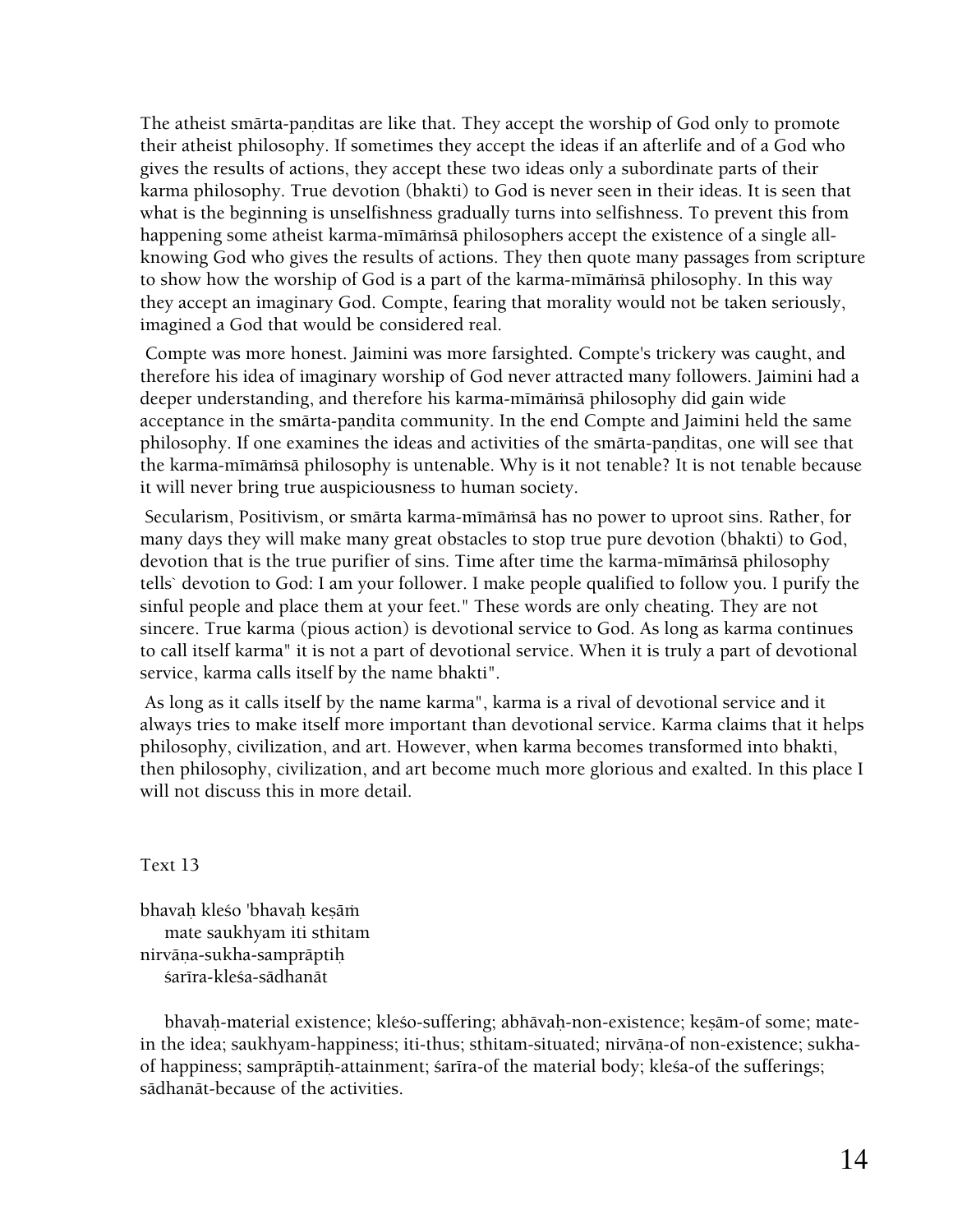Some think existence is suffering and happiness comes when existence stops. Because the material body brings so many sufferings, they think they will become happy by ceasing to exist.

# Commentary by Srila Bhaktivinoda Thakura

 As long as they find pleasure in material things, materialists will hunt for material pleasures. Whether selfish or so-called unselfish, they will seek the dull pleasures of the material world. Material pleasures are in truth very pathetic and insignificant. They are not a good companion to spiritual things. Among the materialists they who are intelligent cannot find any satisfaction in material pleasures. Ignorant of spiritual existence, how can they search after eternal spiritual pleasures? They come to think the cessation (nirvāna) of their own existence is the only happiness. To that happiness they run.

They say, Existence is suffering. Cessation of existence is happiness. Because this material body brings only sufferings, let us strive for the happiness of ceasing (nirvāna) to exist." At the time in India when the atheistic karma-mīmāmsā of seeking material pleasures was very prominent, and when the Vedas, which are filled with spiritual truths, were considered the only true scriptures, and when, claiming that the Vedas teach the atheistic karma-mīmāmsā philosophy, many materialistic brāhmaņas sought by performing yajñas to attain sensory pleasures in this life and apsaräs and nectar in Indra's city in the next life, a certain person dissatisfied with material pleasures, a person named Sakyasimha and born in a ksatriya family, deciding one day that there was no escape from the sufferings of the material body and that true happiness rests in cessation (nirvāṇa) of existence, founded the philosophy of Buddhism.

Even before that time the same philosophy of nirvāņa was preached, a fact for which is ample evidence. However, it was at the time of Sakyasimha that this philosophy found many followers. From that time on there were many preachers and followers of Buddhism. Sakyasimha was not the only preacher of Buddhism. During his time, or a little before, a person named Jīna, who was born in a vaisya family, preached a philosophy much like Buddhism. His philosophy is called Jainism. Jainism remained within India. But Buddhism crossed the mountains, rivers, and oceans and entered China, Tatarstan, Thailand, Japan, Mynamar (Burma), Ceylon, and many other countries. Even today this philosophy is followed in many countries. Buddhism has many branches. Still, the ideas of void (çünya) and of cessation of existence (nirvāṇa) are seen in all the branches. Still, human beings cannot reject their natural belief in God, so in some branches of Buddhism worship of God is also seen.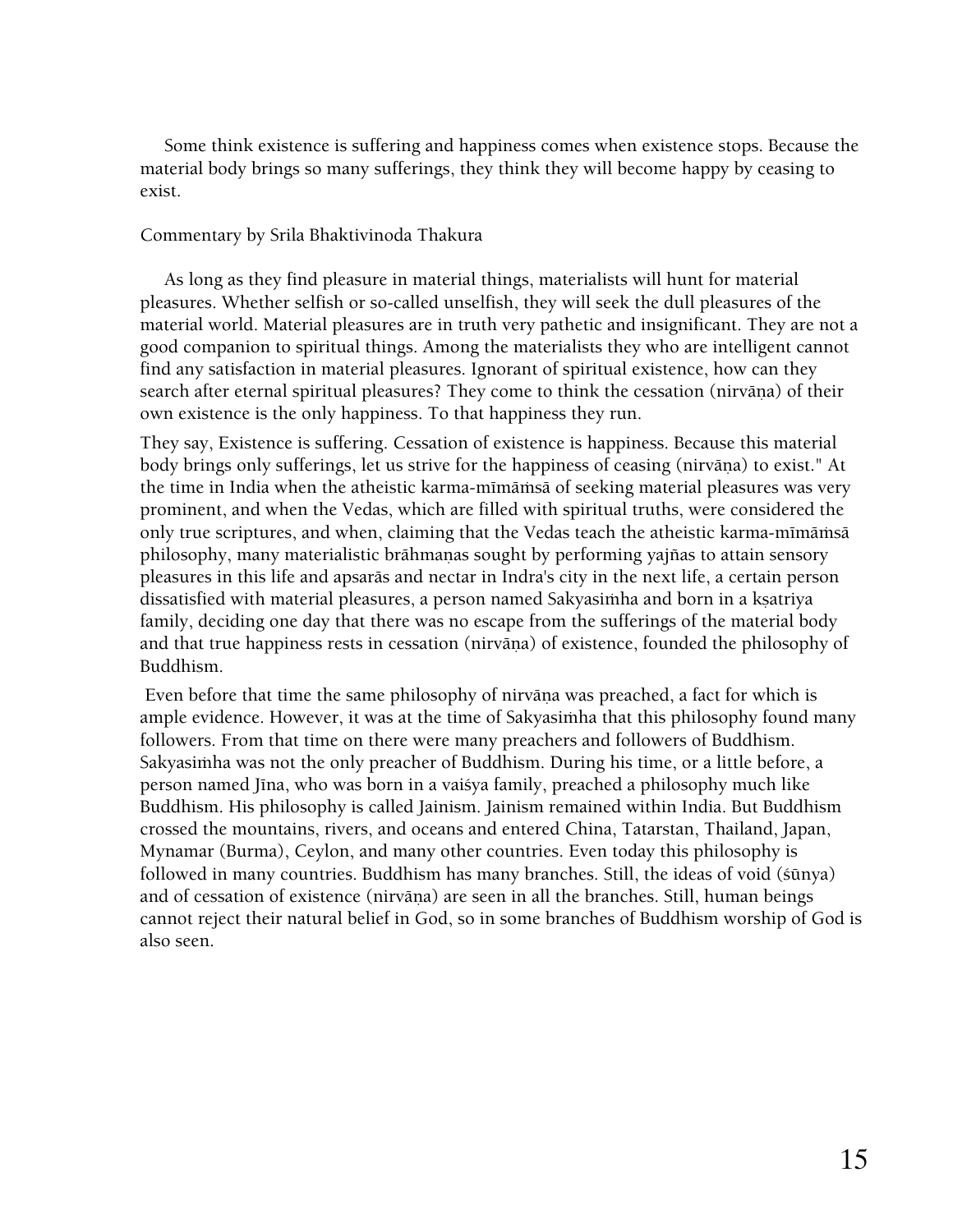I once asked some questions of a Buddhist monk from Mynamar, a fellow who did not understand the true teachings of Buddhism. He answered my questions by saying, God is beginningless. He created the entire world. Assuming the form of Buddha, He descended to this world and then, again assuming His form as God, He returned to heaven. If we act piously and follow the rules of religion, then we will go to His abode." From what he told me, I could see that this Buddhist monk from Mynamar did not know the true Buddhist philosophy. In the name of Buddhist philosophy he simply repeated the common religious ideas that are part of human nature.

 Philosophy based on tricks of logic cannot bring good to human society. Such tricky philosophy is cherished only in the hearts and books of professional philosophers. The people in general who claim to follow these philosophies will tend to revert to the common religious ideas that are part of human nature. The universal love" preached by Compte, the karma-mīmāmsā and imaginary apūrva-God preached by Jaimini, and the cessation (nirvāna) of existence preached by Sankara will all gradually become transformed by their followers into the common religion that is part of human nature. That is inevitable. At this moment it is happening.

A philosophy of cessation (nirvāņa) of existence, a philosophy like the Buddhist and Jain philosophies, was also preached in Europe. This philosophy was called Pessimism." Buddhism and Pessimism are not at all different. They are different in only one way. In Buddhism the soul wanders from one birth to another, always suffering. By following the principles of Buddhism the soul gradually attains nirvāna (preliminary cessation of existence) and then parinirvāņa (final cessation of existence). In the philosophy of Pessimism the soul does not have birth after birth. Thus the philosophy of cessation of existence is of two kinds: 1. cessation of existence after one birth, and 2. cessation of existence after many births.

 Buddhism and Jainism belong in the second group. Both accept transmigration of the soul. According to Buddhism, after many births of practicing kindness and renunciation, one becomes first a bodhisattva and finally a buddha. In this philosophy by practicing humbleness, peacefulness, tolerance, kindness, selflessness, meditation, renunciation, and friendliness, the soul eventually attains parinirvāņa. In parinirvāņa the soul no longer exists. In ordinary nirvāna the souls continues to exist in a form of mercy. The followers of Jainism say: By practicing kindness and renunciation, and by cultivating all virtues, the soul gradually passes through the stages of Näradatva, Mahädevatva, Väsudevatva, Paraväsudevatva, Cakravartitva, and, at the end, when he attains nirvāņa, Bhagavattva.

 Buddhism and Jainism both accept the following ideas: The material world is to be eternal. Karma has no beginning, but it does have an end. Existence is suffering, and cessation of existence (parinirvāņa) is happiness. Jaimini's karma-mīmāmsā philosophy, which claims to accept the Vedas' authority, is inauspicious for the living entitties. Cessation of existence (parinirvāna) is auspicious for the living entities. Although they are masters of the followers of karma-mīmāmsā, Indra and the demigods are servants of the sages who seek nirvāņa.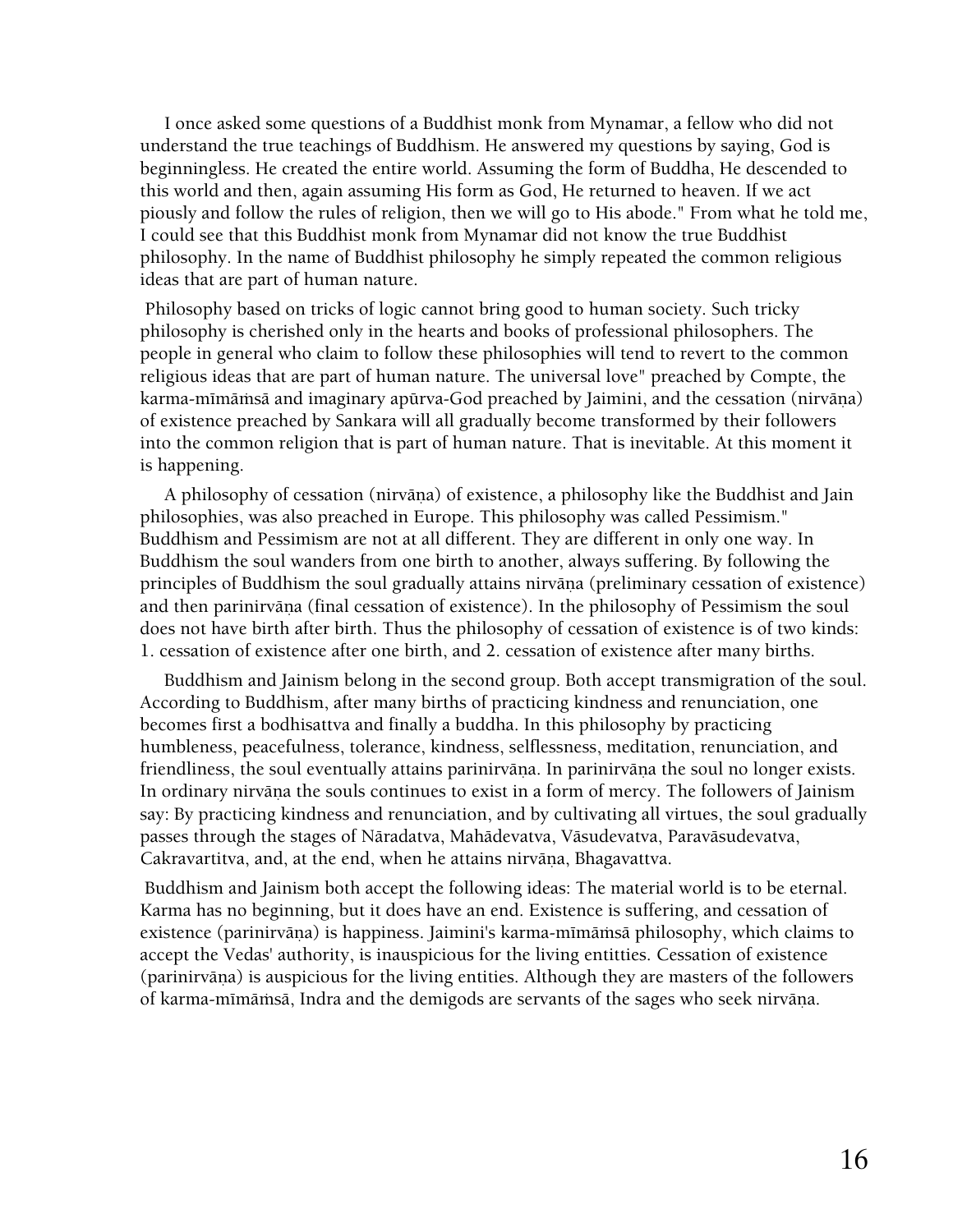Schopenhauer and Hartmann belong in the first group of philosophers who preach cessation of existence. Schopenhaur taught that by abandoning the will to live, and by fasting, desirelessness, renunciation, humbleness, bodily mortification, purity, and renunciation the soul attains nirvāna. In Hartmann's philosophy there is no need for bodily mortification. At the moment of death one automatically attains nirvāņa. A philosopher named Harry Benson taught that suffering is eternal and nirvāņa an impossibility.

 Here it may be said that the Advaita (Monism or Impersonalism) philosophy is only another kind of materialistic philosophy of cessation of existence. All the impersonalists yearn to end their own individual existence and then taste the spiritual bliss of merging into impersonal Brahman. That is their philosophy. However, after nirvāņa they no longer exist. If they do not exist, then they cannot experience bliss or anything else. Actually, their philosophy is exactly like the materialistic philosophy of nirvāņa.

The materialistic philosophy of the cessation of existence is completely untenable, for it has not decided on the nature of the individual person. If the individual persons are merely creations of matter, then one falls into the philosophy of accepting only material pleasures as important. That is pure atheism. But if, on the other hand, the individual persons are different from matter, independent of the transformations of matter, then how will they cease to exist? Is there any evidence that non-material persons, or spirit souls, ever cease to exist? In the end all these philosophies are complete atheism. It was to stop the wickedness of the karma-mīmāmsā idea that the preachers of these nirvāna philosophies preached their own idea so fervently.

Because of the brāhmaņas' oppressive ways and their embracing the karma-mīmāmsā idea, the kṣatriyas and other castes became very disturbed and staged a philosophical revolt against the brāhmaņas. For this reason the kṣatriyas all accepted Buddhism and the vaiśyas all accepted Jainism. When people divide into factions and hate each other in terms of those factional groupings, that hatred can become very strong. Passionately loyal to their faction, the people no longer give any thought to what ideas are logical or illogical. That is how Buddhism and Jainism were spread in India. They were also spread to other countries. Weak in spiritual reasoning, the people of those countries accepted those philosophies as sent by God. In Europe some people who hated Christianity also preached the philosophy of nirvāņa. That is revealed in history.

Text 14

kecid vadanti mäyä yä sā kartrī jagatām kila cid-acit-savinī sūksmā śakti-rūpā sanātanī

kecid-sopme; vadanti-say; mäyä-illusion; yä-what; sä-that; kartrī-the creator; jagatäm-of the material worlds; kila-indeed; cid-spirit; acit-matter; savinī-mother; sūksmā-subtle; śaktipotency; rūpā-form; sanātanī-eternal.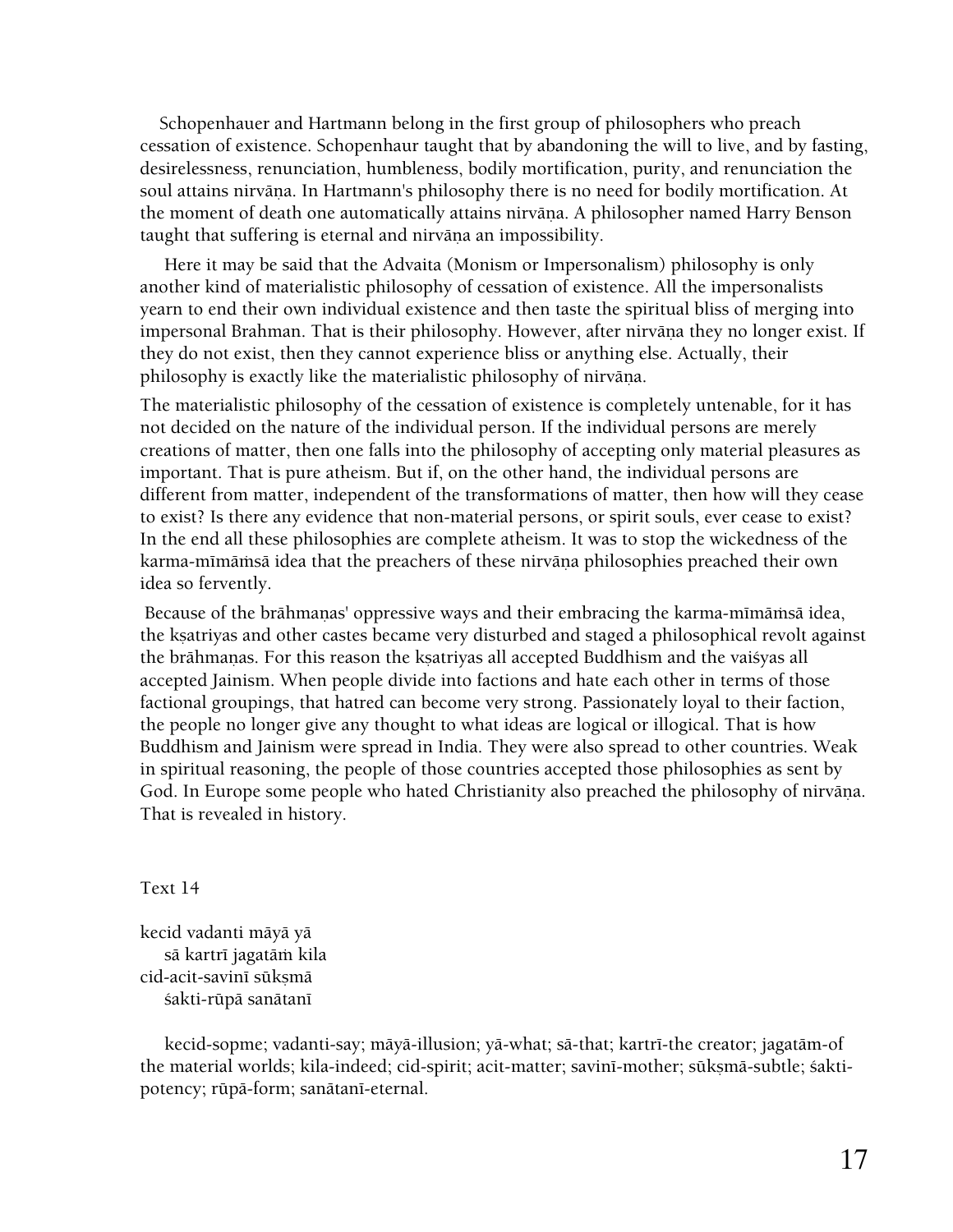Some say Maya' (illusion) is a subtle eternal potency, the mother of spirit and matter and the creator of the worlds.

#### Commentary by Srila Bhaktivinoda Thakura

 Some say: The beginningless potency named `Mäyä' created all the worlds. This Mäyä exists in a subtle form. She gave birth to the two principles spirit and matter." When the dry philosophy of Buddhism became prominent, this philosophy of Mäyä persevered, although it mutated into newer and newer forms. Then Buddhism gradually became influenced by the Tantra-çästras. At that time the Mäyäväda philosophy was created. It was then that the name Buddhism" became attached to the Tantric philosophy.

Among the people who has not accepted Buddhism, the Mäyäväda philosophy, a philosophy that was actually Buddhism in disguise, was preached. When that philosophy based the Vedas was preached, the activities of the Mäyävädé-Vedänta philosophers began. In the mountainous part of India this philosophy was preached in a different form, in a form following the Tantras, preached by the Tantra äcäryas who described the philosophy of Mäyäçakti. Many people say the Tantra philosophy comes from pseudo-Kapila's philosophy. I do not agree with that view. Although pseudo-Kapila agreed that material nature (prakrti) is the creator of the world, he also affirmed that the spiritual truth is beginningless. He said of the purusa:

#### puṣkara-palāśa-van nirlepaḥ

 As a lotus-petal is untouched by water, so the Supreme Spirit is untouched by the material world."

 In my view it is the Saiva philosophy that has come from pseudo-Kapila's Säìkhya. However, because in the Saiva philosophy material nature (prakrti) is especially honored, undiscriminating persons often mistakenly think the Saiva and Tantric philosophies are the same. Although in the Tantric philosophy the purusa (the Supreme Spirit) and praktti (material nature) are often compared to the two halves of a chick-pea, in the end the Tantric thinkers say prakrti is the mother who has created spirit itself.

The Tantric thinkers also imagine a kind of nirvāna where the individual souls cease to exist. Belief in God is not seen in the philosophy that worships the material potency. The worshipers of the Lord's spiritual potency offer prayers to the all-knowing Supreme God. Imitating and mocking those prayers, the worshipper of matter sometimes also offer prayers to the material potency. The staunch atheist Von Holbach offered these prayers to the material energy: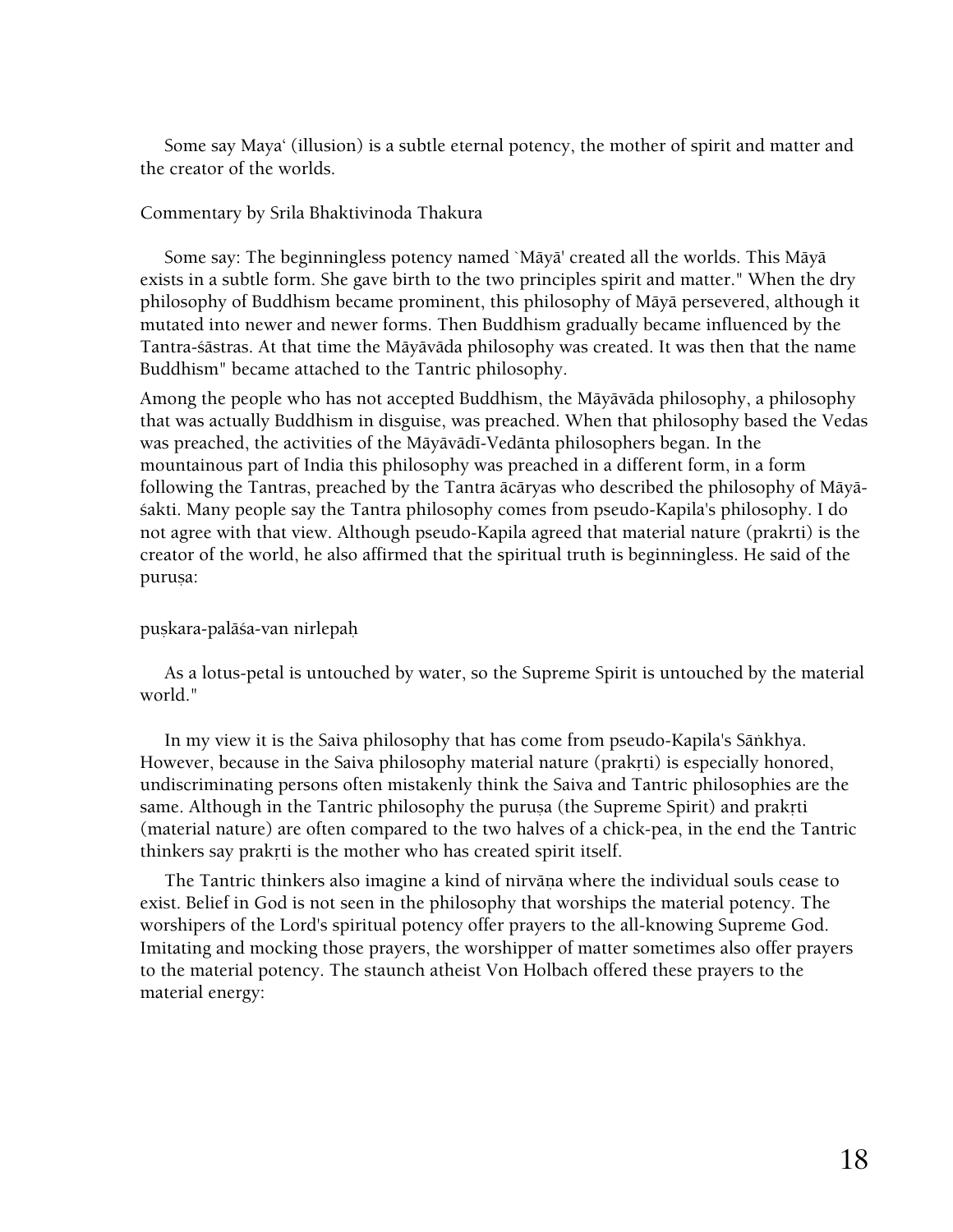O Nature, O Goddess of all elements, O Piety and Truth, who are Nature's two children, please always be our protectors. May the human race sing your glories. O Goddess of Nature, please set us on the path of Your happiness. Drive illusions far from our minds. Cast wickedness from our hearts. Keep us from falling as we walk the path of progress. Make for us a kingdom of true knowledge. Grant goodness to us. Place peace in our hearts."

 The Nature-philosopher Von Holbach also says there is no soul, no God, and no afterlife. He says everyone should seek his own happiness. He says material nature is the supreme controller.

In the Mahā-nirvāna Tantra Lord S iva offers these prayers to the original material potency, Goddess Kālī:

srster ädau tvam ekäsīt tamo-rüpam agocaram tvatto jātam jagat sarvam para-brahma-sisrkṣayā

 In the beginning of material creation, You alone existed in the form of complete darkness. Then, when the Supreme Brahman desired to create, you gave birth to the entire material world."

 This Tantra preaches the idea of the sänkhya philosophy, for it describes a puruña aloof from matter and a prakrti active in matter's world. It that Tantra Lord Siva also tells Goddess Kälī:

punaù svarüpam äsädya tamo-rūpaṁ nirākrtih vācātītam mano-'gamyam tvam ekaivāvaśisyate

 You manifest a form of darkness, and then, when the material worlds are dissolved, you are again formless. You are beyond the power of the mind to know or words to describe. When the world is unmanifest, you alone remain.

tvam eva jīvo loke 'smims tvam vidyā-para-devatā

 In this world you are the living entities. You are knowledge personified. You are the supreme goddess."

 Here it is said that the individual living entities are not different from the potency of material nature. This contradicts the view of sankhya.

yāvan na kṣiyate karma śubham vāśubham eva vā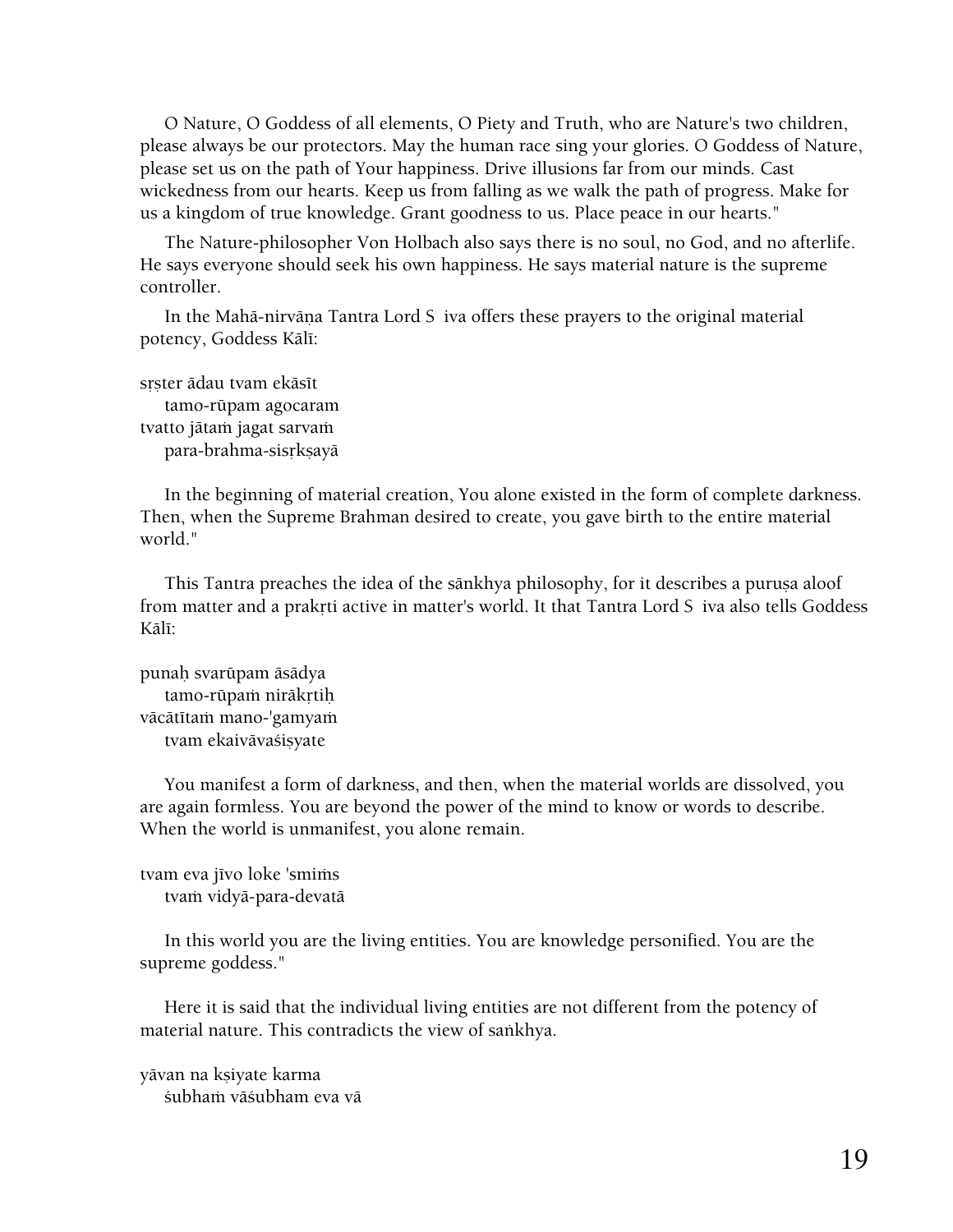tāvan na jāyate mokṣo nrnām kalpa-śatair api

 As long as good and bad karma are not destroyed, there is no liberation for the conditioned souls, even after a hundred kalpas.

kurvānah satataṁ karma krtvā kasta-śatāny api tāvan na labhate moksaṁ yāvat jñānam na vindati

 Even if he performs pious deeds again and again, and even if he performs a hundred harsh penances, if he has no transcendental knowledge, the living entity will not attain liberation.

jñānam tattva-vicāreņa niṣkāmenāpi karmaṇā jäyate kṣīṇa-tapasāṁ viduṣāṁ nirmalātmanām

 They who are wise and pure-hearted, and who seek after the truth and perform pious deeds without expectation of reward, attain transcendental knowledge.

na muktir japanäd dhomäd upaväsa-çatair api brahmaivāham iti jñatvā mukto bhavati deha-bhrt

One does not attain liberation by chanting mantras or performing yajñas, or by fasting a hundred times. Only one who knows, `I am Brahman', attains liberation.

manasä kalpitä muktir nrnām cen mokṣa-sādhanī svalpa-labdhena räjyena räjäno mänaväs tathä

 If the people could attain liberation by imagining themselves so, then they could also become kings simply by dreaming of kingdoms.

jñānaṁ jñeyaṁ tathā jñātā tritayam bhāti māyayā vicāryamāņe tritaye ātmaivaiko 'vaśisyate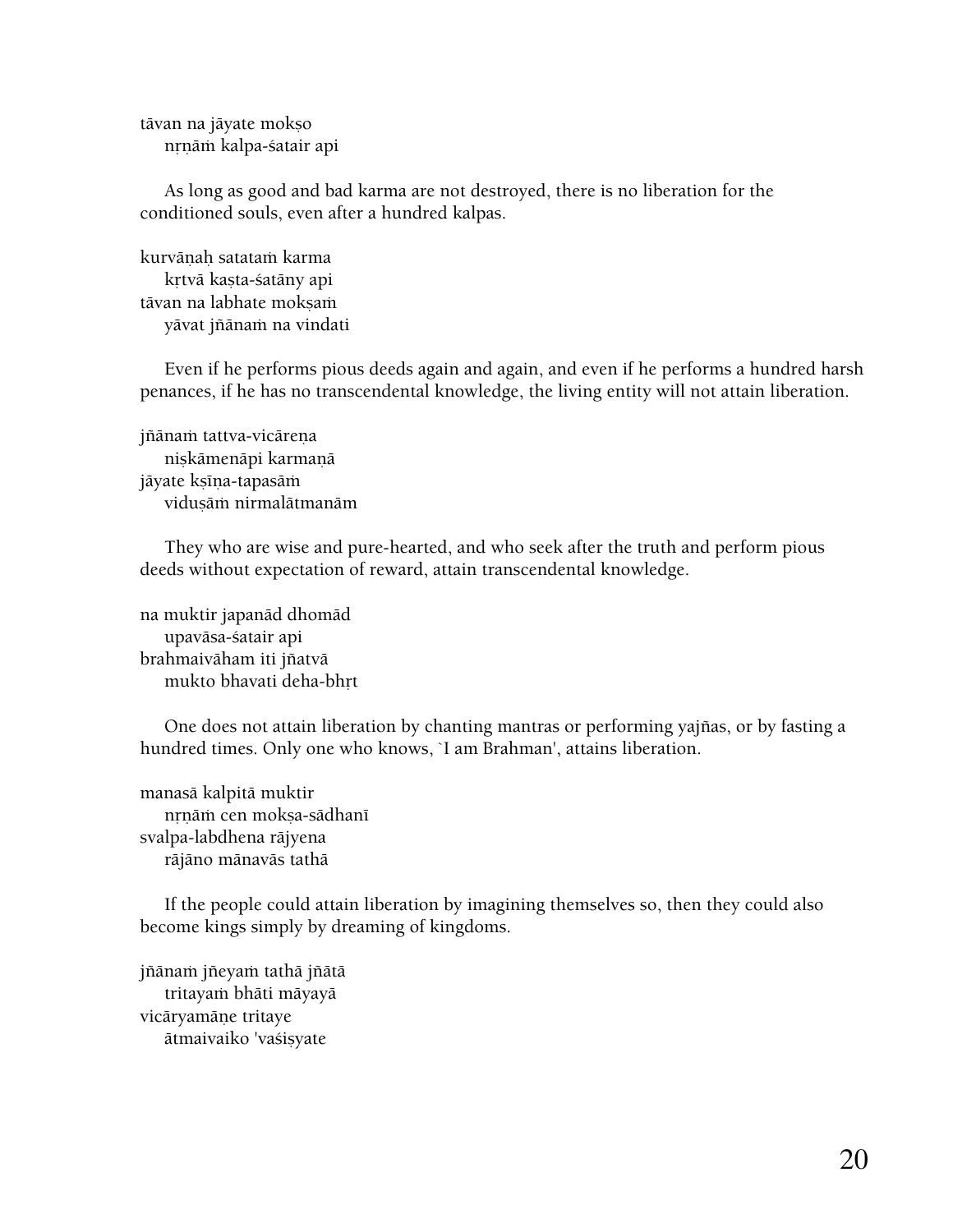Knowledge, the object of knowledge, and the knower are all manifested from illusion (mäyä). When these three are carefully investigated and properly understood, only the spirit self remains.

jïänam ätmaiva cid-rüpo jïeyam ätmaiva cin-mayaù vijïätä svayam evätmä yo jänäti sa ätma-vit

 Knowledge is the spirit soul. The object of knowledge is also the spirit soul. The knobbier is also the spirit soul. One who knows this knows the truth of the spirit soul."

 The truth is that the different Tantras expound very different philosophies. It cannot be said that every Tantra teaches the worship of the material energy (çakti-väda). In some Tantras that philosophy is accepted, and in other Tantras it is not. It is vehemently opposed. In some Tantras it is said that the Supreme Brahman is the creator, in others that material nature (prakrti) is the creator, and in others that the individual soul (jīva) is the creator. In some Tantras it is said that the individual souls are illusory (mithyä), and in other it is said that the individual souls are real (satya). In some Tantras it is said that the letter m in the sacred syllable Om is the creator, in other Tantras that the Supreme Person (purusa) and material nature (prakrti) are both the creators, and in other Tantras that material nature is the sole creator of all.

 In conclusion it may be said that so many different philosophies are taught in the Tantras that no one of them can be singled out as the only philosophy of the Tantras. In the previously quoted verse beginning with the words srster ādau" it is said that before the material world was created, material nature alone existed, and that by the Supreme Brahman's desire, the material nature created the material world. What is the material nature? Who is the supreme Brahman? When he attains transcendental knowledge will the individual spirit soul become the Supreme Brahman?

In the verse beginning with the words Tvam eva jīvo loke 'smin" it is said that the individual souls are identical with the material nature. Those words make no sense. In the Tantras are also described latä-sädhana" (ritual illicit sex), païca-makära-sädhana" (ritual activities of sex and consumption of flesh, fish, and wine), and surä-sädhana" (ritual wine drinking). What kind of religious activities are these? I have no idea how thse can be considered religious activities. These ideas are like the atheistic karma-mīmāmsā or the goddess of material nature imagined by Compte. This kind of Tantric worship was created in someone's imagination. I will not say anything more about it.

Text 15

athavä bhäva eva syät neçvaro na jagaj-janaù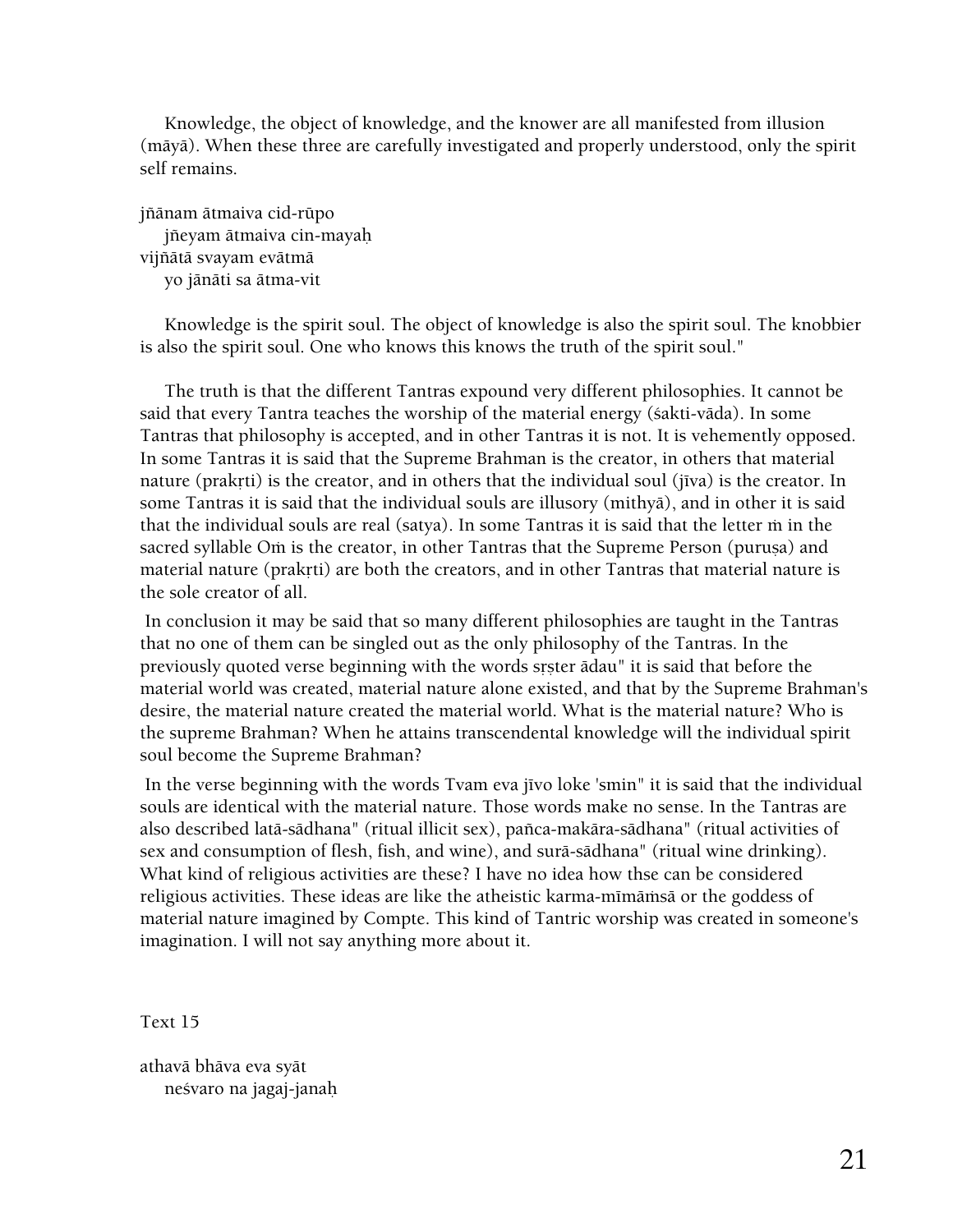bhävo nitya-viciträtmä näbhävo vidyate kvacit

athavā-or; bhāva-ideas; eva-indeed; syāt-is; na-not; īśvaro-God; na-not; jagat-world; janahpeople; bhävo-ideas; nitya-eternal; vicitra-variety; ätmä-self; na-not; abhävo-without ideas; vidyate-exists; kvacit-anywhere.

 Some say: Ideas alone exist. There is no God. There is no world. There are no living entities. Ideas are eternal and of great variety. Nothing else exists."

## Commentary by Srila Bhaktivinoda Thakura

 Some philosophers think only the ideas in their minds truly exist. Nothing else exists.They say the objective world", the world perceived by the senses, does not truly exist. They say ideas, or subjective reality", are what truly exists. They say one should not perform activities. They say ideas alone exist. Nothing else exists in truth. Bishop Berkeley and other philosophers preached this philosophy of ideas, which is called idealism".

 Mill accepted a modified version of this idealism. It is not correct to say that this idealism" is the same as spiritualism". When a person thinks about the information that came from his senses, those thoughts are called ideas". The ideas" that come in this way are only thoughts based on the material senses' touch with the world of matter. These thoughts are not about anything beyond the world of matter. Gathering the light that filters in through the senses, the mind thinks. In this way ideas arise.

Therefore idealism" is not something above materialism. Among the impersonalists (advaitavādī) some say, There is no God. There is no world. There are no living entities. All these are only ideas. Ideas are eternal and of great variety. These ideas will never cease to exist. Ideas are the absolute reality." This philosophy is very pathetic and foolish. Only a madman would be inclined to believe it. If we examine the lives of the philosophers who professed these opinions in their books, we will see that, as far as their actions went, they did not believe the idealism" they preached. It is not wrong to say that ideas are a subtle form of matter. Therefore this idealism" must be counted among the different varieties of Materialism.

Text 16

satyam eva tv asan nityam sad evänitya-bhävanä kecid vadanti mäyändhäù yukti-vāda-parāyaņāh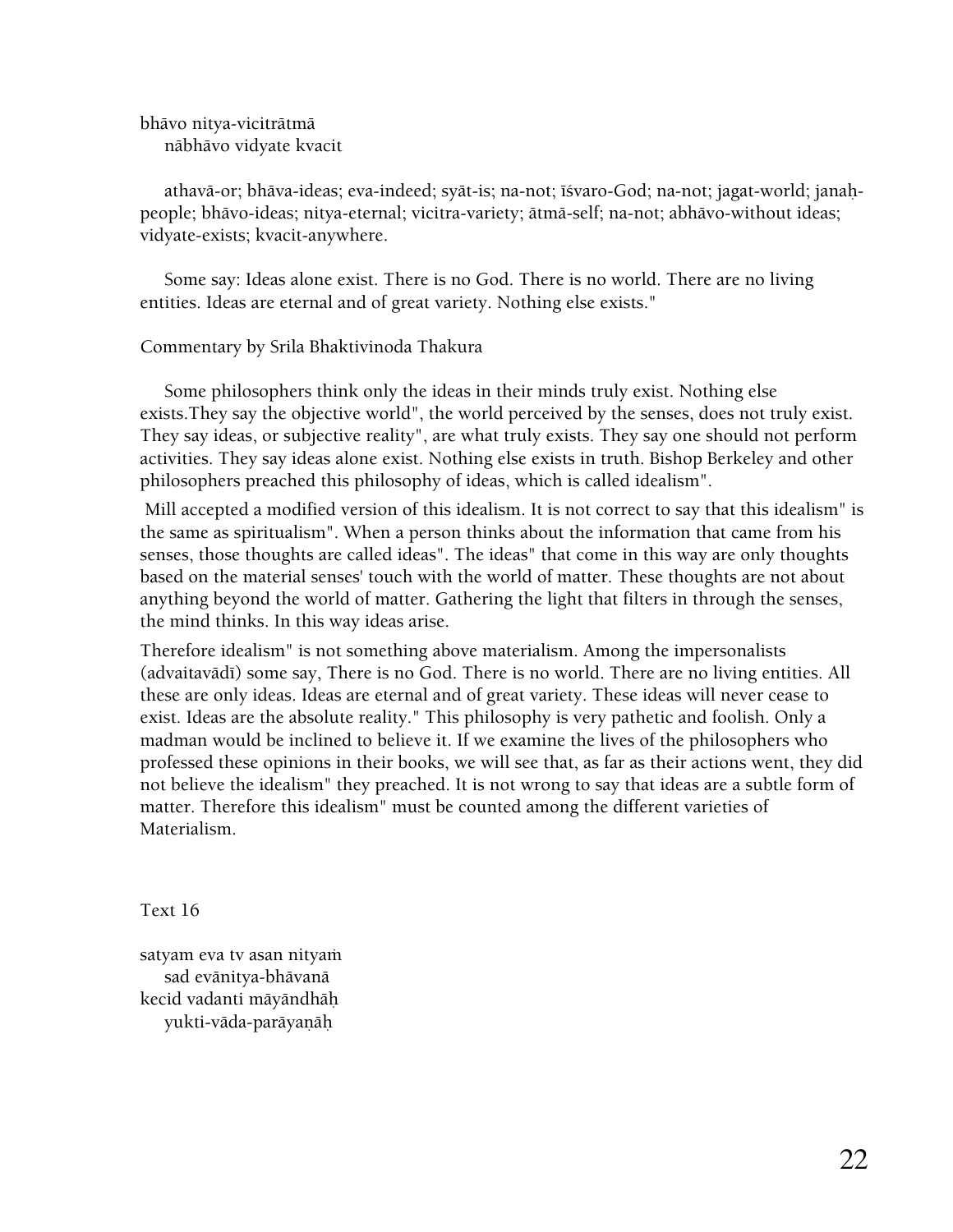satyam-truth; eva-indeed; tv-but; asat-untruth;- nityam-eternal; sad-truth; eva-indeed; anitya-not eternal; bhävanä-idea; kecid-some; vadanti-say; mäyä-by illusion; andhäù-blinded; yukti-vāda-to the philosophy of logic; parāyanāh-devoted.

 Blinded by illusion, some philosophers devoted to the tricks of logic say, Whatever is said to be true will one day be learned to be untrue. Therefore truth is always temporary and relative."

#### Commentary by Srila Bhaktivinoda Thakura

 Some philosophers express this view: Whatever anyone says to be `true' is only `true' temporarily. Therefore no truth is eternal and absolute. All truth is temporary and relative. What is considered true now will eventually be changed or refuted. At the end it will be considered untrue. Therefore the only unchanging absolute truth is the statement that there is no absolute truth." This idea gives birth to great laughter, for there is no truth in it at all. Only some professional philosophers, blinded by illusions and addicted to the tricks of logic, accept this foolish, illogical idea.

 These philosophers accept the idea that truth is relative, that absolute truth cannot be. In the Bengali language this idea is expressed by the words, Noyi hoy ebam hoyi noy." (It is not this. It is not that.) From this illogical idea the philosophy of doubts arise. In the English language this philosophy is called Scepticism". Hume and other philosophers preached this idea.

 Although this Scepticism, or the philosophy of doubts, is unnatural and untenable, it has somehow been accepted by many philosophers. The philosophy of material pleasures and the philosophy of cessation of existence (nirvāna) brought great harm to their followers, and therefore the people in general became filled with horror merely to hear the names of these philosophies. Human nature is originally pure. It wears the ornament of devotional service to God. By following the philosophies of Materialism, human beings do not find happiness. In this way the philosophy of Materialism grabbed logic, shackled its hands and feet with hard iron bands and threw it into a dark prison cell. In order to cut its own shackles, logic thus created Scepticism, or the philosophy of doubts.

The Materialist philosophy holds that matters is eternal, and matter is all that exists. Professor Huxley preached this idea, and since then it has come from many other mouths also. These people say: Without speaking of material causes and effects no true description of events can be spoken. No conclusions may be drawn that are not based on material causes and effects. At the end the words `spirit' and `love' will be cast far away from every book. Then the people will gradually become free to be carried away by the waves of Materialism. Then the idea of free-will will be bound and imprisoned, and the truth that all activities are determined by material laws will be proved beyond any doubt."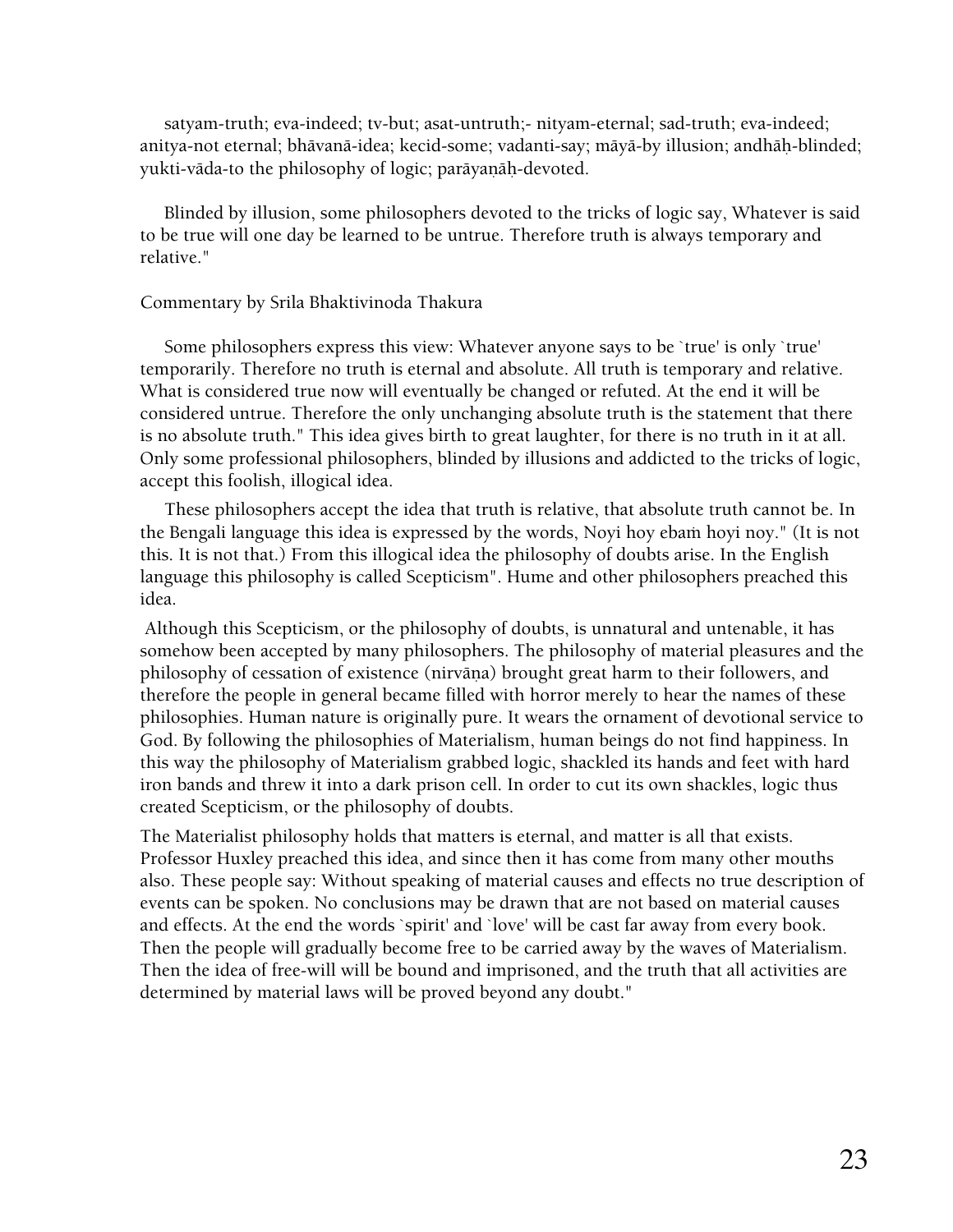When many people began to speak in this illogical way, human nature, seeing that it was about to fall into degradation, turned and began to walk on the path of a different philosophy. This new philosophy will bring no bad results. Why not? Because it will destroy Materialism." Making this promise, logic gave birth to Scepticism, the philosophy of doubts. Scepticism threw the rubbish of Materialism far away. However, it also created another obstacle to stop belief in God. It made people doubt: I do not have the power to see things as they really are. I see only some aspects of things. Where is the proof that I see things correctly? With my senses I perceive only certain aspects of things. With my eyes I perceive form, with my ears sound, with my nose smell, with my skin touch, and with my tongue taste. Through these five doors of knowledge I learn about the qualities of things. If I had more than five senses, if I had, perhaps, ten senses, I would learn other, different things about the objects I perceive.

 In this way I have gathered a little bit of knowledge with my senses, but it is knowledge riddled with doubts." In this way, even though it destroyed the philosophy of Materialism, Scepticism did not help the cause of true Spiritual philosophy. Scepticism does not doubt the material world's existence, it merely says: I do not have complete knowledge of things, and there is no way I will ever have complete knowledge. Therefore I will never understand things as they really are." At the end Scepticism refutes itself. If there is a genuine truth to be understood, then from what root does this philosophy of doubts grow? With careful thinking one will see that this philosophy of doubts is merely idle chatter. Do I exist, or not?" Who expresses that doubt? I do. Therefore I exist.

# Text 17

sarvesām nāstikānām vai matam etat purätanam deśa-bhāsā-vibhedena laksitam ca prthak prthak

sarvesām-of all; nāstikānām-atheis6t philosophies; vai-indeed; matam-view; etat-this; purātanam-ancient; deśa-country; bhāṣā-and language; vibhedena-with divisions; lakṣitamseen; ca-and; prthak-different; prthak-different.

 From the earliest times many different varieties of atheist philosophy have been preached in different countries and languages.

Commentary by Srila Bhaktivinoda Thakura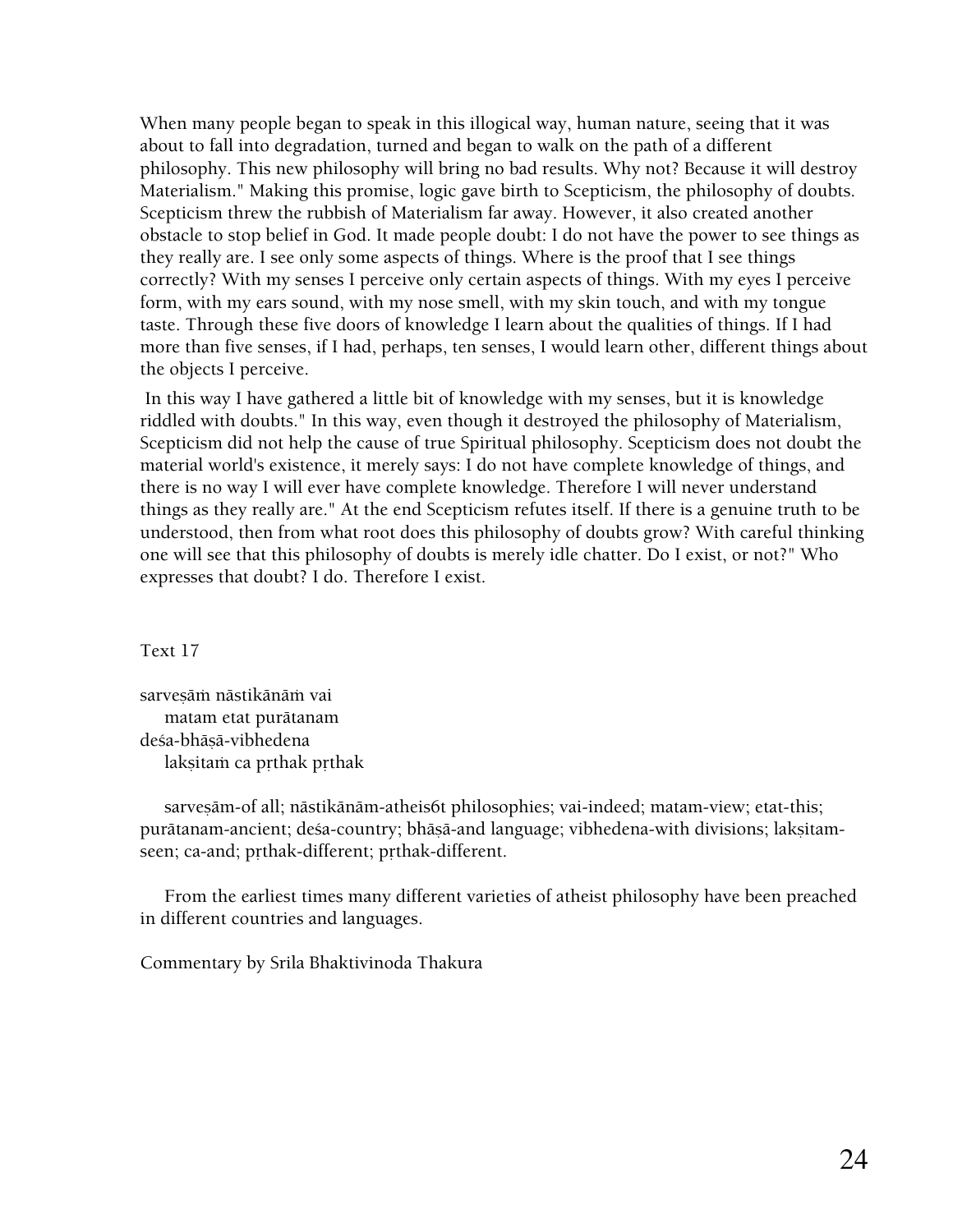1. Materialism, or the worship of material nature, 2. Idealism, and 3. Scepticism are three of the oldest kinds of atheism. All other kinds of atheism are included within them. It is a mistake to think that the various modern forms of atheism were all only recently invented. With different names and in somewhat different forms, these same kinds of atheism existed also in ancient times. Many different kinds of atheism were thus preached in our country. Among them nyāya, vaiśesika, and karma-mīmāmsā were openly atheistic. Patañjali's yoga philosophy and the philosophy of Vedänta Monism (advaita) were covered atheism. You may wish to take a look at these philosophies, so we will now briefly consider them.

Sāṅkhya-This is an ancient philosophy expounded by pseudo-Kapila in his book. Maharṣi Kapila says in his book:

#### īśvarāsiddheh

God's existence has never been proved." (Kapila-sütra 1.92)

mukta-baddhayor anyataräbhävän na tat-siddhiù

 God is either free from matter or imprisoned by matter. Nothing more may be said of Him." (Kapila-sütra 1.93)

 God is either free from matter or imprisoned by matter. What more may be said of Him? If God is liberated, then no one can know anything about Him. If God is imprisoned by matter He is not God at all. To explain this passage the commentator Vijñāna Bhikṣu says:

nanv evam īśvara-pratipādaka-śrutīnāṁ kā gatis tatrāha

 What is the meaning of the Veda passages that assert the existence of God? In Kapila-sütra (1.96) the explanation is given:

muktātmanaḥ praśaṁsā upāsāsiddhasya vā

 The descriptions of `God' in the Vedas are actually only the praises or worship of the liberated souls."

In this way the säìkhya philosophy affirms that God does not exist.

Nyäya-the philosophy propounded by Gautama. Gautama asserts:

pramāṇa-prameya-saṁśaya-prayojana-dṛṣtānta-siddhāntāvayava-tarka-nirṇaya-vāda-jalpavitaṇdā-hetv-ābhāsa-chala-jāti-nigraha-sthānānāṁ tattva-jñānān niḥśreyasādhigamaḥ

By studying the different branches of logic, namely: pramāņa, prameya, saṁsaya, prayojana, drstānta, siddhānta, avayava, tarka, nirnaya, vāda, jalpa, vitand ā, hetu, ābhāsa, chala, and jäti-nigraha, one attains the highest benefit."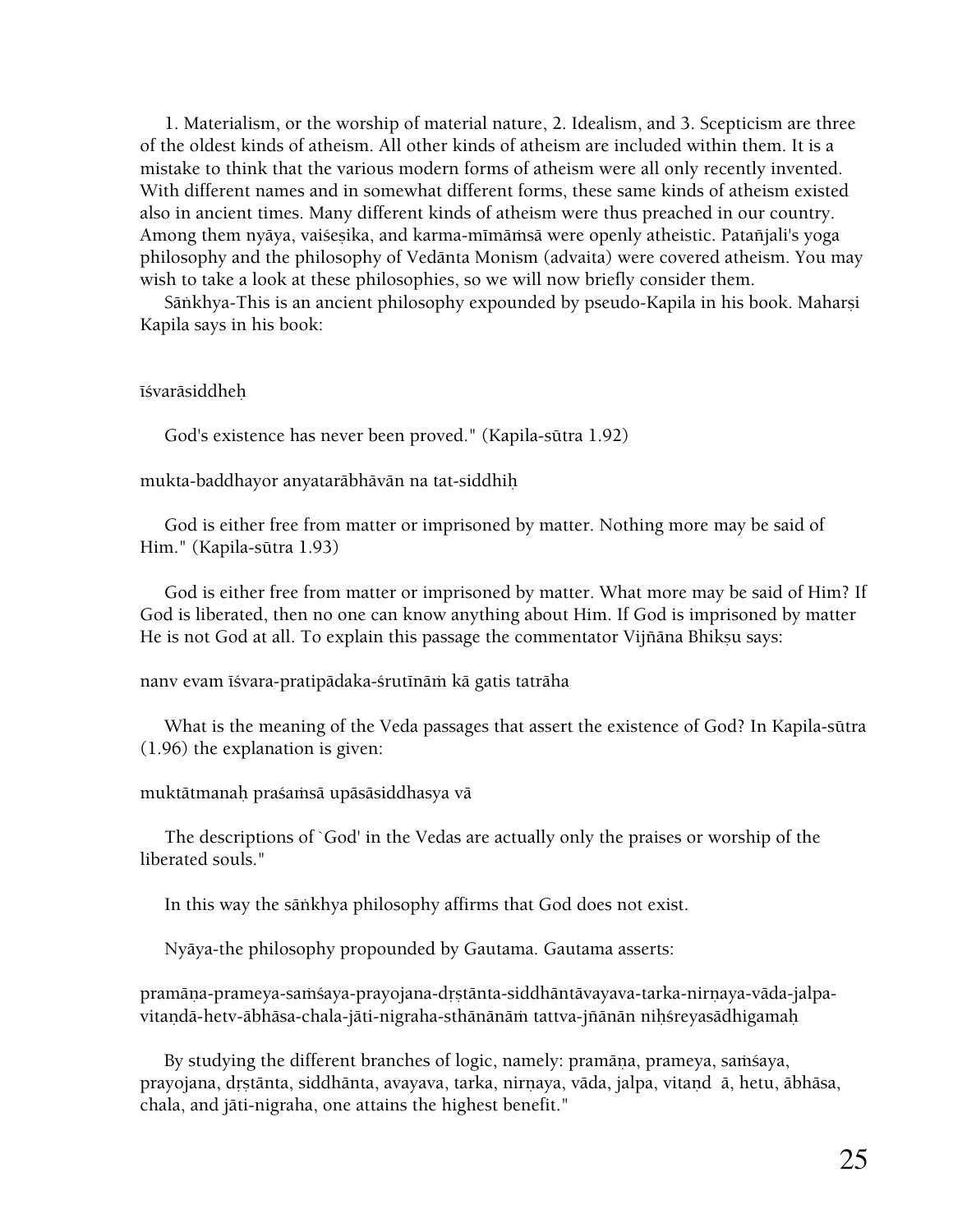What is the great benefit of which Gautama speaks? That I cannot see. Perhaps he means that expert knowledge of logic is a great benefit for the living entities. God is not included among the sixteen items he says bring great benefit. That is why the Vedas affirm:

naiṣā tarkeṇa matir apaneyā

God cannot be understood by material logic."

Gautama sees liberation in this way:

duhkha-janma-pravrtti-dosa-mithyā-jñānānām uttarottarāpāye tad-anantarāpāyād apavargah

 Liberation means attaining the knowledge that frees one from the ignorance that is the birthplace of sufferings."

 In general, this sütra may be seen to support the idea that liberation is the cessation of sufferings. Spiritual bliss is not present in Gautama's conception of liberation. In his conception there is no bliss of meeting God. For this reason Gautama's Nyäya-çästra is opposed to the Vedas. That concludes our description of the nyäya philosophy.

Vaiśesika-the philosophy propounded by Kanāda. There is no need to consider this philosophy at length. In the sūtras written by Kaṇāda it is said that there is no eternal God. Some authors writing in the tradition of this philosophy count `the Supersoul residing within the individual soul who resides in the material body' among the seven basic principles of existence. They did that in an attempt to drive the atheism from their philosophy. Still, in their commentaries on Vedānta-sūtra, Saṅkarācārya and other panditas consider Kaṇāda's philosophy atheistic and anti-Vedic. The truth is that any philosophy that does not accept God as the independent supreme creator and instead posits some other conception of God is actually atheism. God's nature is that He is the master of all. Any philosophy that accepts some other eternal being as equal to God is atheism.

The author of the karma-mīmāmsā-sūtras-Jaimini. He did not write about God. His primary topic was pious deeds. He said:

codanā-lakṣaṇo 'rtho dharmaḥ. karmaike tatra darśanāt.

The Vedas teach religion. That religion is called `karma' (pious deeds)."

Sridhara Svāmī, the commentator on these sūtras, writes:

katham punar idam avagamyate. asti tad apūrvam.

How should this be understood? It is understood in terms of the `apürva'."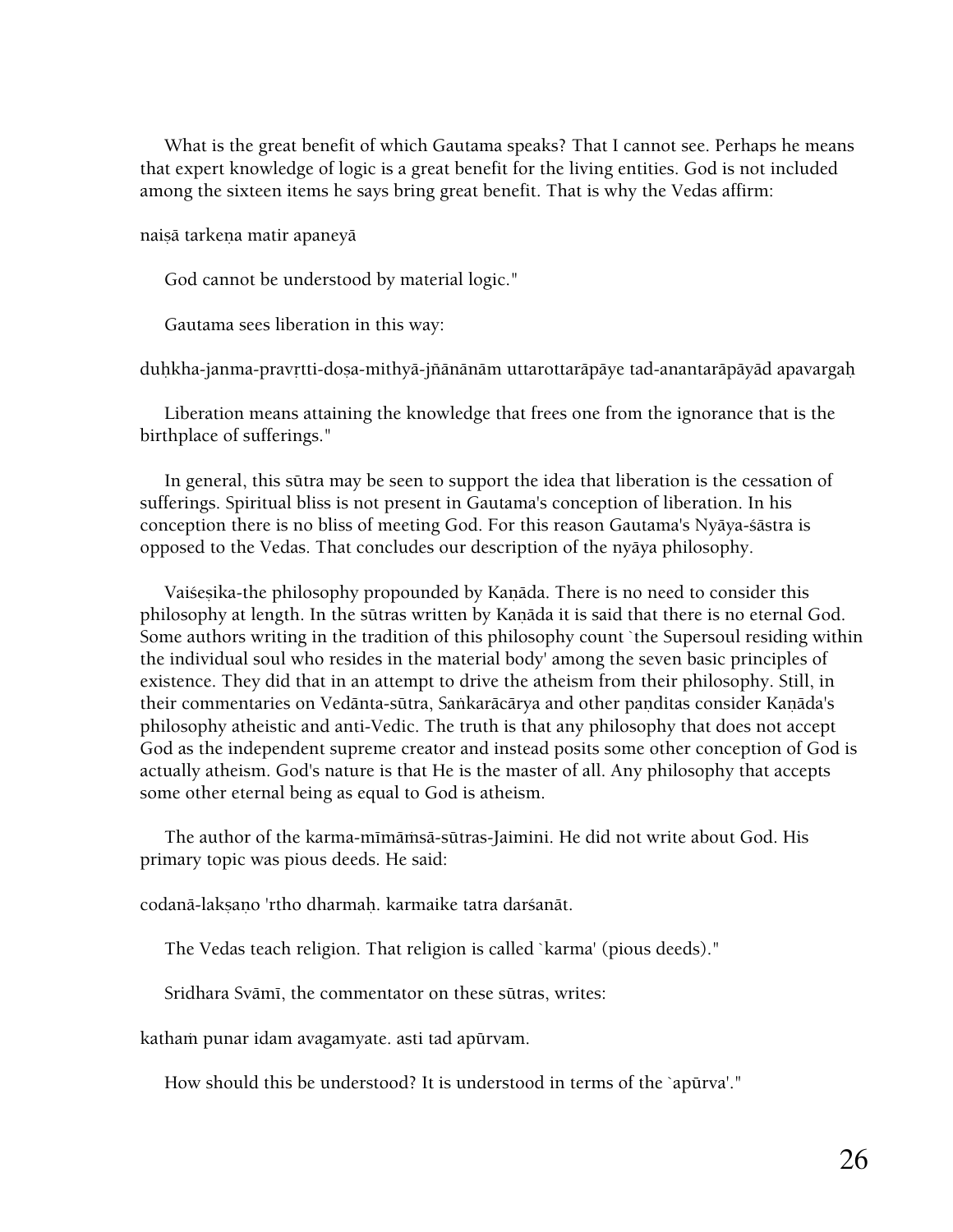He says: First pious deeds are performed. Then, from those deeds the `apürva' (abstract secondary principle) is manifest. That apürva gives the results of the pious deeds. Why is there any need, then, for a God to give the results of actions?" Compte and the modern atheists have no power to say anything more outrageous than this.

 The Vedänta-sütra propounds only devotion to God. In their commentaries on this book many atheists preached the Advaita philosophy (impersonalism), which is covered Buddhism. However, to show humankind the right path, the saintly devotees have carefully written the correct commentaries on Vedänta-sütra. Later in this book we will explain why the Advaita (impersonalist) philosophy is wrong.

The Yoga-śāstra is also called the Pātañjala-śāstra. It was written by Patañjali Rsi. In the Sādhana-khāṇda section of this book is the following sūtra:

kleśa-karma-vipākāśayair aparāmrṣtaḥ puruṣa-viśeṣa īśvaraḥ. tatra niratiśayaṁ sārvajñyabījam. sa tu purvesām api guruh kālenānavacchedāt.

 God is a certain person who is untouched by suffering, karma, destiny, or calamity. He knows everything. Because He is untouched by time, He is the master of all."

Seeing this description of God, many may think Patañjali is a true devotee of God. However, at the end of Patañjali's book that mistaken impression is dispelled. In the Kaivalyapada section of that book Patañjali writes:

purusārtha-śūnyānāṁ pratiprasavah kaivalyaṁ svarūpa-pratist hā vā citi-śaktir iti

 When the goals of life are no more, then liberation, which establishes the soul's original nature, or the soul's spiritual potency, is manifest."

In the Bhoja-vrtti, this sūtra is explained in these words:

cic-chakter vrtti-särüpya-nivrttau svarüpa-mätre 'vasthänam tat kaivalyam ucyate

 When the soul no longer has form, when it is situated in its spiritual essence, that is called `kaivalya' (liberation)."

 This means: When the spiritual potency is situated in its own nature, that is called kaivalya" (liberation). In this passage what is the meaning of the phrase liberation of the spiritual potency". Does it mean here that when he attains liberation, the individual soul no longer performs any action? Does it mean that after he attains liberation the individual soul continues to have a relationship with God? Unfortunately, this Yoga-çästra book does not answer these questions? After again and again reading this book one will become convinced that the God" described in the sadhana-khanda section is considered only an imaginary being created to help attain spiritual perfection, and after the soul attains perfection the idea of God is no longer taken seriously. Is this book theistic or atheistic? You give the answer?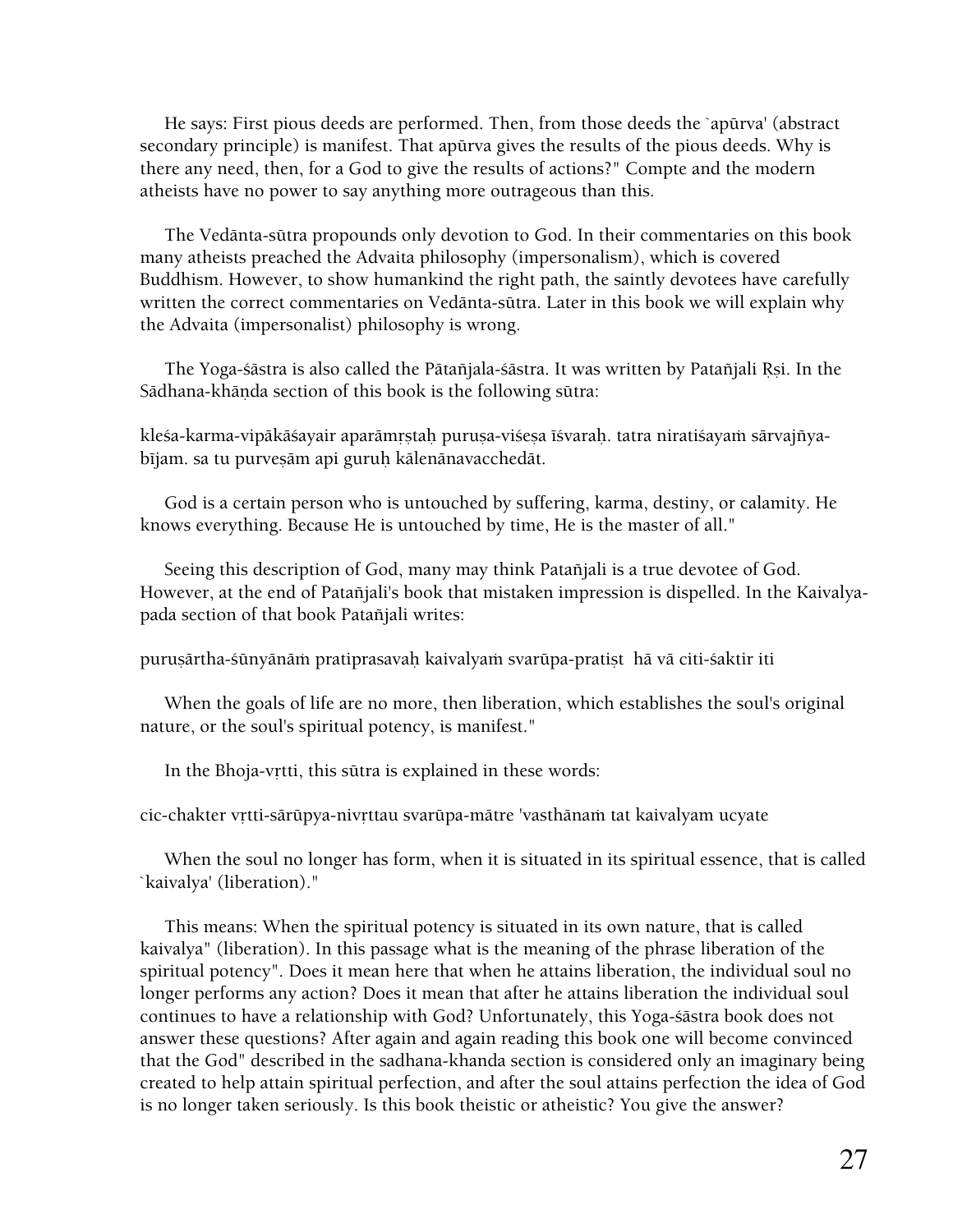In the different countries and in different languages the philosophy of atheism has been preached in many ways and called by many different names.

## Text 18

karma-jïäna-vimiçrä yä yuktis tarkamayī nare citra-mata-prasūtī sā samsāra-phala-dāyinī

karma-jñāna-vimiśrā yā yuktis tarkamayī nare citra-mata-prasūtī sā saṁsāra-phala-dāyinī.

 Mixed with karma (fruitive work) and jïana (philosophical speculation), material logic places a great variety of ideas in human society. Thus logic brings many material results in this world of birth and death.

# Commentary by Srila Bhaktivinoda Thakura

Logic (yukti) is of two kinds: pure (suddha) and mixed (misra). Pure logic is present in the spirit soul in his original, pure nature. When the spirit soul is imprisoned in matter and his activities are mixed with material conceptions, then he possesses what I call mixed logic (misra-yukti). This mixed logic is of two kinds: mixed with fruitive action (karma-misra) and mixed with philosophical speculation (jïäna-miçra). This mixed logic is also known by the word tarka" (material speculation). This mixed logic is very bad, for seen within it are the four defects: bhrama (mistakes), pramāda (illusions), vipralipsā (cheating), and karaņāpātava (sensory inefficiency). The conclusions attained by this mixed logic are always faulty. Pure logic always arrives at the same conclusions. Mixed logic arrives at a great host of mutually contradictory conclusions. By acting according to the conclusions of mixed logic, the souls in the material world attain the result of being more and more stringently confined in the prison of the material world.

#### Text 19

yuktes tu jada-jätäyä jadātīte na yojanā ato jadäçritä yuktir vadaty evam pralāpanam

yuktes-from logic; tu-but; jada-from matter; jātāyāh-born; jada-matter; atīte-bryond; nanot; yojanä-able; ato-then; jada-of matter; äçritä-taken shelter; yuktir-logic; vadaty-says; evam-thus; praläpanam-nonsense talk.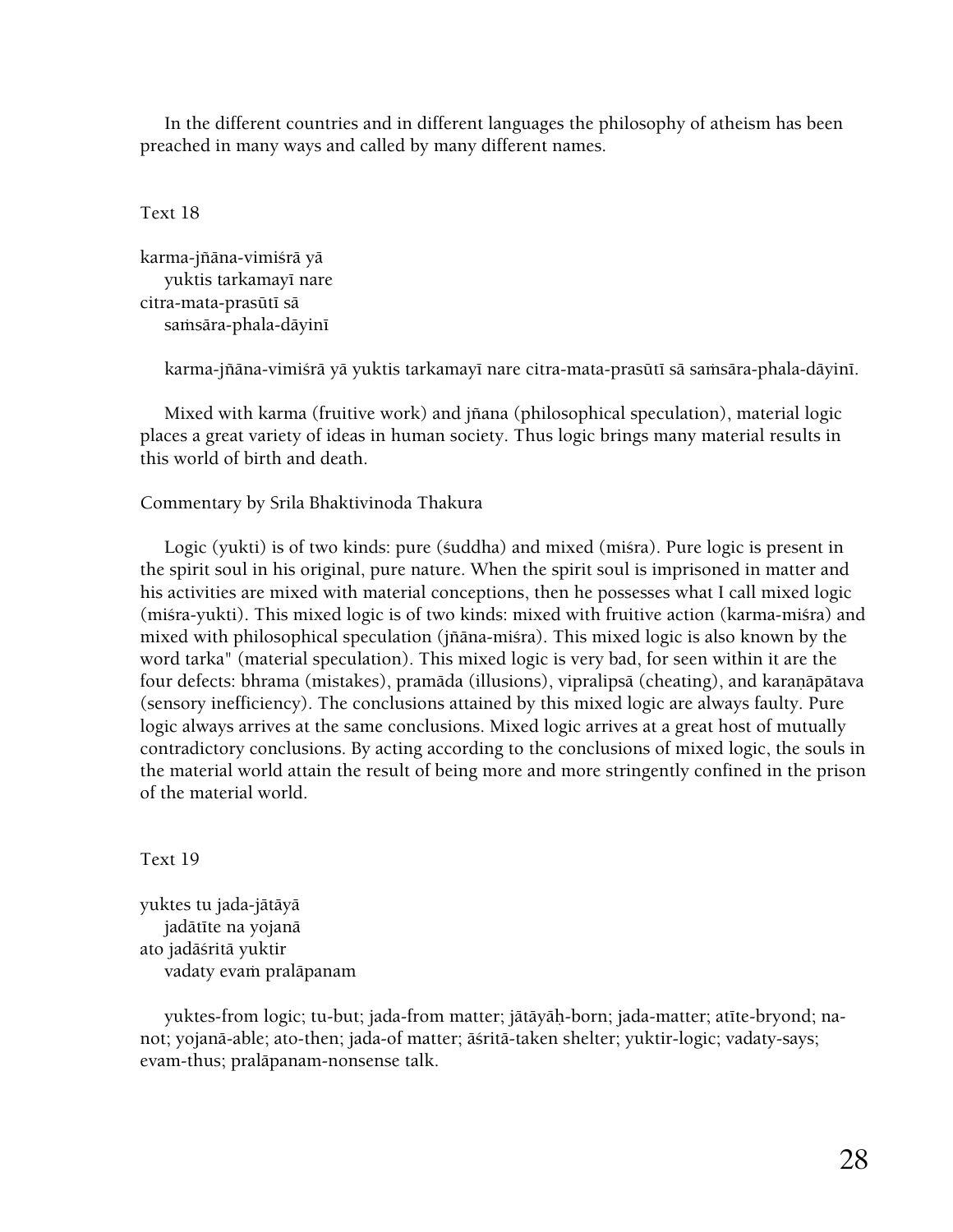By employing the logic that is born from matter one cannot go above matter. Material logic speaks only nonsense.

## Commentary by Srila Bhaktivinoda Thakura

 Mixed logic is born from matter. Looking through the door of the senses, the soul imprisoned in matter catches a glimpse of material images, a glimpse carried by the nerves to the brain. There the images are preserved by the power of memory. It is then that material logic does its work. In this way many ideas and imaginations are created. Sorting through these material images, material logic arranges them in pretty patterns. This is called science and philosophy. Looking this way and that at the sensory images, logic comes to certain conclusion. This is called reason.

Compte says, Carefully preserve and organize what you have seen. Examine that information to find the truth." By examining the images seen by the material senses, logic may understand something of the material world. Why should that logic not be called material logic"? However, how can that material logic hope to understand the nature and activities that are beyond the material world? If something indeed exists beyond the material world, then a specific process to understand it must certainly also exist.

 If, unaware of that spiritual process of obtaining knowledge, and not wishing to understand whether such a process exists, an uneducated barbarian takes shelter of material logic alone, then that person will talk only nonsense. How can there be any doubt of that? Only when it is directed towards understanding the workings of the material world does that material logic bring any good results. For engineering, medicine, warfare, music, and other like material activities mixed logic is very suitable.

First is material logic mixed with philosophical speculation (jñāna-miśra yukti). In this, the theoretical stage, the scientist understands general principles. After that comes the second stage, where the theoretical knowledge is applied to solving practical problems. This is called karma-miśra yukti. For example, in building a railroad, first comes the theoretical stage (jñāna-miśra yukti), and then the stage of application (karma-miśra yukti), where the railroad is actually built. Engineering and other like activities are the proper sphere of mixed logic. The world beyond matter is not the proper sphere of mixed logic. Mixed logic cannot understand that world.

 Only spiritual logic can understand the world beyond matter. Materialism, the worship of material nature, the philosophy of the cessation of existence (nirvāna), and Scepticism take shelter of material logic to understand the original cause of the material world, a cause that is beyond matter. Using material logic for this purpose will never bring a happy result. That is why these philosophies have become the object of laughter. Whatever books these philosophers have written are only nonsense chattering.

Text 20

pralapantīha sā yuktir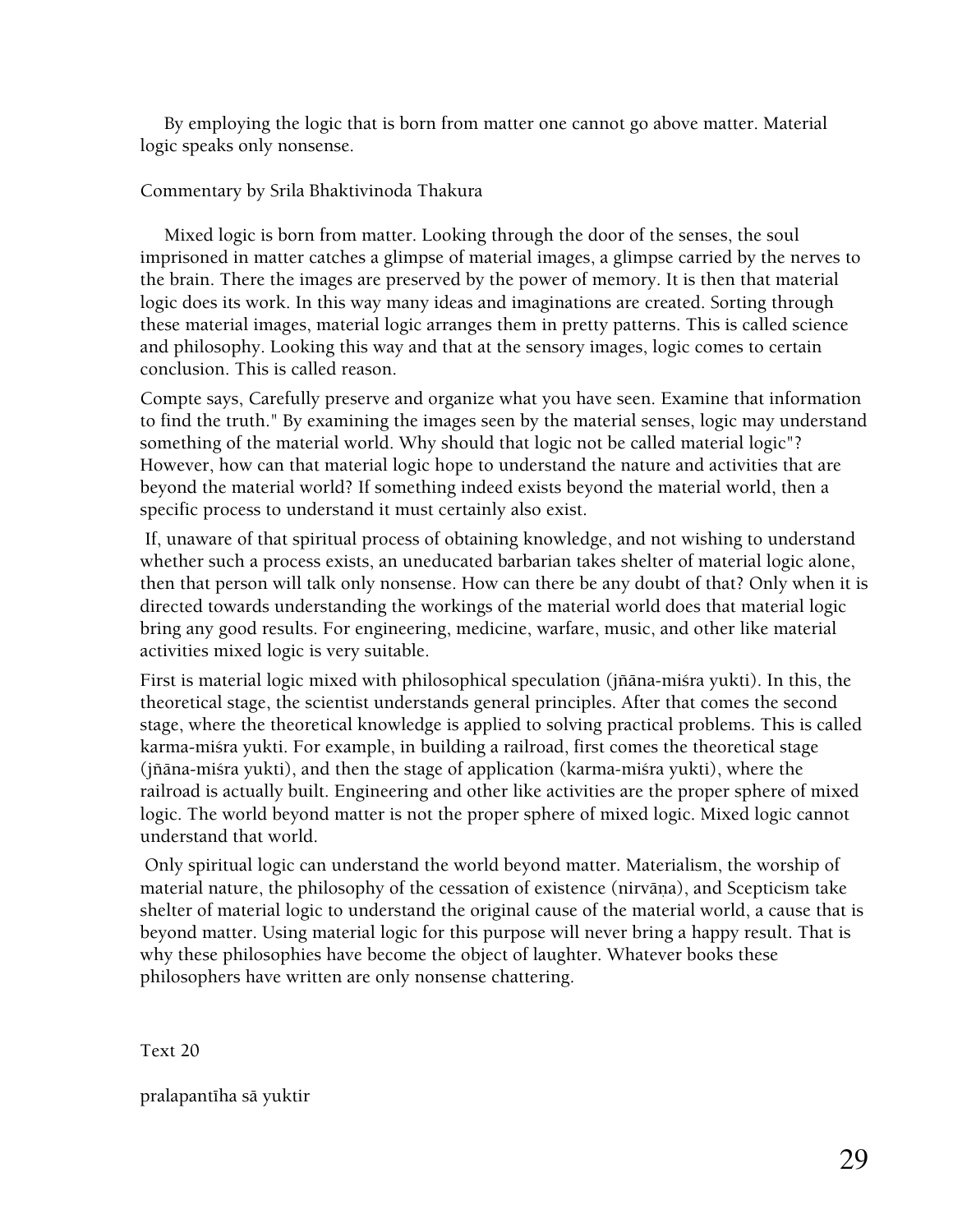udantī svātma-siddhaye carame parameśānam svī-karoti bhayāturā

pralapantī-talking nonsense; iha-here; sā-that; yuktir-logic; udantī-saying; sva-own; ātmaself; siddhaye-for perfection; carame-at the end; parames̃ānam-God; svī-karoti-accepts; bhayawith fear; äturä-filled.

 Material logic talks nonsense. Sometimes, at the end, to bring perfection to the soul, frightened material logic accepts the existence of God.

#### Commentary by Srila Bhaktivinoda Thakura

 Pure spiritual logic is the natural endowment of the soul. Still, when he is imprisoned in the world of matter, the soul, always meditating on matter, thinks mixed logic is better. In this way most of the people in this world are followers of mixed logic. It is rare in this world to find a follower of pure logic, the logic that is beyond matter. Only those fortunate souls who know the secrets of service to God appreciate pure spiritual logic, for they know the glories of rapt meditation (samädhi) on God.

For a long time the people of this external material world have, hoping in this way to fulfill their selfish desires, honored mixed logic. They gave great honor to the ideas material logic gave, but in the end the people could find no happiness. This material, or mixed logic will not leave the soul. Sometimes material logic tries to help the soul. Arguing for a great variety of philosophies, as speaking in many different ways, mixed logic did not become happy. Then material logic began to hate itself. Talking and talking, material logic wept and lamented. It said, Alas! For how long have I labored in this external material world? I have fallen very far away from the soul, my eternal companion. I have rejected my own true nature." Lamenting and lamenting in this way, and now filled with fears, at the end material logic accepts God as the original cause of all causes.

In country after country is found this kind of preaching about God, preaching born from the human mind and from material logic. Udayana Acärya described this idea in his book Kusumāñjali. In Europe and the West this kind of dry belief in God, called Deism" or Natural Theology", has come from many minds. There it has a certain popularity. When it is thus established by mixed logic, knowledge of God is very incomplete and imperfect. That is because material logic is very weak and unqualified to bring the soul closer to God. Because it is thus against its own nature, material logic cannot elevate the soul. Material logic cannot bring spiritual knowledge or guide the soul. This will be shown later in this book.

Text 21

kadācid īśa-tattve sā jada-bhrānta-pralāpinī dvaitam traitam bahutvam vā-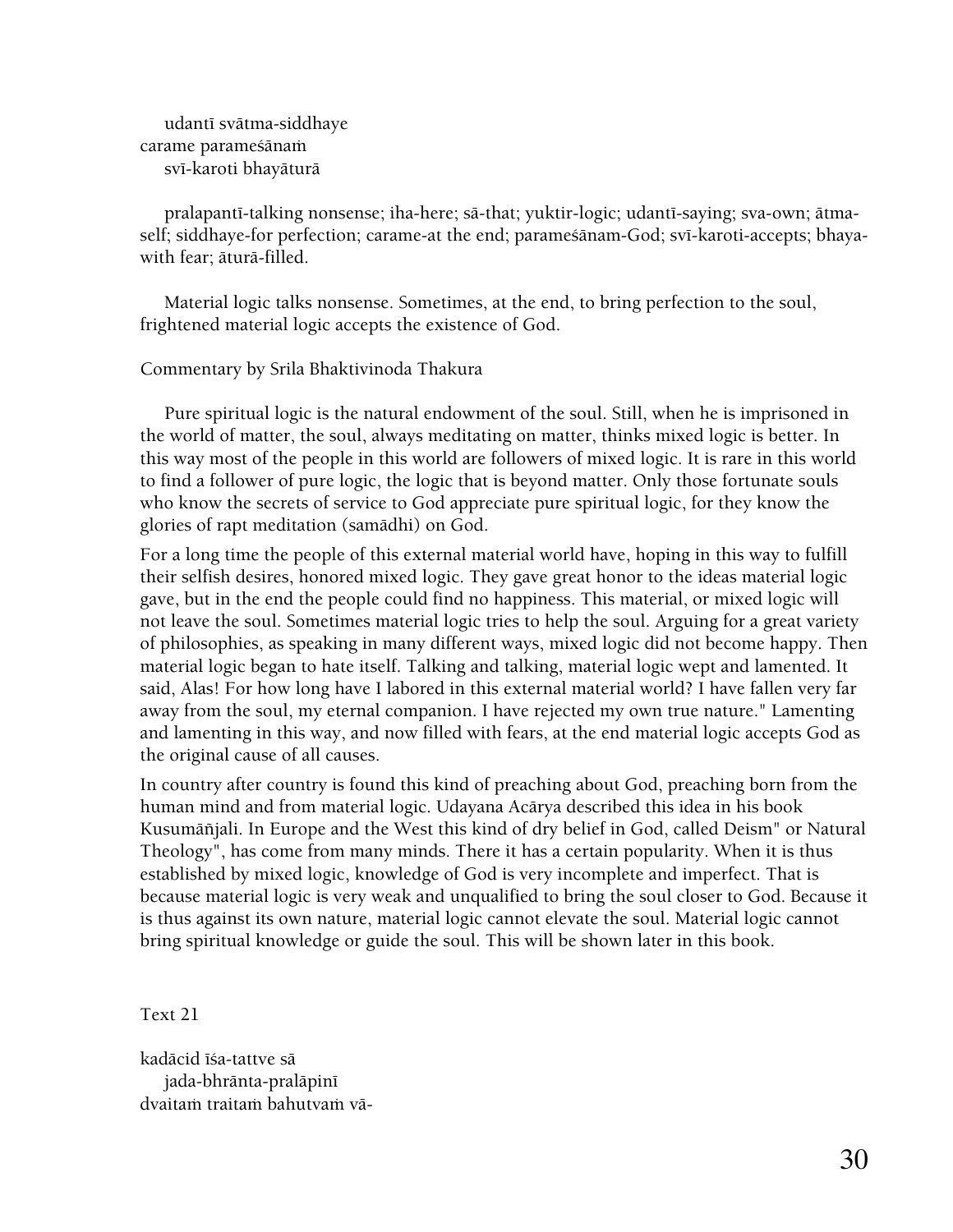#### ropayaty eva yatnataù

 kadäcid-sometimes; éça-tattve-ijn knowledge of God; sä-that; jada-matter; bhräntabewildered; pralāpinī-talking nonsense; dvaitam-two; traitam-three; bahutvam-many; vā-or; äropayaty-imagines; eva-indeed; yatnataù-with effort.

 Bewildered by matter, and talking wildly, material logic sometimes declares that there are two, three, or many Gods.

#### Commentary by Srila Bhaktivinoda Thakura

 Mixed logic may sometimes accept the existence of God. Still, bewildered by matter and always talking nonsense, mixed logic has no power to accept that there is only one God. Sometimes mixed logic thinks there are two Gods. Then it thinks there is a God of spirit and a separate God of matter. The God of spirit brings auspiciousness, and the God of matter brings troubles. A philosopher named Zarathustra taught this idea: That there is a God of spirit and a God of matter. In his book Zendavesta he taught that these two Gods are eternal. The devotees of God have only contempt for these old speculations. In the same way they also have contempt for the atheistic jñāna-kāṇda (philosophy of speculative knowledge) and karma-kānda (philosophy of fruitive work). Zarathustra is a very ancient philosopher. When his philosophy found no honor in India, Zarathustra preached it in Iran. It was by the influence of Zarathustra's ideas that Satan, an equally-powerful rival to God, made his imaginary appearance first in the religion of the Jews and then in the religion based on the Koran.

Then, influenced by Zarathustra's idea of two Gods, the idea of three gods, or a Trinity" made its appearance in the religion that had come from the Jewish religion. At first they were considered three Gods, but then, when the philosophers were displeased with that idea, the Trinity became God, the Holy Ghost, and Christ. At the same time, in India, Brahmā, Visnu, and Siva came to be considered three different competing Gods: a very foolish idea. Some philosophers then preached that these three are actually only one God, and indeed many passages of the Vedic scriptures forbid us to think of them as three separate, independent rival Gods. In many other countries is seen faith in many different Gods simultaneously. Indeed, among the countries with the lowest level of civilization it is difficult to find pure belief in one God.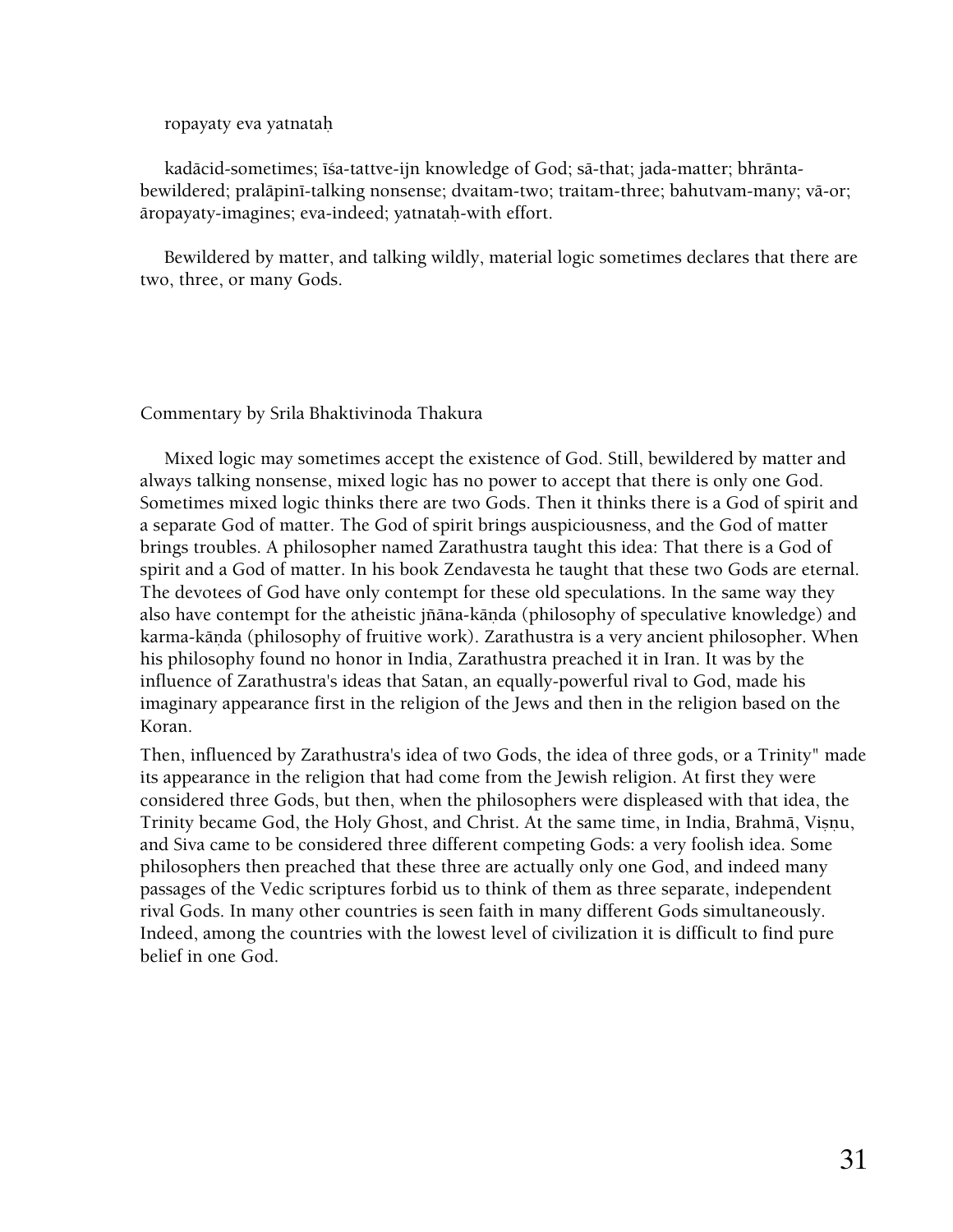Sometimes Indra, Candra, Väyu, and others are considered independent rival Gods. Different philosophers refuted that mistaken idea and proved that Brahman alone is God. These ideas of many Gods are only the foolish babbling of ordinary logic bewildered by matter. There is only one God. If there were more than one God this material world would not be organized so well. If there were many competing independent Gods, they would decree different, conflicting material laws, each according to his own desire. Of this there is no doubt. Looking at the material world, an intelligent and thoughtful person cannot fail to accept the idea that it was created according to the will of a single Supreme Person.

#### Text 22

jñānam sāhajikam hitvā yuktir na vidyate kvacit katham sā parame tattve tam hitvā sthātum arhati

 jïänam-knowledge; sähajikam-natural; hitvä-asbandoning; yuktir-logic; na-not; vidyate-is; kvacit-anywhere; katham-how; sa-that; parame-in the Supreme; tattve-Truth; tam-that; hitväabandoning; sthätum-establish; arhati-should.

 There is no true logic separate from the natural knowledge of the soul. How, turning away from that natural knowledge, can one understand the Supreme Truth?

# Commentary by Srila Bhaktivinoda Thakura

 Logic that comes from the soul's own natural knowledge is pure and faultless. The philosophy that comes from such logic is the actual truth. Separated from that natural knowledge, true logic has no power to stand. However, logic that comes from material knowledge, the logic that is seen everywhere in this world, is always mixed and impure. Philosophies that come from such mixed logic are always faulty and lacking.

 Such philosophies are never good at describing God. Mixed logic is not the proper tool to describe the Supreme Truth. Pure logic which takes shelter of the soul's natural knowledge is the proper tool to describe the Supreme Truth. Here someone may ask, What is this natural knowledge of which you speak?" The answer is: The soul is spiritual, and therefore naturally full of spiritual knowledge.

That original knowledge possessed by the soul is called here natural knowledge". That natural knowledge is eternally present in the soul. It is not created by perceiving the contents of the material world. The activities of that natural knowledge are called pure logic. That natural knowledge was known by the soul before the soul ever had any knowledge of the material world.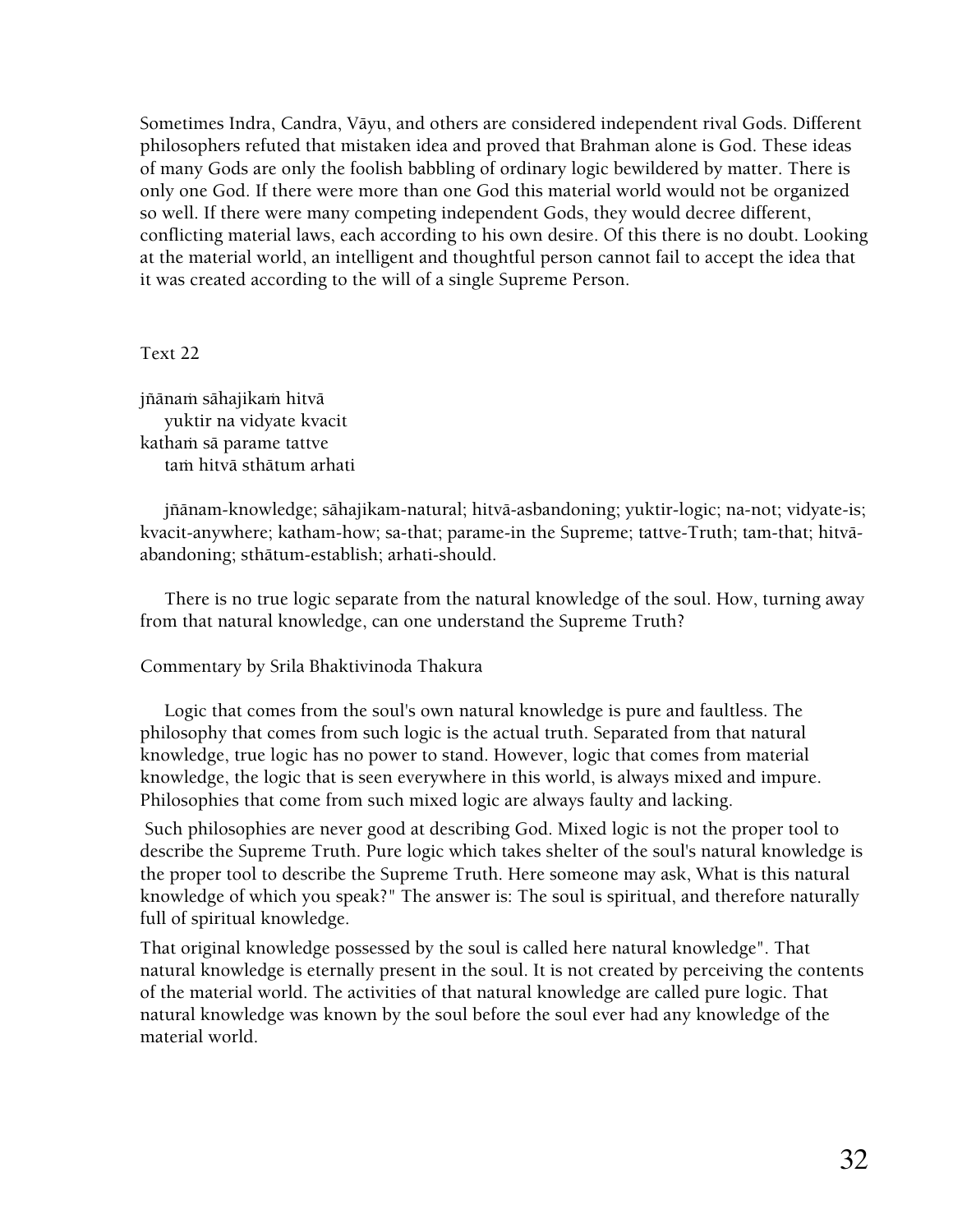That knowledge is: (1) I am. (2) I continue to be. (3) I am happy. (4) My happiness comes from a certain place. a shelter, a reservoir of happiness. (5) It is natural for me to take shelter of that reservoir of happiness. (6) I am eternally a follower of that reservoir of happiness. (7) That reservoir of happiness is very beautiful. (8) I have no power to abandon that reservoir of happiness. (9) My present condition is lamentable. (10) Abandoning that lamentable condition I should take shelter of that reservoir of happiness. (11) This material world is not my eternal home. (12) By becoming elevated in this material world I do not become elevated eternally.

 If logic does not take shelter of this natural knowledge, logic remains mixed with matter. Then logic is only a babbler of nonsense. Even in ordinary material science, first some axioms must be accepted. In mathematics, astronomy, or other sciences, one cannot make progress if one does not first accept the axioms. In the science of understanding the Supreme Truth one must also first accept some axioms, the axioms given by natural knowledge. Those axioms are the root from which the tree of spiritual knowledge grows.

Text 23

ekatvam api tad drstvā tat-samädhi-cchalena ca sthūlam bhittvā tu linge sā yogāśraya-caraty aho

ekatvam-oneness; api-also; tad-that; drst vā-seeing; tat-on that; samādhi-of rapt meditation; chalena-on the pretext; ca-also; sthülam-gross; bhittvä-breaking; tu-but; liìge-in the subtle; sä-that; yoga-of yoga; äçraya-shelter; carati-goes; aho-aha.

 Some accept the philosophy of oneness. Breaking through the barriers of the gross material world, resting in the subtle material world, and pretending to remain in a trance of meditation, they take shelter of yoga.

#### Commentary by Srila Bhaktivinoda Thakura

 Some philosophers do not believe in the soul's natural knowledge. Nor do they completely believe in material logic. Others, accepting the idea of the soul's natural knowledge, believe in one God. Filled with various mental speculations, they take shelter of a rapt trance of meditation. However, their meditational trance is not the real thing. It is only a trick. In their pretended meditation they pretend to break through the walls enclosing the material world and then they pretend to see the world of spirit. Why is their meditation only a pretense? The spiritual world is revealed only in a genuine trance of meditation. It is not revealed in this pretended trance.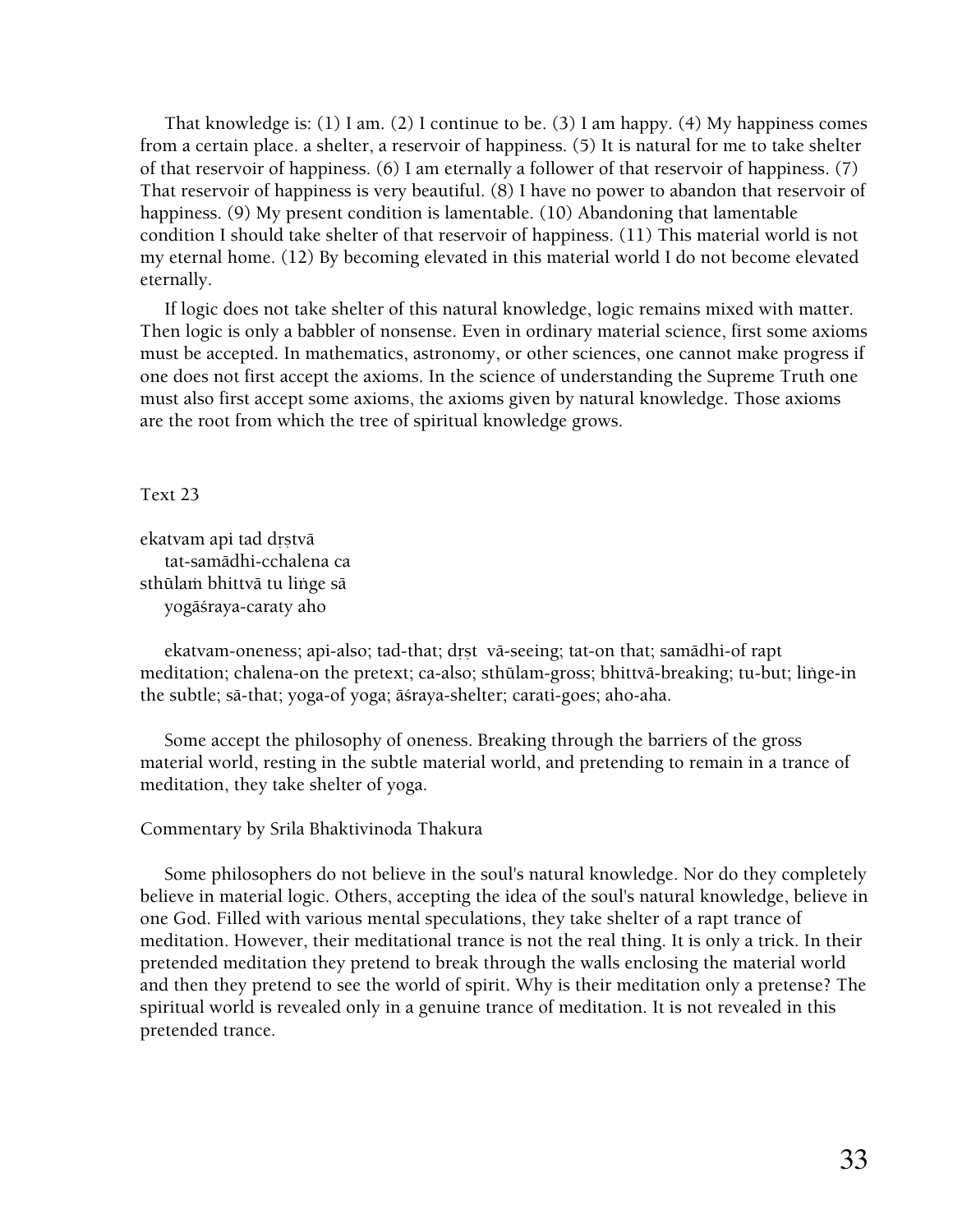Seeing only the subtle material world, the world of thoughts, they think they have seen the final spiritual abode of the spiritual beings. In truth they have taken shelter of the world of subtle matter, the world of thoughts. The world of subtle matter and the world of gross matter are different in this way: The world of gross matter is the world perceived by the material senses, and the world of subtle matter is the world of thoughts perceived by the mind. Subtle matter was manifested before gross matter was manifested. This the material world is divided into two parts: the world of the gross material elements, and the subtle, effulgent world of thoughts.

The astral body" described by the Theosophists is an effulgent material body made of thoughts. This is the subtle material body, or the mind. The subtle glorious world described in Pataïjali's Yoga-çästra and in the philosophy of the Buddhists is again only the subtle material world, the world of thoughts. The spiritual world is different. It is different from the gross and subtle material worlds, and it is also different from the liberation" (kaivalya) described in Pataïjali's Yoga-çästra. Pataïjali's Yoga-çästra does not describe the world of the spirit.

In describing the practices performed by the aspiring yogi, the Yoga-sastra explicitly describes the soul and his relationship with God. However, in describing liberation, the Yogaçästra does not say anything about God or about the liberated soul's relationship with God. If the intention is that the individual souls and God have merged and become one, then the yoga philosophy is not different from impersonalist Monism (advaita). The philosophy described by Patañjali in his yoga-śāstra does not bring eternal auspiciousness to the spirit souls. The philosophy of the Yoga-sästra may be considered one of many philosophies that stay in between the world of gross matter and the world of spirit. That is why the souls seeking true spiritual happiness do not like it.

Text 24

kecid vadanti viśvam vai pareśa-nirmitam kila jīvānām sukha-bhogāya dharmāya ca viśesatah

kecid-some; vadanti-say; visvam-universe; vai-indeed; pareśa-by God; nirmitam-created; kila-indeed; jīvānām-of the individual spirit souls; sukha-happiness; bhogāya-for enjoyment; dharmāya-for religion; ca-and; viśesatah-specifically.

 Some philosophers say God created this world to give the individual souls an opportunity either to enjoy sense pleasures or to accumulate piety.

Commentary by Srila Bhaktivinoda Thakura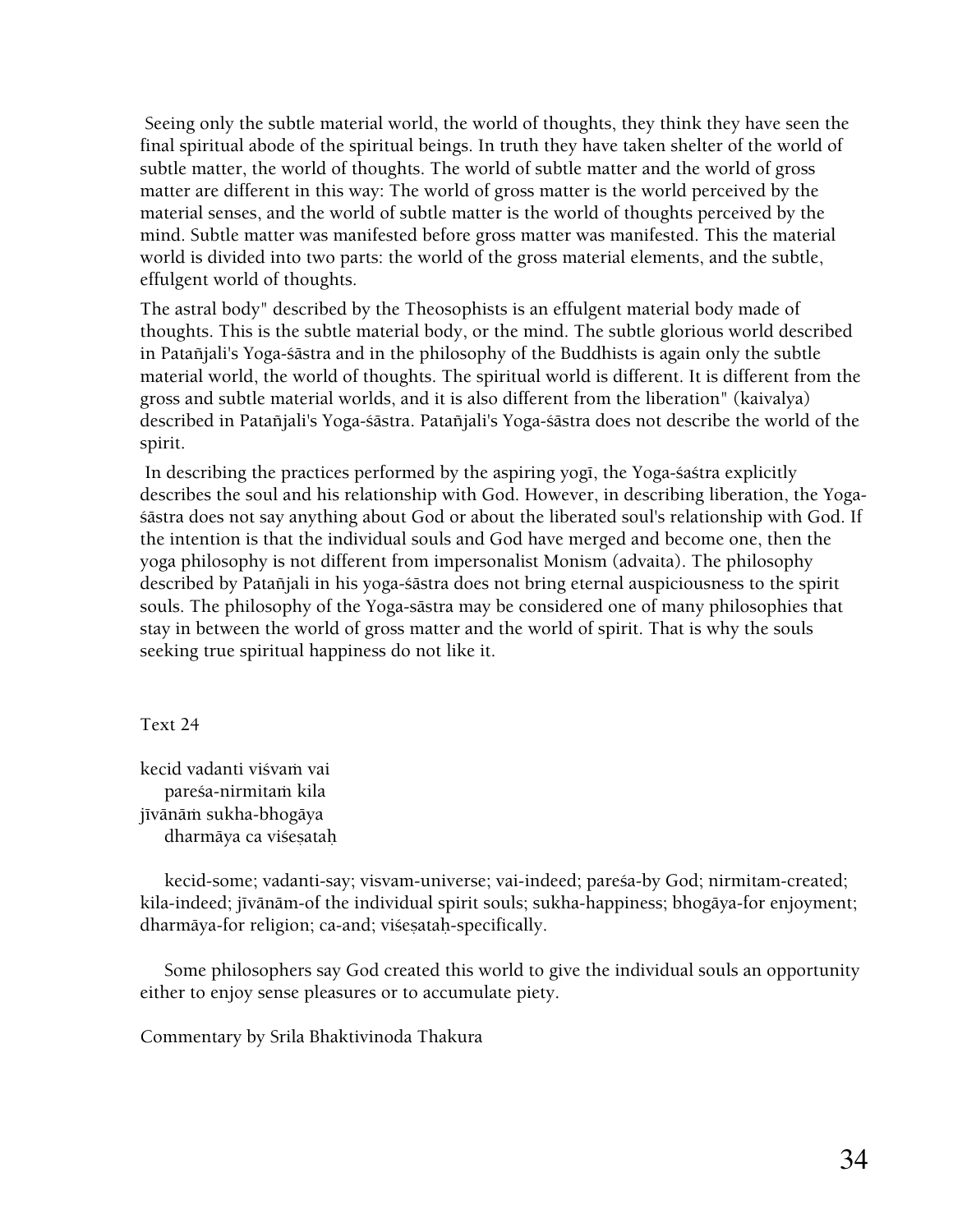Some philosophers say God created this world to give us an opportunity to enjoy sense pleasures. Then, after sinlessly enjoying and enjoying many sense pleasures, we will perform pious deeds and attain God's mercy. However, if God head truly created this material world for the souls' pleasure, He would not have created it with so many defects. After all, He is allpowerful, and whatever He wishes is done at once. If He had created the material world for the souls' pleasure, He would have made it faultless. If He created the material world for the souls' performing pious deeds, He would have made it very different from the way it is. Of this there is no doubt. Why is there no doubt of this? Because in the material world pious deeds are not easily performed by every creature.

#### Text 25

ādi-jīvāparādhād vai sarvesām bandhanam dhruvam tathānya-jīva-bhūtasya vibhor dandena niskrtih

ādi-original; jīva-soul; aparādhād-because of the offense; vai-indeed; sarvesām-of all; bandhanam-bondage; dhruvam-indeed; tathā-so; anya-of other; jīva-bhūtasya-souls; vibhor-of God; dandena-by the punishment; niskrtih-deliverance.

 Some philosophers say that because of the first living entity's sin all the other living entities are imprisoned in the material world. Later, punishing Himself for their sins, God delivers the living entities.

#### Commentary by Srila Bhaktivinoda Thakura

 Thinking about the virtues and faults of thia world, some moralist monotheists concluded that this material world is not a place of unalloyed pleasures. Indeed, the sufferings outweigh the pleasures. They decided that the material world is a prison to punish the living entities. If there is punishment, then there must be a crime. If there were no crime, then why would there be any punishment? What crime did the living entities commit? Unable to properly answer this question, some men of small intelligence gave birth to a very wild idea.

God created the first man and placed him in a pleasant garden with his wife. Then God forbade the man to taste the fruit of the tree of knowledge. Following the evil counsel of a wicked being, the first man and woman tasted the fruit of the tree of knowledge, thus disobeying God's command. In this way they fell from that garden into the material world filled with sufferings. Because of their offense, all other living entities are offenders from the moment of their birth. Not seeing any other way to remove this offense, God Himself took birth in a humanlike form, took on His own shoulders the sins of His followers, and then died. All who follow HIm easily attain liberation, and all who do not follow Him fall into an eternal hell. In this way God assumes a humanlike form, punishes Himself, and thus liberates the living entities. An intelligent person cannot make sense of any of this.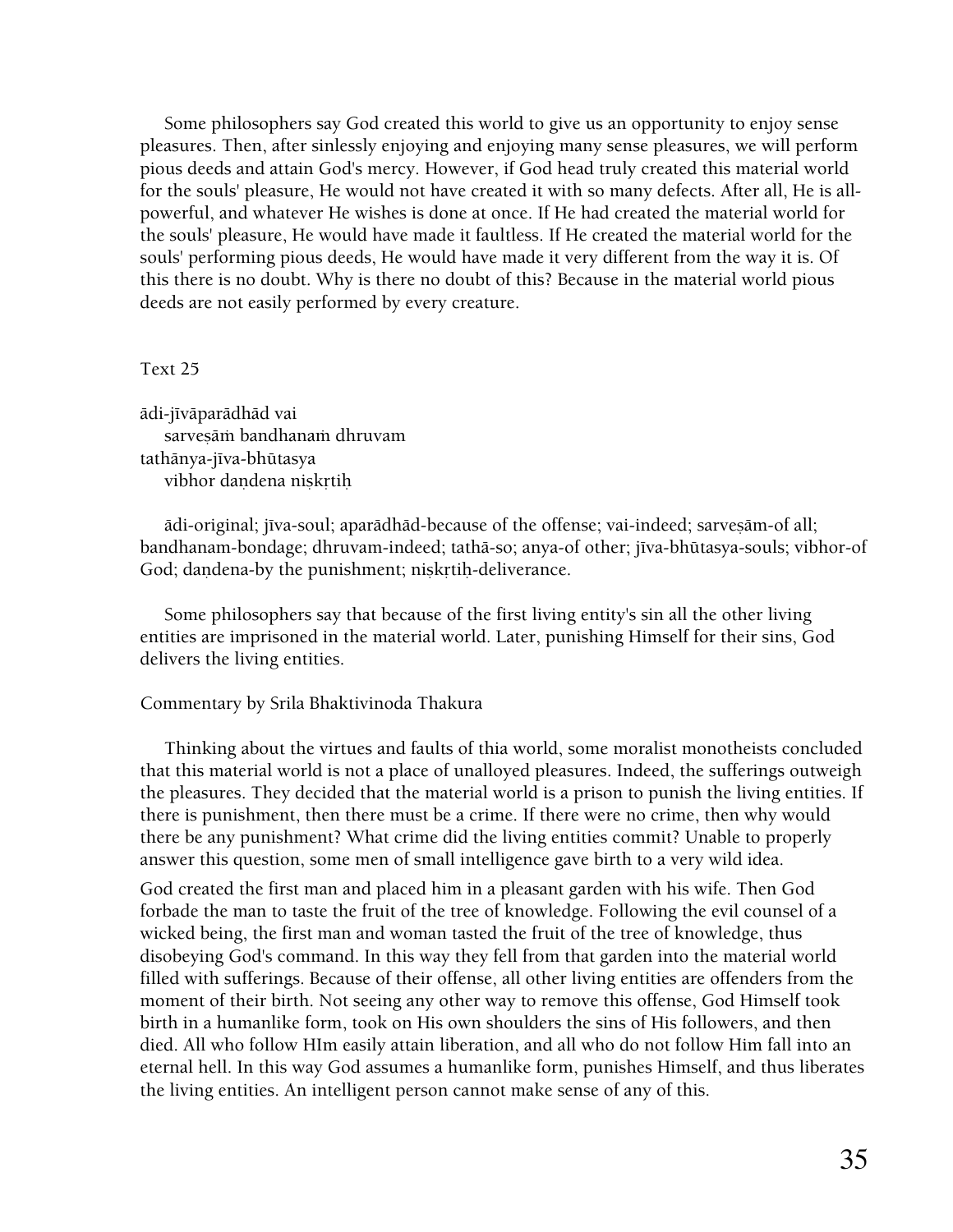Text 26

janmato jīva-sambhāvo maranānte na janma vai yat-krtam samsrtau tena jīvasya caramam phalam

janmataḥ-from birth; jīva-of the living entities; sambhāvo-birth; maraṇa-death; ante-at the end; na-not; janma-birth; vai-indeed; yat-what; krtam-done; samsrtau-in the world; tena-by that; jīvasya-of the living entity; caramam-final; phalam-result.

 (These philosophers say that) the living entity's life begins at birth and ends with death. After death, he is not born again. After death he attains the results of his actions in that one lifetime.

#### Commentary by Srila Bhaktivinoda Thakura

 To accept this mixed-up religion one must first believe these rather implausible things: The living entity's life begins at birth and ends at death. Before birth the living entity did not exist, and after death the living entity will no longer stay in the world of material activities. Only human beings have souls. Other creatures do not have souls." Only extremely unintelligent persons believe this religion. In this religion the living entity is not spiritual in nature. By His own will God created the living entities out of matter. Why are the living entities born into very different situations? The followers of this religion cannot say. Why is one living entity born into a house filled with sufferings, another living entity born into a house filled with joys, another living entity born into the house of a person devoted to God, and another living enttity born into a wicked atheist's house? Why is one person born in a situation where he is encouraged to perform pious deeds, and he performs pious deeds and becomes good? Why is another person born in a situation where he is encouraged to sin, and he sins and becomes bad? The followers of this religion cannot answer all these questions. Their religion seems to say that God is unfair and irrational.

 Why do they say that animals have no souls? Why do birds and beasts not have souls like human beings? Why do the human beings have only one life, and, because of their actions in that one life are rewarded in eternal heaven or punished with eternal hell? Any person who believes in a truly kind and merciful God will find this religion completely unacceptable.

#### Text 27

atra sthitasya jīvasya karma-jñānānuśīlanāt viçvonnati-vidhänena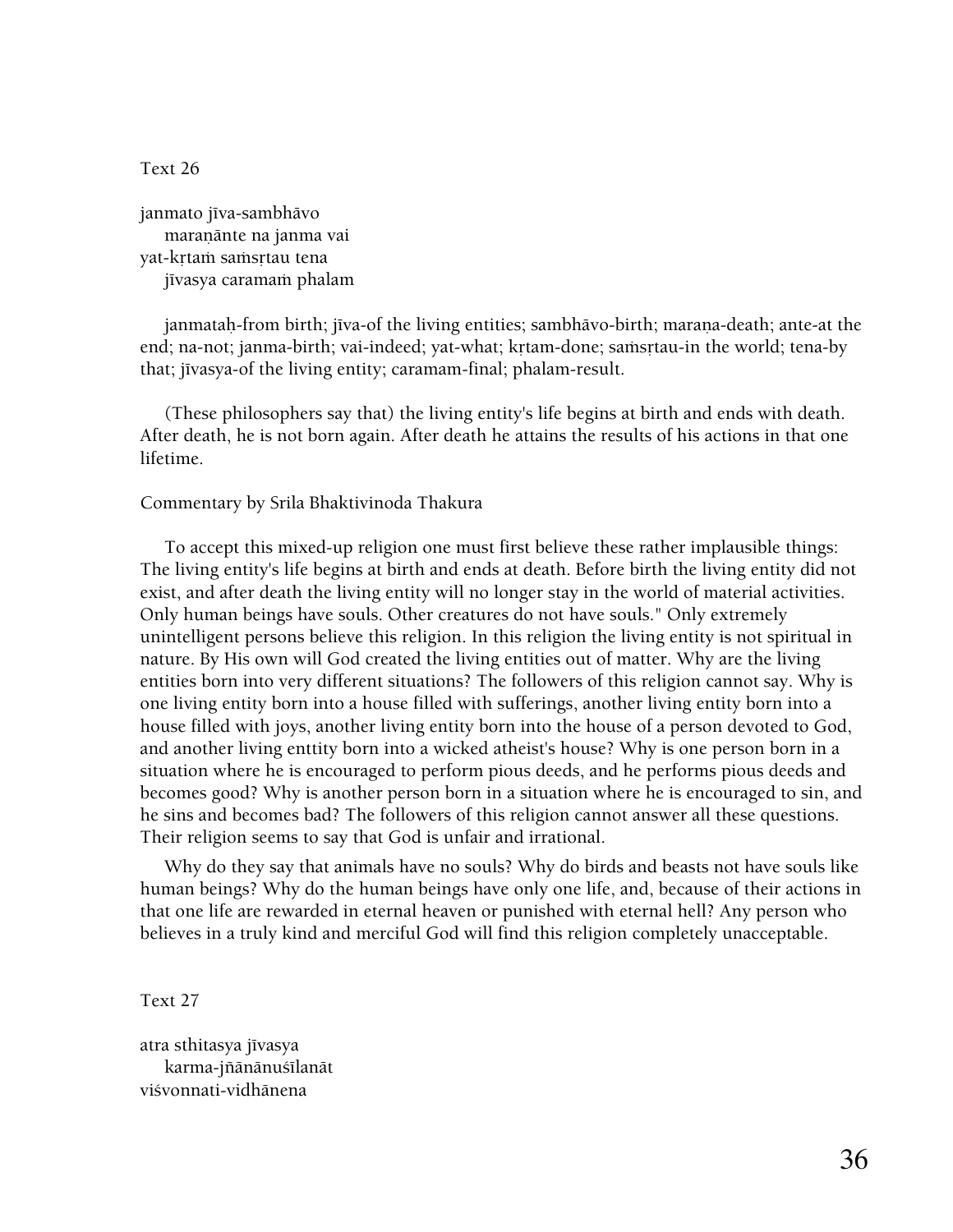kartavyam iśa-toṣanam

atra-here; sthitasya-situated; jīvasya-of the soul; karma-fruitive work; jñāna-mental speculation; anustlanāt-by cultivating; visva-world; unnati-elevation; vidhānena-by the way; kartavyam-to be done; īśa-of God; toṣaṇam-satisfaction.

 (These philosophers say that) by cultivating fruitive work and speculative philosophy one should make improvements in the material world and in this way please God.

#### Commentary by Srila Bhaktivinoda Thakura

 The followers of this religion have no power to worship God selflessly. In general their idea is that by cultivating fruitive work and speculative philosophy one should work to make improvements in the material world and in this way please God. By building hospitals and schools, and by doing various philanthropic works, they try to do good to the world and thus please God. Worship of God by performing fuitive work (karma) and by engaging in philosophical speculation (jïäna) is very important to them. They have no power to understand pure devotional service (çuddha-bhakti), which is free of fruitive work and philosophical speculation. Worship of God done out of a sense of duty is never natural or unselfish. God has been kind to us, and therefore we should worship Him." These are the thoughts of lesser minds. Why is this not a good way to worship God? Because one may think, If God is not kind to me, then I will not worship Him." In this way one has the selfish, bad desire to get God's kindness in the future. If one wishes that God will be kind by allowing one to serve Him, then there is nothing wrong with that desire. But the religion under discussion does not see it in that way. This religion sees God's kindness in terms of one's enjoying a happy life in this material world.

Text 28

īśa-rūpa-vihīnas tu sarvago vidhi-sevitaù püjito 'tra bhavaty eva prärthanä-vandanädibhiù

 $\bar{\text{r}}$ isa-of God; rūpa-form; vihinas-without; tu-but; sarvago-all-pervading; vidhi-by rules; sevitah-served; pūjito-worshiped; atra-here; bhavaty-is; eva-indeed; prārthanā-by prayers; vandan-by bowing down; ädibhiù-beginning with.

 (Some other philosophers say that) God has no form. He is all-pervading. Still, following the rules of scripture, many worship Him, bow before Him, pray to Him, and serve Him in many ways.

Commentary by Srila Bhaktivinoda Thakura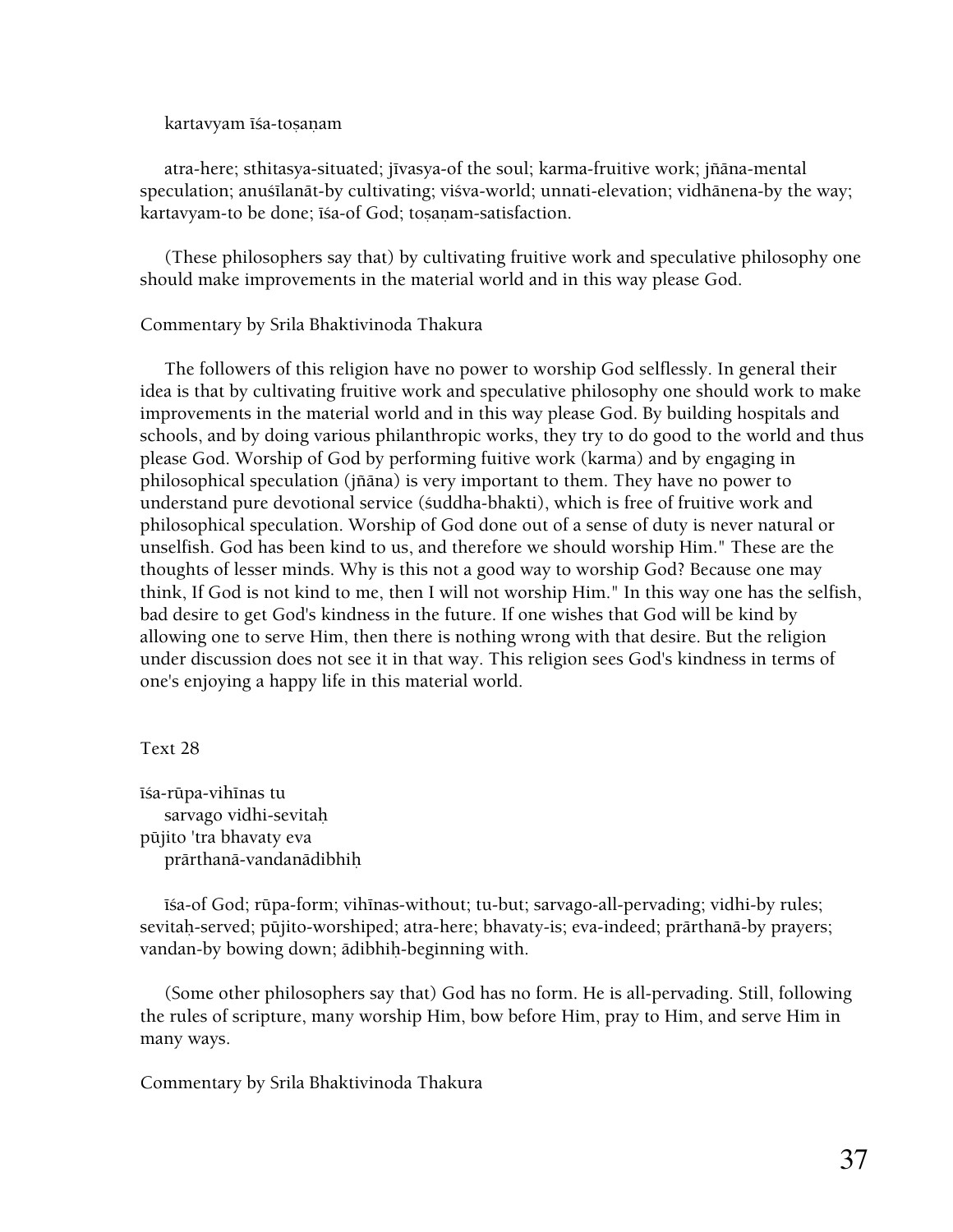The followers of this philosophy, which in modern times has appeared in many versions, claim that God is formless and all-pervading. For these people philosophical speculation is the most important activity. People who say God has a form are stunted dwarves." This thought always agitates their minds. In our path of knowledge we know that God is formless and all-pervading." These people cannot go beyond these kinds of thoughts. The unintelligent people who follow this path have an idea of God that is foolish idolatry. They think that God is formless and all-pervading, like the material sky.

Thus the object of their worship is material. Beyond the 24 material elements is the individual spirit soul, and beyond the individual soul is God, who has numberless qualities, whose form is spiritual, who is all-pervading, whose true nature si different from the formless God the impersonalists imagine, who is the supreme master, who is supremely merciful, who is the individual spirit souls' true friend, who has all opulences, and who is the supreme controller, and whose handsome transcendental form the followers of this philosophy have no power to see or understand. These philosophers' worship of God is very faulty and incomplete. Their worship consists only of bowing down and reciting prayers.

 Only bowing down and reciting prayers, their worship is very material in nature. Again and again chewing various kinds of philosphical speculation, they are very afraid to worship the glorious spiritual Deity form of God and become His servant, a servant completely sold to Him. Agitated in this way, they preach to the world that one should not imagine a spiritul form of God. They say that to worship the Deity form of God is to worship only a statue made of material elements. These people have no power to understand the true form of God, a form beyond the touch of matter, a form that is eternal and full of knowledge and bliss.

Each of these people thinks he himself is the best and the most important. They say it is a bad idea to take shelter of the feet of a spiritual master. Afraid, they will not search to find a genuine, a saintly spiritual master. They will not devotedly serve a spiritual master's feet. Afraid that they will meet an imposter spiritual master and by him be set on the wrong path, they shun even the genuine, the saintly spiritual masters. Some among them say that by one's own effort one can find the spiritual truth in one's own heart, and therefore there is no need to take shelter of a spiritual master's feet. Others among them say that one should accept only the most prominent, most famous spiritual master (pradhäna-äcärya).

 The most famous spiritual master is God Himself. He is the true teacher, the true protector. He enters our hearts and destroys our sins. There is no need to accept a human being as a spiritual master. Others among them say that one should only worship the scriptures, which are given by God. Still others among them say that the scriptures are filled with errors. Afraid in this way, they will not honor any scripture.

Text 29

idam eva mataṁ viddhi sarvatraivāsamañjasam īśvare doṣadaṁ sākṣāt jīvasya kṣaudra-sādhakam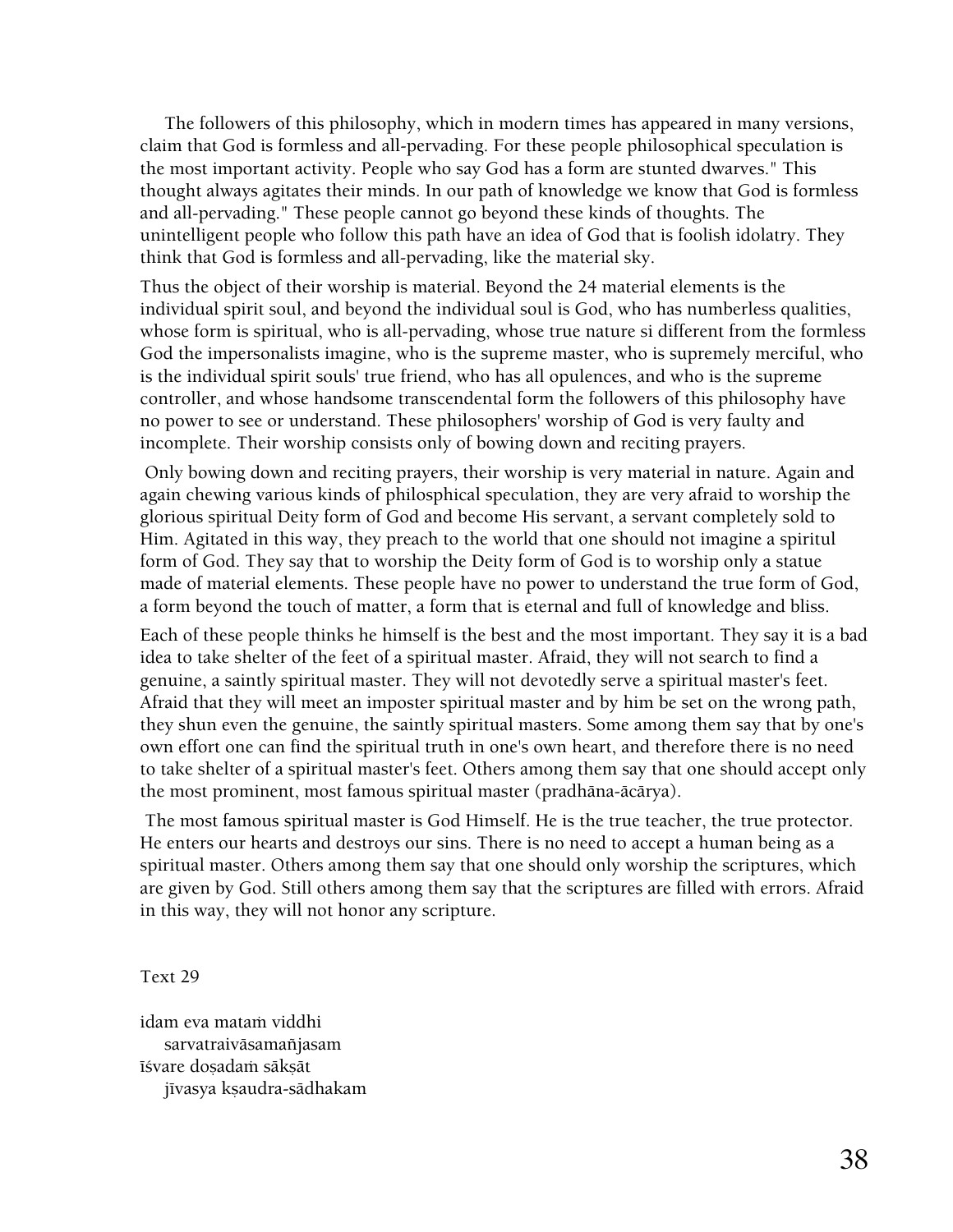idam-this; eva-indeed; matam-philosophy; viddhi-please know; sarvatra-everywhere; evaindeed; asamañjasam-wrong; īśvare-to God; dosadam-giving faults; sāksāt-directly; jīvasya-of the soul; ksaudra-smallness; sädhakam-attaining.

 Please know that is philosophy is wrong in every way. It thinks God has many faults. It is of small help to the individual spirit souls.

#### Commentary by Srila Bhaktivinoda Thakura

 Although within it belief in one God rests, in may places this philosophy is wrong. This philosophy implies that God is cruel and unjest. Also, thinking them unimportant, this philosophy also slights the devotees eager to serve God. God is one. He is a person. It is by His will that the individual souls have free will and thus may choose to sin. Then, abanonding their original nature, they have no power against the Lord's Mäyä-çakti (potency of illusion), and then, become spiritually weak, they sin. Thus the sins of the individual spirit souls all come from weakness.

 If one rejects the idea that piety and sin have no beginning, then one must say that God is at fault for making the individual souls weak and thus prone to sin. Although with their mouths these people say God is faultless, they actually hurl insults at Him, saying He has many faults. These people have no power to distinguish between the spirit soul and the gross and subtle material bodies. Their theoretical and practical knowledge are both polluted and stunted, and for this reason they have no power to understand the nature and secrets of the soul. Although they are very proud of their material knowledge, their knowledge of spirit is stunted, and their religious activities bring only meager results.

 Their highest goal is to reside in Svargaloka in their subtle material bodies. They mistake the subtle material body, or the mind, for the spirit soul. Thus they have no power to distinguish the soul from the mind.

#### Text 30

kecid vadanti sarvaṁ yac cid-acid-īśvarādikam brahma sanatanaṁ sāksād ekam evādvitīyakam

kecid-some; vadanti-say; sarvam-all; yat-what; cit-spirit; acit-matter; ī svara-God; ādikambeginning; brahma-Brahman; sanatanam-etertnal; sākṣād-directly; ekam-one; eva-indeed; advitīyakam-without a second.

 Some other philosophers say that spirit, matter, God, and everything else are all the eternal impersonal Brahman, and nothing exists but this Brahman.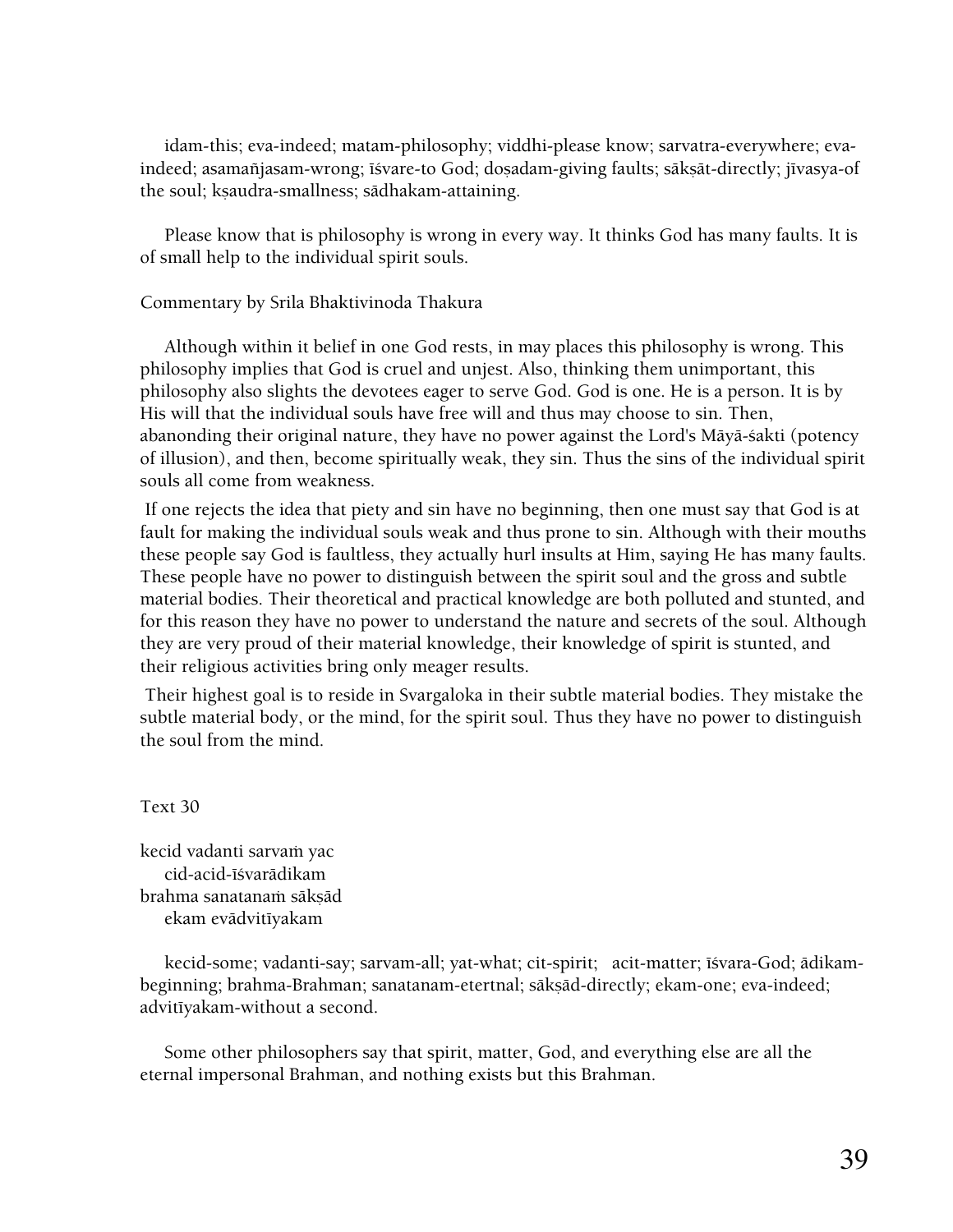Commentary by Srila Bhaktivinoda Thakura

 The impersonalist philosophy, which is known as Advaita (Monism), has existed for a very long time. From a few isolated passages of the Vedas this philosophy has come. Although this impersonalist philosophy has been preached by various philosophers in many countries, it is from India that it originslly came. Of this there is no doubt. Some learned men who came to India with Alexander the Great learned this impersonal philosophy, returned to their own country, and incorporated parts of this philosophy in their own books.

The impersonal philosophy teaches: Brahman is the only thing that exists. Nothing else exists. The idea that spirit, matter, and God are different things is useful only for ordinary activities. In truth Brahman is the unchanging root from which they all have grown. Brahman is eternal, changeless, formless, and qualityless. It has no characteristics. It has no power. It has no activities. Brahman never changes into anything else. All these statements are found in different places in the Vedas."

The impersonalist philosophers believe all these ideas. Still, casting a glance on the varietyfilled material world, they thoyght, How is it possible that the impersonal Brahman is the origin of this material world? We can see this world with our own eyes. How did it come into existence? If we cannot answer these questions our philosophy will not stand. Thinking and thinking, they considered these points: Brahman never performs any activity. How can it have created the world? How can we accept that it has the power to perform activity?

 If we accept that something else exists besides Brahman, then our whole Advaita (non-dual) philosophy will be broken." Thinking and thinking in this way, they came to this conclusion: If we say that Brahman has the power to transform itslef into other things, that will not destroy our Advaita philosophy. Therefore, Brahman transformed itself into the things of this world. That we can believe."

Text 31

vastunah parimāņād vā vivarta-bhavatah kila jagad-vicitratä sädhyä jagad anyam na vartate

vastunah-in truth; parimānād-from transformation; vā-or; vivarta-bhāvatah-from the state of transformation; kila-indeed; jagad-of nthe material world; vicitratä-the variety; sädhyä-is attainable; jagad-the material world; anyam-another; na-not; vartate-is.

 (They say) the variety-filled material world is in truth a transformation of Brahman. It is not different from Brahman.

Commentary by Srila Bhaktivinoda Thakura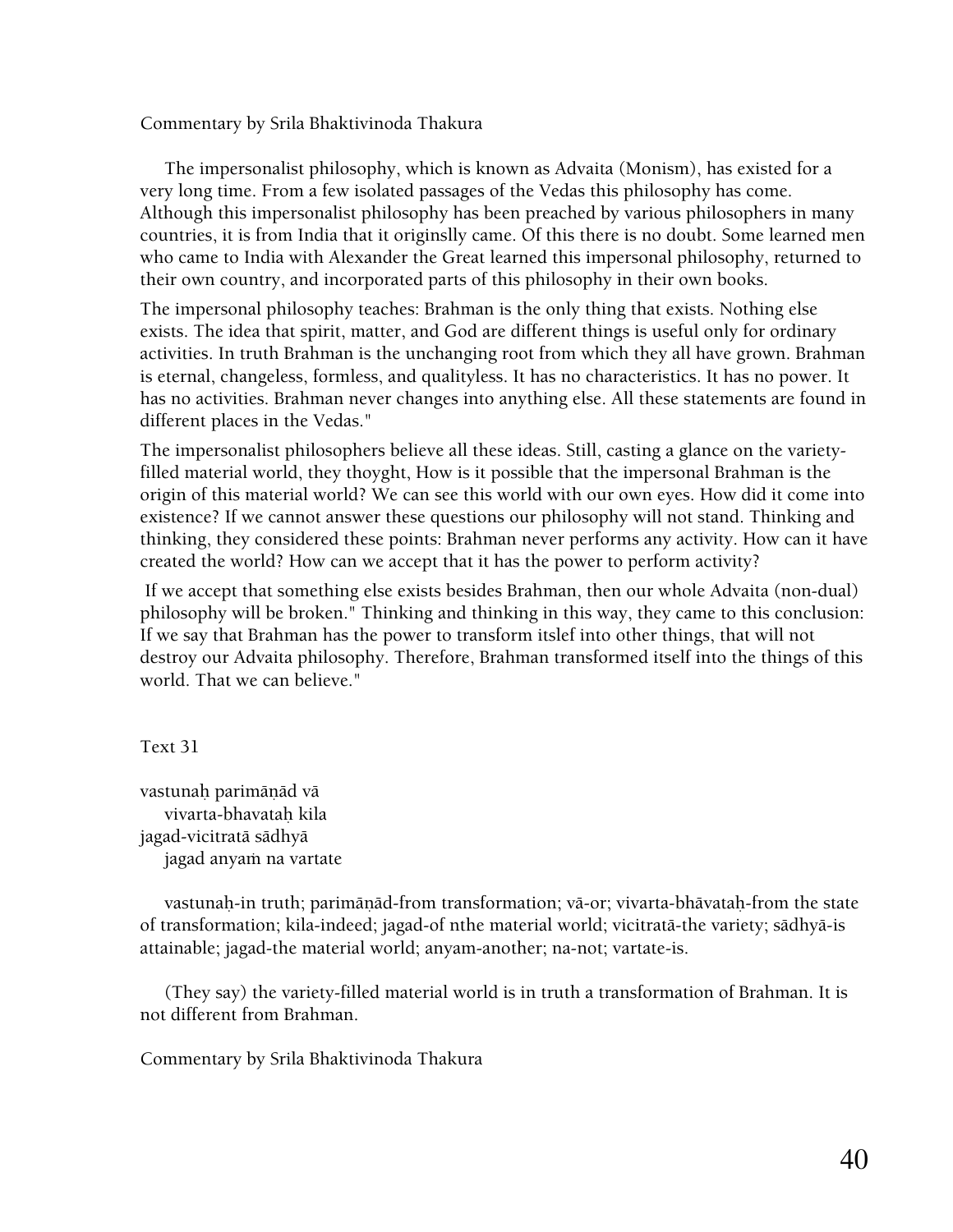In this way a theory of transformation becamne accepted. But then another impersonalist philosopher said, It is not right to say that Brahman has a defect. If Brahman becomes transfromed, then it no longer remains Brahman. Therefore this theory of transformation should be thrown far away and in its place the theory of illusion should be accepted. Brahman never becoems transformed into any other thing. Therefore the theory of transformation is impossible.

 However my theory, which maintains that all that exists is in reality Brahman and Brahman alone, and the idea that a variety of things exists is really only an illusion is a beautiful theory, beautiful in every limb. When one mistakes a rope for a snake, one becomes afraid. When one mistakes the glitter in a seashell for silver, one becomes filled with hopes. Therefore if my theory of illusion is accepted, then Brahman has no defect. The material world is an illusion. Only because of ignorance does one believe it exists. In this way my therory is proved. The material world does not exist. Life does not exist. Only Brahman exists.

The belief that the material world exists is only pretending on the part of Brahman. This pretending is called by the names `avidya' (ignorance), `mäyä' (illusion) and other like words found in dictionaries. The pretending here does not posit the existence of something different from Brahman. Therefore Brahman is the only reality. Nothing else exists. The reality is spirit, and the the pretending, the illusion, is matter. That is now proved. When material consciousness is defeated by spiritual truth, then the material pretending is destroyed, the true reality is revealed, and liberation is attained."

Text 32

athavā jīva-cintāyāṁ jātam sarvam jagad dhruvam jīveśvare na bhedo 'sti jīvah sarveśvareśvarah

athavā-or; jīva-of the individual spirit soul; cintāyām-in the idea; jātam-born; sarvam-all; jagad-world; dhruvam-indeed; jīva-in the individual spirit soul; īśvare-and in God; na-no; bhedo-difference; asti-is; jīvah-individual spirit soul; sarveśvareśvarah-the supreme God of all gods.

 (Some other philosophers say:) This material world is born from the soul's thoughts. In truth the individual soul is not different from God. The individual soul is himself the God of all gods.

Commentary by Srila Bhaktivinoda Thakura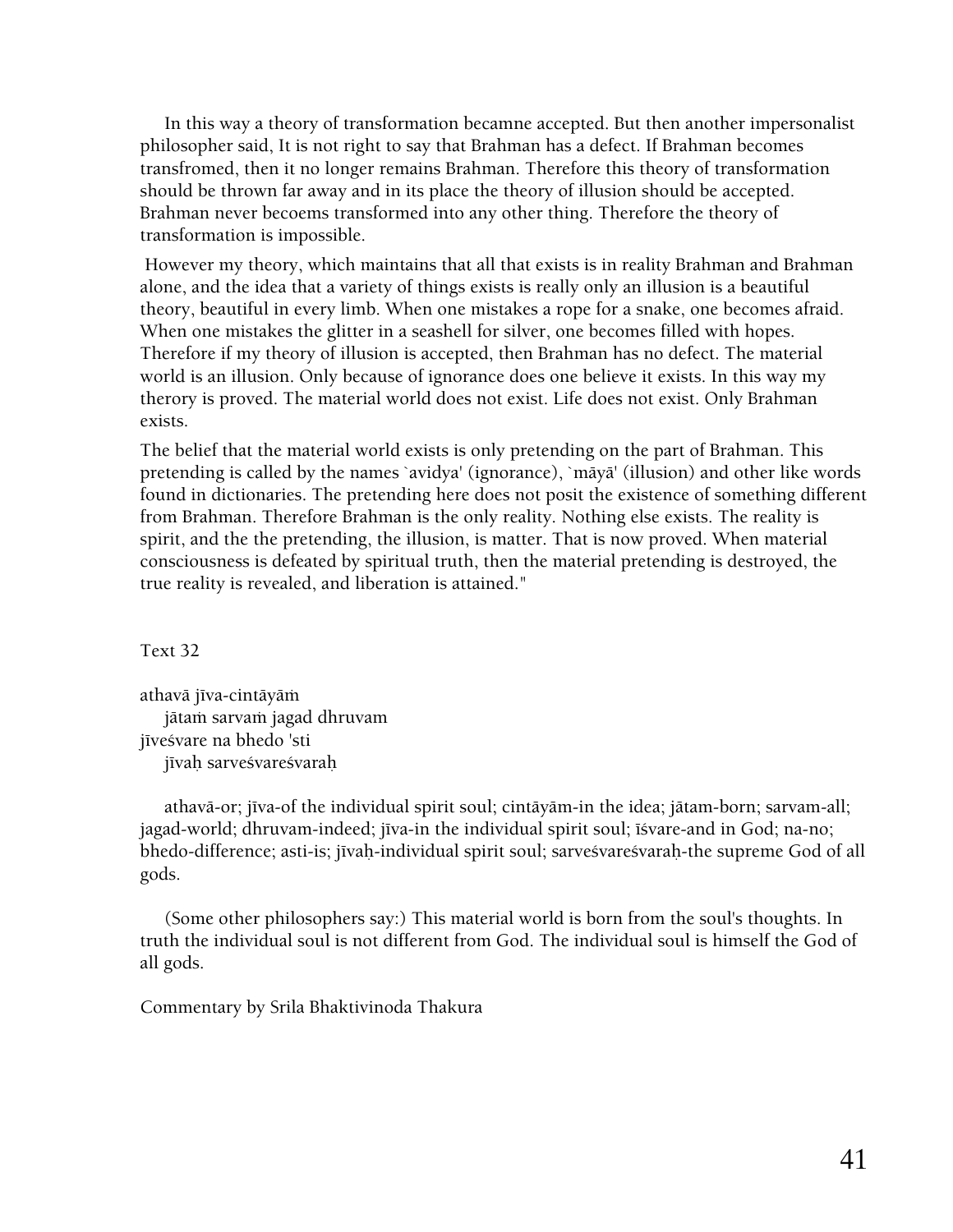Some other philosophers do think think this theory of pretending is true. They say: The pretending that is the material world is not manifested spontaneously from nothing. Brahman first pretends that it is the individual soul, and then it pretends that the material world exists. How can the individual spirit soul be something different from Brahman? It cannot. If it is said that the soul is different from Brahman, then the philosophy of impersonalism will be killed at once.

 Therefore the individual spirit soul is the pretending of Brahman." These philosophers eventually divided into two groups with two different philosophies. The first of these groups says: Brahman is like a great sky. The individual soul covered by illusion is like the small portion of sky within a clay pot. When ignorance cuts Brahman into tiny pieces, those pieces are the individual souls. In that way the soul and Brahman are different." The second group of philosophers argues against this idea, saying, This idea is an embarrassment to Brahman, for this idea says that Brahman can be cut into pieces, and also that Brahman itself may be overpowered by illusion.

 The truth is not like that. Please know that the individual spirit soul is like a reflection of Brahman. The individual spirit soul is like the sun or moon reflected on the water. The individual soul is an illusion, and by him the illusory material world is imagined to exist. In truth only Brahman exists. There is nothing but it. The individual soul is not different from it, and neither is the material world different from it." A great blunder rests in both these philosophies, a blunder that, blinded by unthinking allegience to their ideas, these philosophers have neither the desire nor the power to see.

 The blunder is their idea that Brahman alone exists and there is nothing but it. If they do not accept that Brahman has inconceivable power, then all their ideas are worthless. Some talk of maya (illusion, other talk of acvidya (igbnorance), others talk of pretending, and still others talk of pretending to pretend, but if they say that Brahman has no power to do anything, then how can they establish their idea that only Brahman, and nothing else, exists?

In every one of their ideas is seen the fatal flaw that kills the impersonalist philosophy. If we accept the idea that Brahman has inconceivable power, and if we say Brahman is the only thing that exists, then Brahman has no need to take shelter of anything but itself. Then Brahman is not different from any substance or any power. Then, by Brahman's inconceivable power, change and changelessness, form and formlessness, qualities and qualitylessness, and a host of other mutually contradictory natures may simultaneously and eternally exist within Brahman without negating each other's existence.

Even the greatest effort of human reason cannot understand Brahman's inconceivable power. Why should we not accept the truth that Brahman has inconceivable power? The glories of Brahman who has inconceivable powers is infinitely greater than the glory of the impersonal qualityless Brahman. I glorify the Supreme Brahman. The Brahman who has transcendental powers is the Supreme Brahman. The Brahman without qualities or powers is called merely Brahman. That Brahman is merely a part of the Supreme Brahman. The philosophy that turns away from the Supreme Brahman and accepts only the partial Brahman is a very inferior kind of philosophy, a philosophy born of small minds. Of this there is no doubt.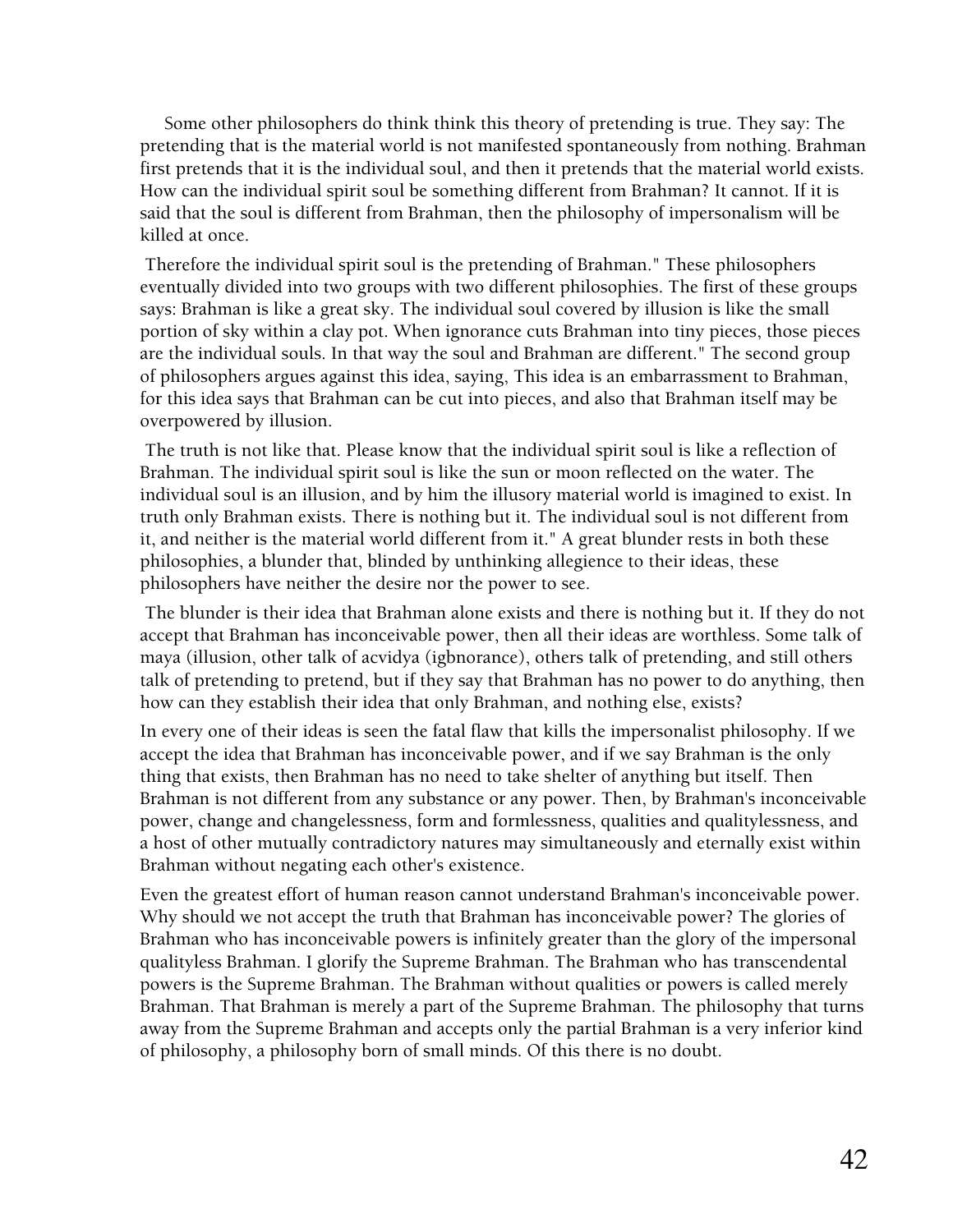This impersonalist philosophy has no power to satisfy the questions posed by good logic. It has no power to understand the true meaning of the Vedas. It has no power to give to the individual spirit souls the greatest auspiciousness.

Text 33

eteșu vāda-jālesu tat sad eva viniçcitam anvaya-vyatirekäbhyäm advaya-jñānam eva yat

eteșu-in these; vāda-of philosophies; jāleșu-in the nets; tat-this; sad-real; eva-indeed; viniścitam-determined; anvaya-directly; vyatirekābhyām-and indirectly; advaya-jñānam-nondual knowledge; eva-indeed; yat-which.

 The truth lies somewhere in this network of conflicting philosophies. Directly and indirectly, the non-dual Brahman is understood there.

#### Commentary by Srila Bhaktivinoda Thakura

 These different philosophies are like a great net, a net badly woven by the different philosophers. In the midst of all these different philosophies the truth is somewhere to be found. Finding out what is untrue, throwing those untruths far away, and searching for what is the real truth is called finding the truth". A French philosopher named Victor Kunja tried to understand the truth in this way, but in the end he could not find it. He failed because he searched only among the thoughts of the western thinkers. The western intelligence is very materialistic. The western philosophers had no power to understand the subtle difference between the spirit soul and what is not the spirit soul. Their minds firmly attached to matter, they said that material mind is the spirit soul. As a search for rice grains among the empty husks of already-threashed rice brings no result, so Victor Kunja's search was fruitless in the end. In the Isopanisad (mantra 15) it is said:

hiranmayena pātreņa satyasāphihitam mukham tat tvam pūsann apāvrnu satya-dharmaya-drṣtaye

 O my Lord, O sustainer of all that lives, Your real face is covered by Your dazzling effulgence. Please remove that covering and exhibit Yourself to Your pure devotee."\*

In Srimad-Bhagavatam it is said:

anubhyaś ca brhadbhyaś ca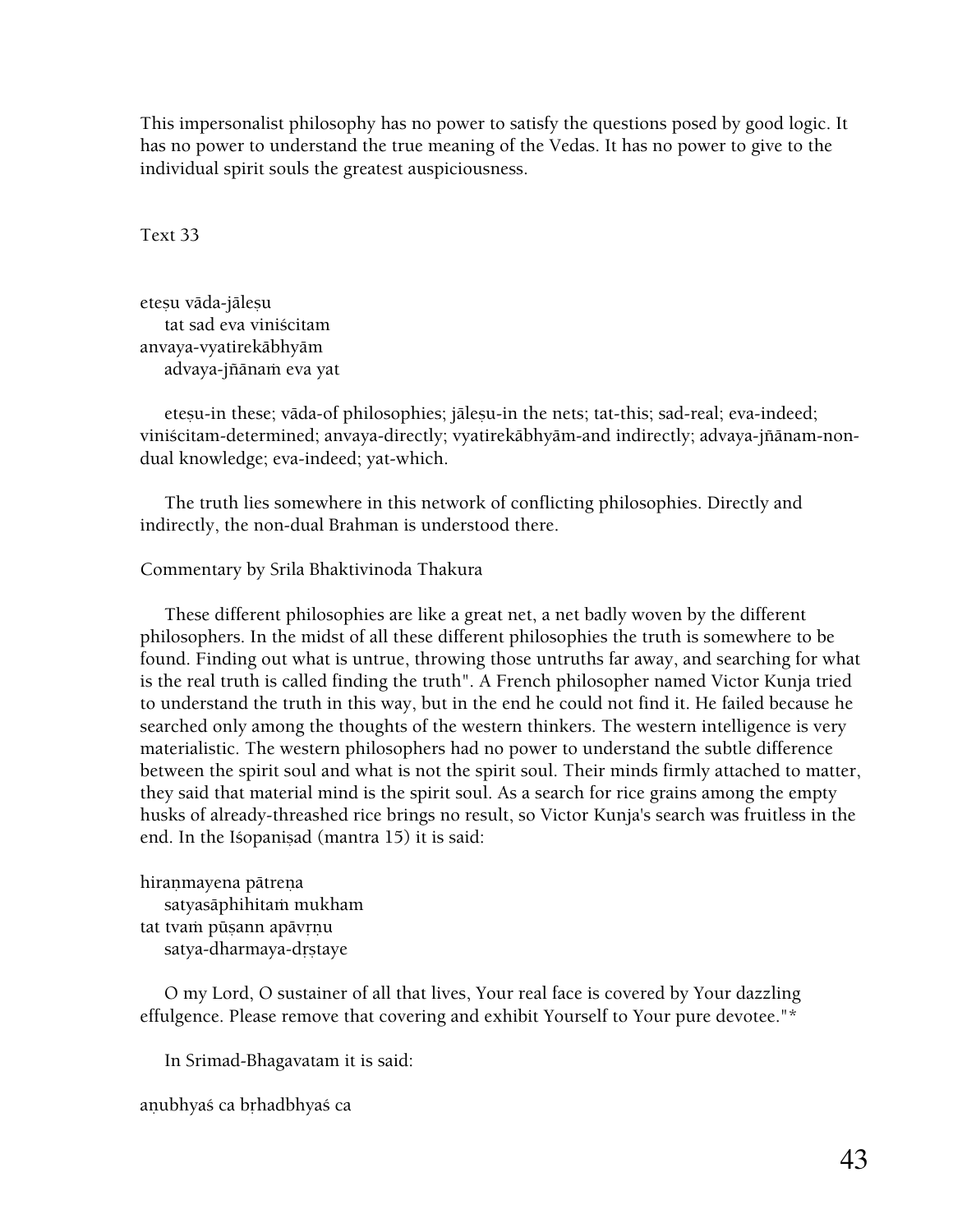çästrebhyaù kuçalo naraù sarvatah sāram ādadyāt puspebhya iva satpadah

 As a bee takes honey from many different flowers, so a wise man takes the truth from many different great and small books."

In this way the Vaisnava philosophers find the truth in books like the Vedas and Srimad-Bhagavatam. In the less important books, the books written by materialistic philosophers, and in the very important books, the books that truly explain the sceince of the soul, the Vaisnavas find the real truth. Part of that truth is called advaya-jñāna" (the knowledge of impersonal Brahman). That impewrsonal Brahman is only a small porton of the whole Supreme Truth, the Truth that is eternal and full of knowledge and bliss. By the word sat" (the truth), the Supreme is described. When that sat (truth) is manifest, then the asat (untruth) is thrown far away. The word sat" also refers to the world of spirit. This world of matter, which is called asat", is only a reflection of that world of spirit.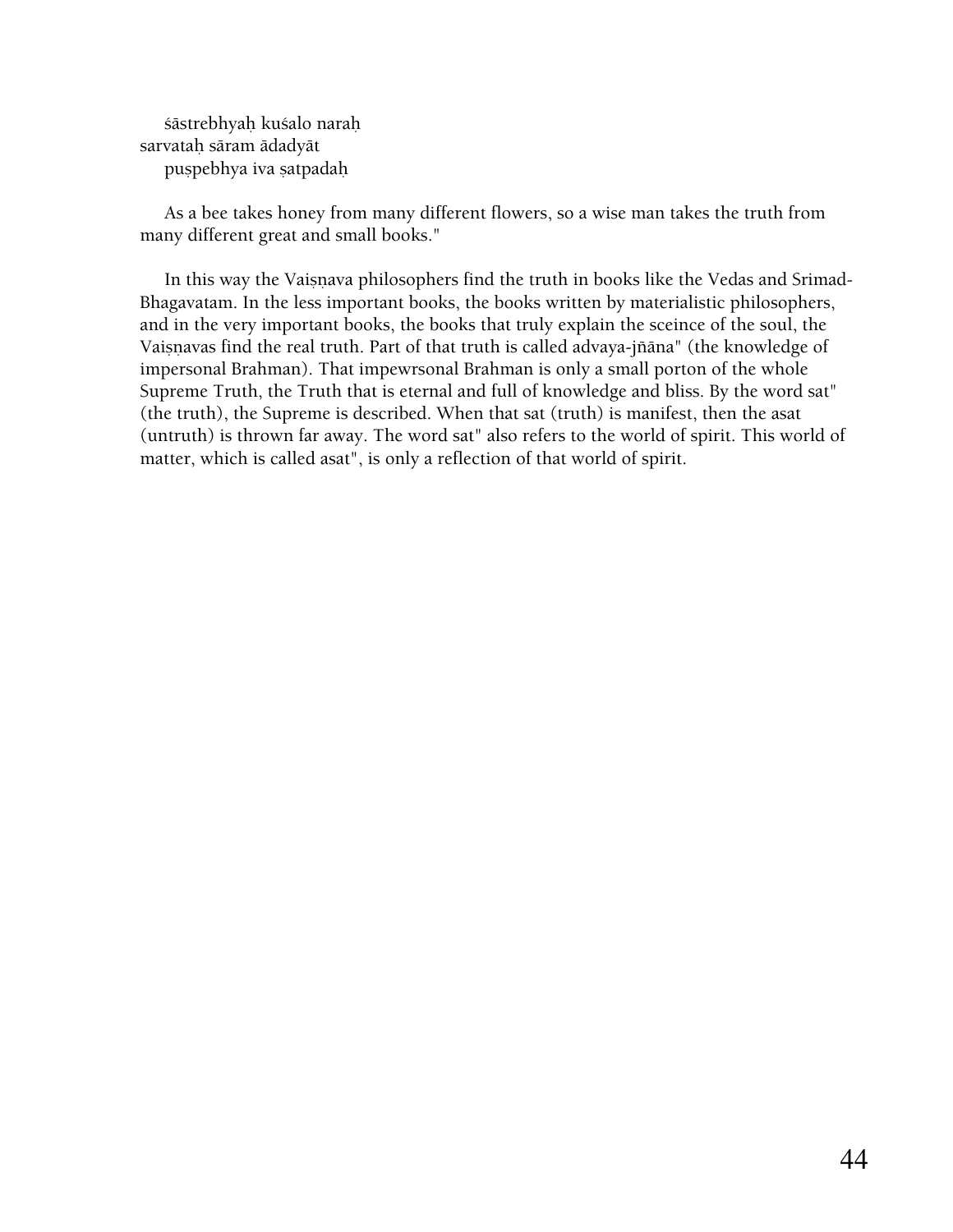**Dvitiya-anubhava Second Realization** 

Text 1

sac-cid-ānanda-sāndrāṅgaṁ paränanda-rasäçrayam cid-acic-chakti-sampannam tam vande kali-pāvanam

sat-eternal; cid-knowledge; änanda-bliss; sändra-inmtense; aṅgam-limbs; parānandasupreme bliss; rasa-nectar; āśrayam-shelter; cid-spirit; acit-and matter; śakti-with the potency; sampannam-endowed; tam-to Him; vande-I bow; kali-pävanam-the purifier of the Kali-yuga.

 To Lord Caitanya, whose transcendental form is filled with eternity, knowledge, and bliss, who is the shelter of transcendental nectar and bliss, who is the master of all spiritual and material potencies, and who is the purifier of the Kali-yuga, I offer my respectful obeisances.

Text 2

svarüpam ästhito hy ätmä svarūpa-śakti-vrttitah vadaty eva nijätmänam upādhi-rahitam vacaḥ

svarūpam-own form; āsthito-situated; hy-indeed; ātmā-soul; svarūpa-śakti-vṛttitaḥ-by his own power; vadaty-says; eva-indeed; nijätmänam-own self; upädhi-rahitam-without material designations; vacah-words.

 When he is situated in his original nature, by his own power the soul gives the correct answers to these spiritual questions, answers free from the touch of matter.

Commentary by Srila Bhaktivinoda Thakura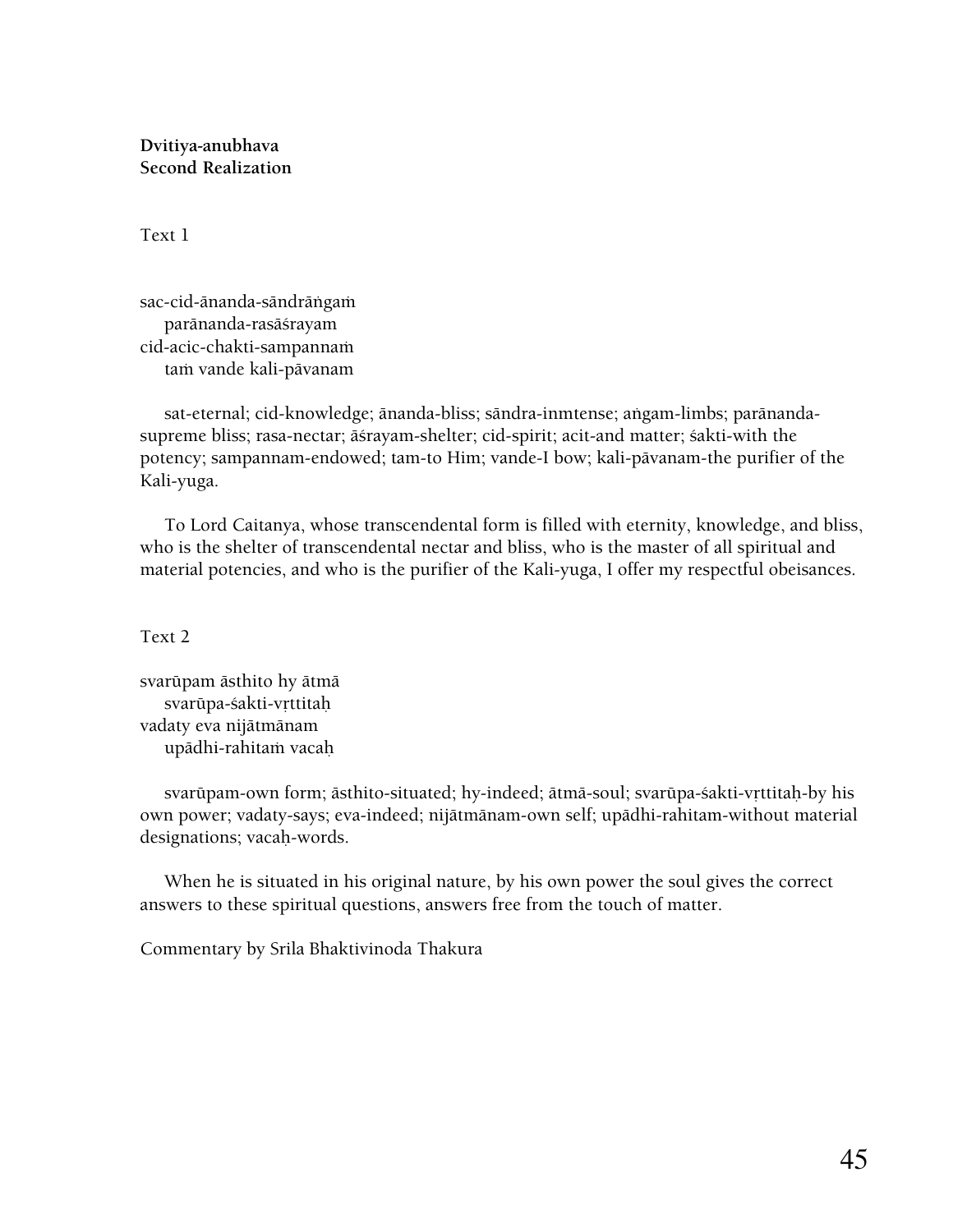Influenced by matter in different ways, the souls imprisoned in the material world give a great variety of answers to the questions posed in the second verse of the First Chapter of this book. Those souls who by spiritual realization and by understanding the teachings of a genuine spiritual master know the truth about the soul give the correct answrs to these questions. These questions have each only one correct answer. The three questions posed in the First Chapter, Second Verse of this book are: 1. I perceive this world. Who am I? 2. What is this immense material world? 3. What relation have I with this world?

 The souls influenced by the material nature give a great variety of answers to these questions, answers recounted in the First Chapter of this book. In this Second Chapter the correct answers to these three questions, the answers given by the self-realized souls, will be recounted. But first we will consider this question: Who are the self-realized souls? The souls who have no relation to material place, time, senses, and body, and who are instead situated in their original spiritual nature, are self-realized souls. In the book Srimad-Bhagavatam (2.10.6), which contains the essential teachings of the Vedänta, the pure self-realized soul is described in these words:

# muktir hitvānyathā-rūpam

svarüpena vyavasthitih

 Liberation is the permanent situation of the form of the living entity after he gives up the changeable gross and subtle material bodies."\*

 When he is freed from material existence, the soul is situated in his original nature. Then he is self-realized. On the self-realized soul will give the correct answers to our three questions. Here someone may protest: The living entity in the material world has a body, senses, and reasoning power. If he renounces material existence, then what will happen to his body, senses, and reasoning power? How will he be able to give the correct answers to your questions?" The answer to this protest is that the soul is like spiritual knowledge personified. The soul has spiritual knowledge as one of its natural features. The soul has not only spiritual knowledge of itself. The soul is also filled with light, so that with the light of its knowledge it can illuminate the features of other things also. In this way the soul knows both itself and other objects also.

 This means that the soul has all power to see, hear, smell, and taste. The soul has knowledge as part of its nature. When it falls into the material world, the soul is imprisoned within a series of material coverings. To enable him to interact with the material world, the spirit soul is given a second set of senses: material senses. In this way the soul sees with material eyes, hears with material ears, smells with a material nose, tastes with a material tongue, and experiences touch with material skin. His original spiritual senses now deprived of their powers, the soul now uses the powers of this second set of senses: material senses.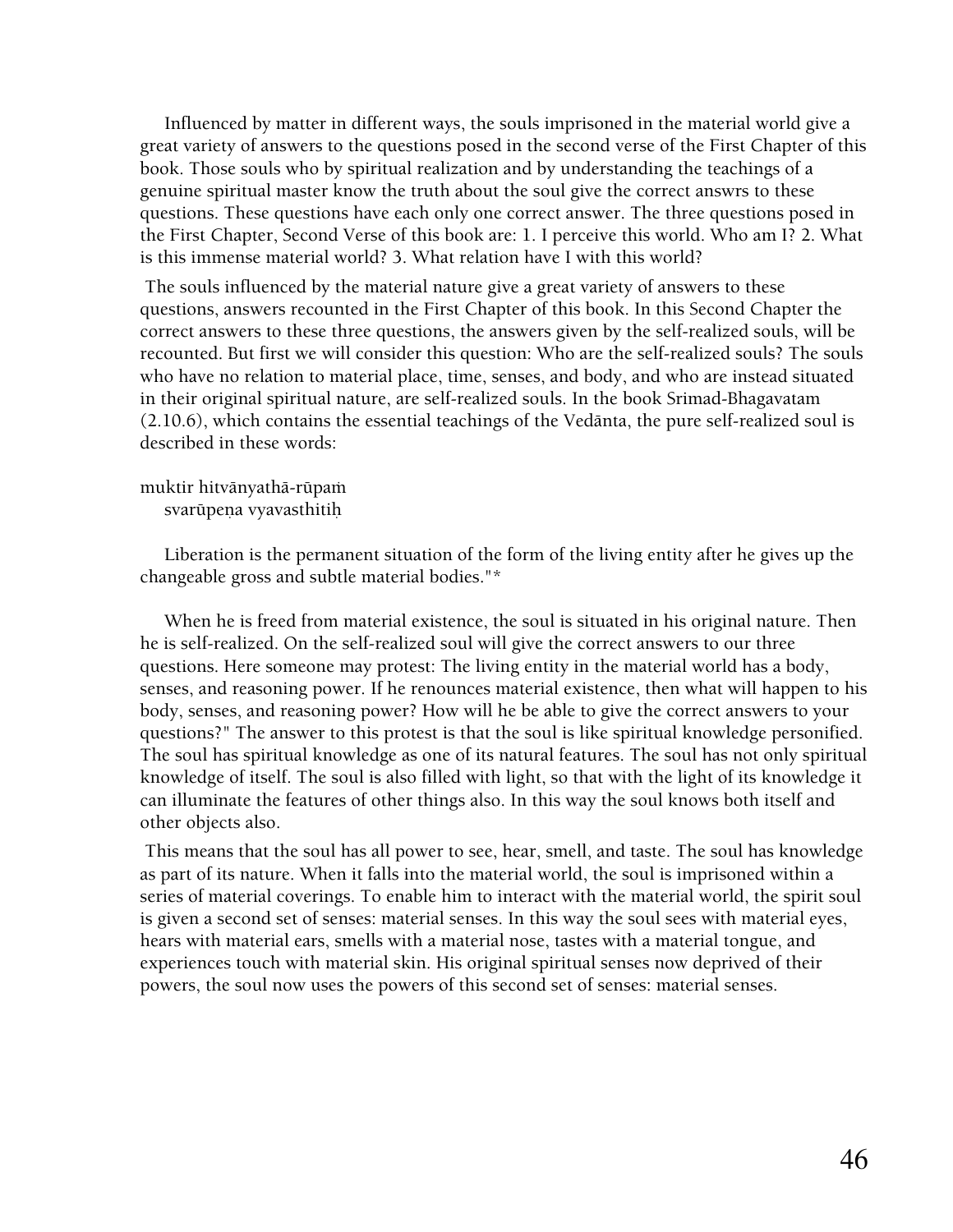Also, the conclusions the soul draws are now drawn with the aid of material reasoning power. All of this a great calamity for the spirit soul, whose natural condition is to be full of knowledge. When the soul becomes self-realized and his original nature is revived, then he can again perform all these activities with his original, spiritual senses. Then his reason power is again his original spiritual reasoning power. In that liberated condition, with his original, spiritual reasoning power, the soul can give the correct answers to our questions. With his own spiritual power the soul can give the answers.

These answers the soul gives are free from all of matter's limitations and defects. The answer a self-realized soul residing in India gives a self-realized soul residing in the northern countries will also give. A soul living in the spiritual world of Vaikuntha will also give the same answer. And why not? The pure liberated souls did not give answers that come from the great variety of mixtures of the material modes. That is why their answers are not different from each other.

Text 3

bhagavän eka eväste para-çakti-samanvitaù tac-chakti-nihsrto jīvo brahmāndam ca jadātmakam

 bhagavän-God; ekaù-one; eva-indeed; äste-is; para-transcendental; çakti-potency; samanvitah-endowed; tat-His; śakti-potency; nihsrto-manifest; jīvo-individual soul; brahmändam-universe; ca-and; jadätmakam-material.

 God is one. God has many transcendental powers. The individual spirit souls and the material worlds are all manifested from God's powers.

Commentary by Srila Bhaktivinoda Thakura

In the Vedic literature it is said:

ekam evādvitīyam

There is only one God. He has no rival."

neha nänästi kiïcana

Nothing is separate from God."

sa viśva-krd viśva-vit

God created the world. He knows all that happens in the world."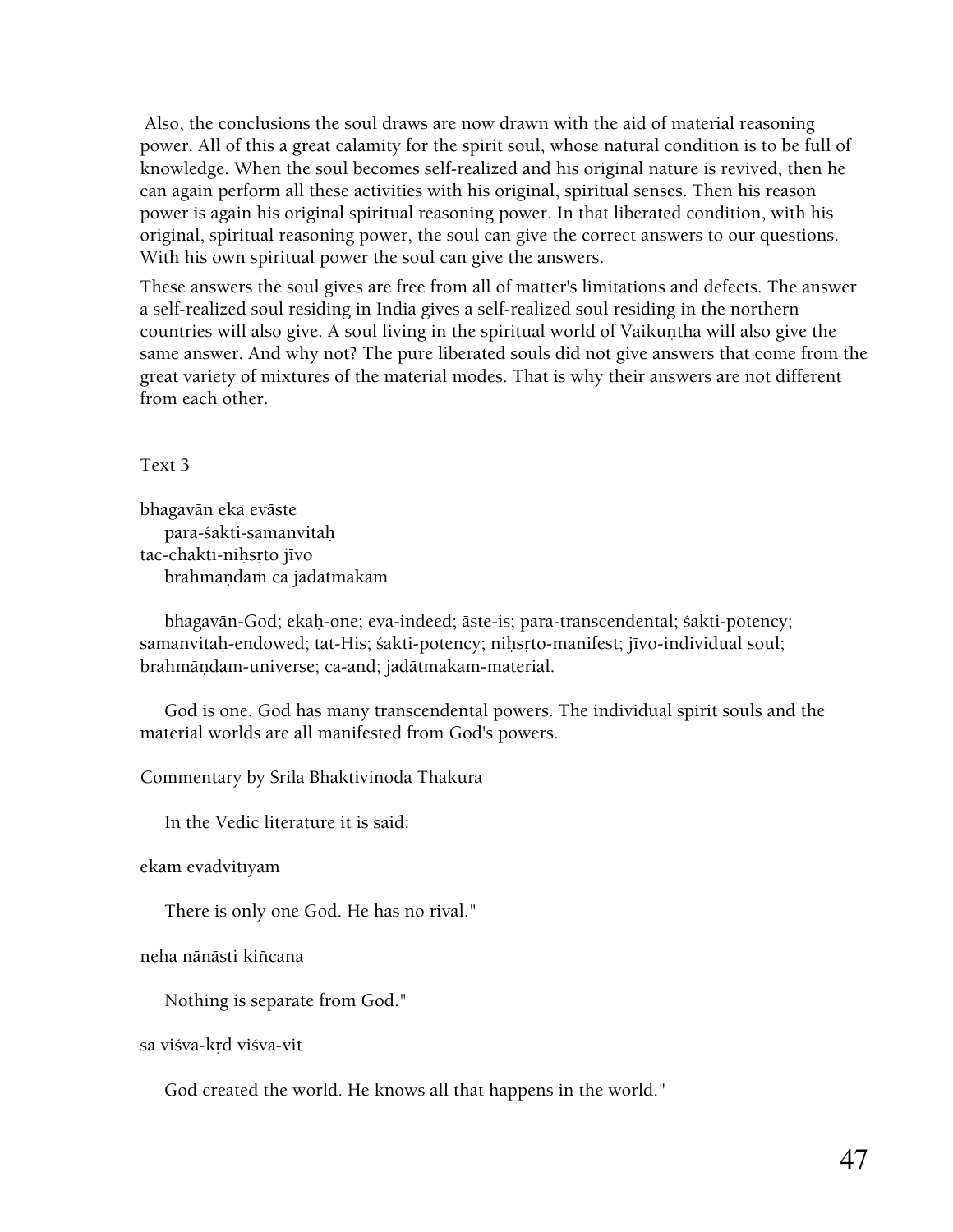pradhāna-kṣetra-patir gunesaḥ

God is the master of the world. He is the master of the modes of material nature."

eko devo bhagavān varenyaḥ

There is only one God. He is the best of persons. He has all opulences."

By these words God's eternal existence is clearly confirmed. In S rimad-Bha gavatam (1.2.11) it is said:

vadanti ta tattva-vidas tattvaṁ yaj jñānam advayam brahmeti paramätmeti bhagavān iti śabdyate

 Learned transcendentalists who know the Absolute Truth call the non-dual substance Brahman, Paramätmä, or Bhagavän."\*

 Bhagavän (the Supreme Person) is superior to Brahman (the impersonal divine effulgence) and Paramätmä (the all-pervading Supersoul). Still, one should not think that Brahman, Paramätmä, are two separate gods and Bhagavän is the Supreme God that dominates Them. Here the individual spirit soul is the seer, and Bhagavän is the object seen. When he first begins his spiritual life, and he travels on the path of philosophical speculation (jïänamärga), the soul sees the Brahman feature of Bhagavän. When he makes some advancement on that path, the soul begins to walk on the path of yoga (yoga-märga). When he walks on that path, the soul sees the Paramätmä feature of Bhagavän. When by good fortune the soul walks on the path of pure devotional service (çuddha-bhakti-märga), the soul sees Bhagavän directly.

 Bhagavän brings great sweetness to the eyes. He is full of transcendental bliss. He is eternal and full of knowledge and bliss. His form is graceful. He is a very handsome and charming person. He has all opulence, all power, all fane, all handsomeness, all knowledge, and all renunciation. He has them in the best, the most sublime way. Brahman and Paramätmä are both hidden within Bhagavän. Bhagavän has all potencies. By His wish His potencies manifest His regular and occasional pastimes. He is supremely independent. He is the author of all rules and regulations. Still, He is never bound by any rules or regulations. Bhagavän has no rival. No one is equal to Him. No one is superior to Him. His spiritual potencies are multifarious. They have many different powers.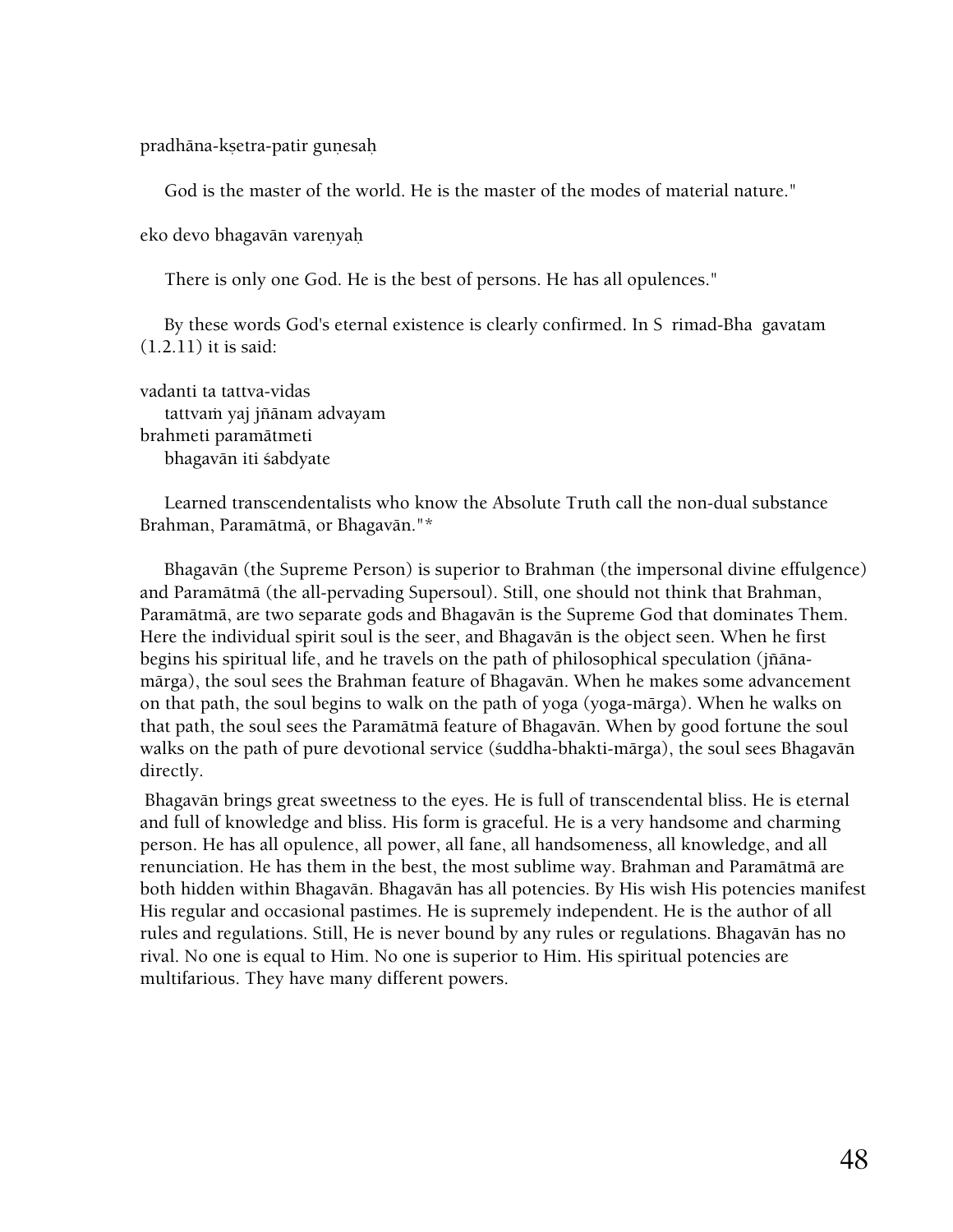By these spiritual potencies Bhagavän's spiritual abode, spiritual pastimes, and spiritual paraphernalia are all manifested. That are all transformations of Bhagavän's spiritual potency. From His perfect spiritual potency the spiritual world is manifest. Bhagavän's potency acts in many different ways. One kind of action it performs is the manifestation of the many atoms. That is seen. Spiritual effulgence, spiritual qualities, and spiritual activities are all manifested from Bhagavān's spiritual potency. From the jīva-śakti potency the many individual spirit souls (jīvas) are manifest. The spiritual potency has a shadow. From that shadow are manifest the five gross material elements, the five sense objects, the ten senses, and the mind, intelligence, and false ego. In this way 24 material elements are manifest. The potency that manifests the material world is thus called the chāyā-śakti" (shadow potency).

#### Text 4

so 'rkas tat-kiraņo jīvo nityänugata-vigrahaù prīti-dharmah cid-ātmā sah paränande 'pi däya-bhäk

so-He; arkas-sun; tat-kiranois effulgence; jīvo-the individual spirit souls; nitya-eternal anugata-following; vigrahah-form; prīti-love; dharmah-nature; cid-ātmā-spirit soul; sah-he; paränande-with spiritual bliss; api-also; däya-inheritance; bhäk-possessing.

 Bhagavan (the Supreme Personality of Godhead) is like the sun. The many individual souls are like particles of light that come from that Bhagavan-sun. Each individual soul has an eternal spiritual form like the form of Bhagavan. Each individual soul is by nature spiritual and blissful. His nature is to love Bhagavan. He is like a son entitled to a share in his father's (Bhagavan's) property.

#### Commentary by Srila Bhaktivinoda Thakura

 Bhagavän is like the sun. The rays of light emanating from that sun are the individual spirit souls. These rays-of-light individual spirit souls have a nature like Bhagavän's. Each individual soul has an effulgent spiritual form suited to its own particular nature. Each soul's form is effulgent and spiritual. Therefore each soul is spiritual in nature. Each soul has spiritual qualities. A small particle of love is part of each soul's spiritual nature. Therefore a particle of love is the soul's nature. Therefore it is said, Love is the soul's nature." Because the soul's spiritual form and natural love are both small, it is said that the individual souls' forms and natural love are not perfect or complete. The individual souls also possess a a small particle of spiritual bliss. The bliss of realizing impersonal Brahman is described in these words of Srila Rūpa Gosvāmī's Bhakti-rasāmrta-sindhu:

brahmānando bhaved esa cet parārdha-guṇī-kṛtaḥ naiti bhakti-sudhämbodheù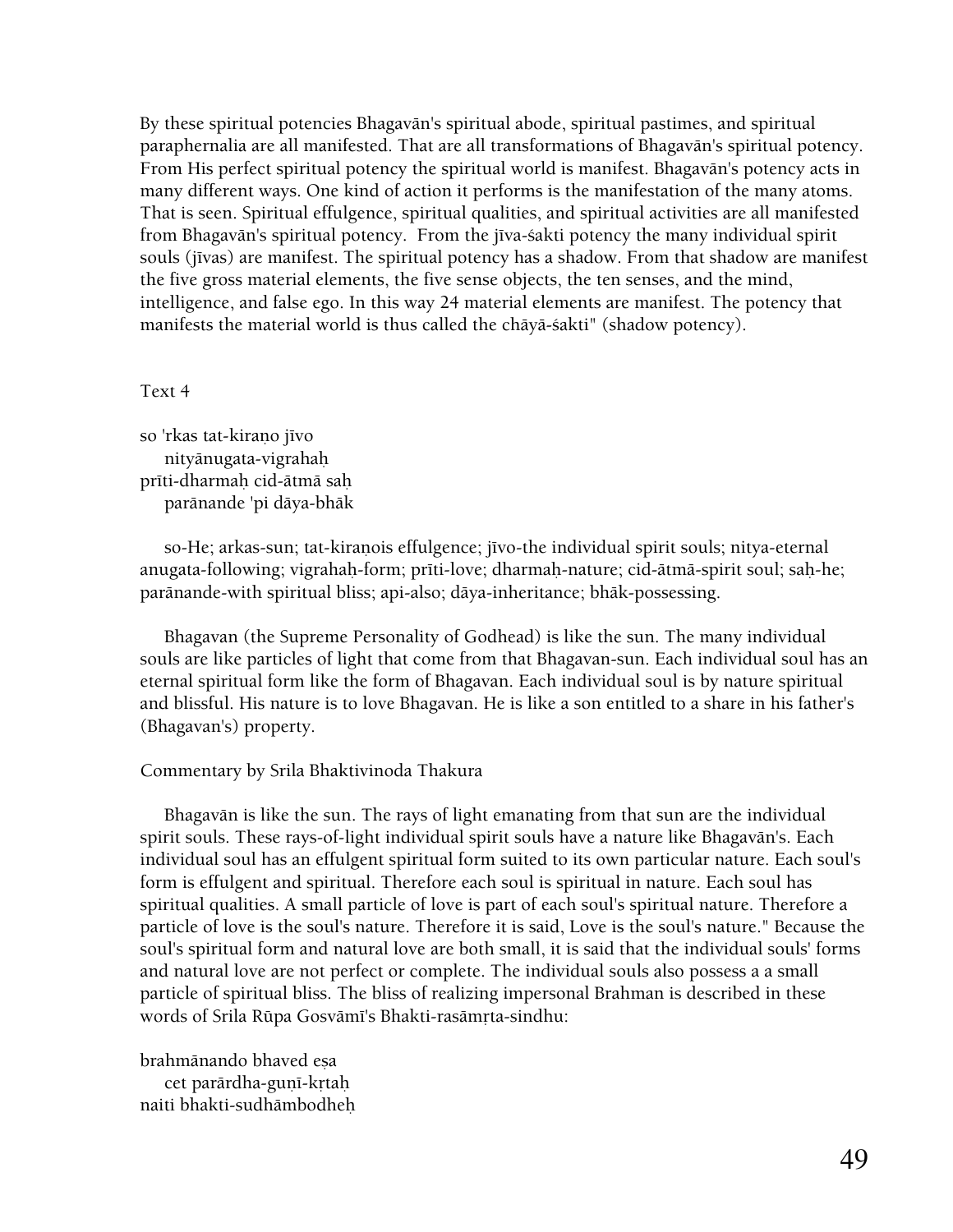#### paramāņu-tulām api

 If brahmänanda, or the happiness of becoming one with the Supreme, is multiplied by one trillion fold, it still cannot compare to even an atomic fraction of the happiness derived from the ocean of devotional service."\*

 By his own nature each individual soul is like a son qualified to inherit this sublimely blissful and most exalted status of engaging in devotional service to the Lord. Aware that the happiness of realizing impersonal Brahman is very small by comparison, the soul becomes Bhagavän's servant and follower. When He is pleased by a certain soul's service, Bhagavän empowers that soul with the powers of His spiritual potencies. Now endowed with that spiritual potency, the soul is able to experience the sublime bliss of devotional service.

#### Text 5

tac-chaktes chāyayā viśvam sarvam etad vinirmitam yatra bahirmukhā jīvāh samsaranti nijecchayā

 tac-chaktes-of His potency; chäyayä-by a shadow; viçvam-the material world; sarvam-all; etad-this; vinirmitam-created; yatra-where; bahirmukhā-who have turned their faces; jīvāḥthe individual souls; samsaranti-wander; nijecchayā-by their own wish.

 By the shadow of Bhagavan's spiritual potency the entire material world is created. In that material world wander the individual souls who have turned their faces away from Bhagavan.

#### Commentary by Srila Bhaktivinoda Thakura

When he is a servant of Lord Krsna, the individual soul becomes like a son who inherits the father's property. This inheritance is transcendental bliss. When he turns his face away from Lord Krsna and tries to be independent, the individual soul falls into the world of birth and death. The spiritual potency helps the individual soul become more and more elevated, and the material potency (mäyä-çakti), the potency that creates the material world, helps the individual soul become more and more firmly shackled in the prison house of repeated birth and death.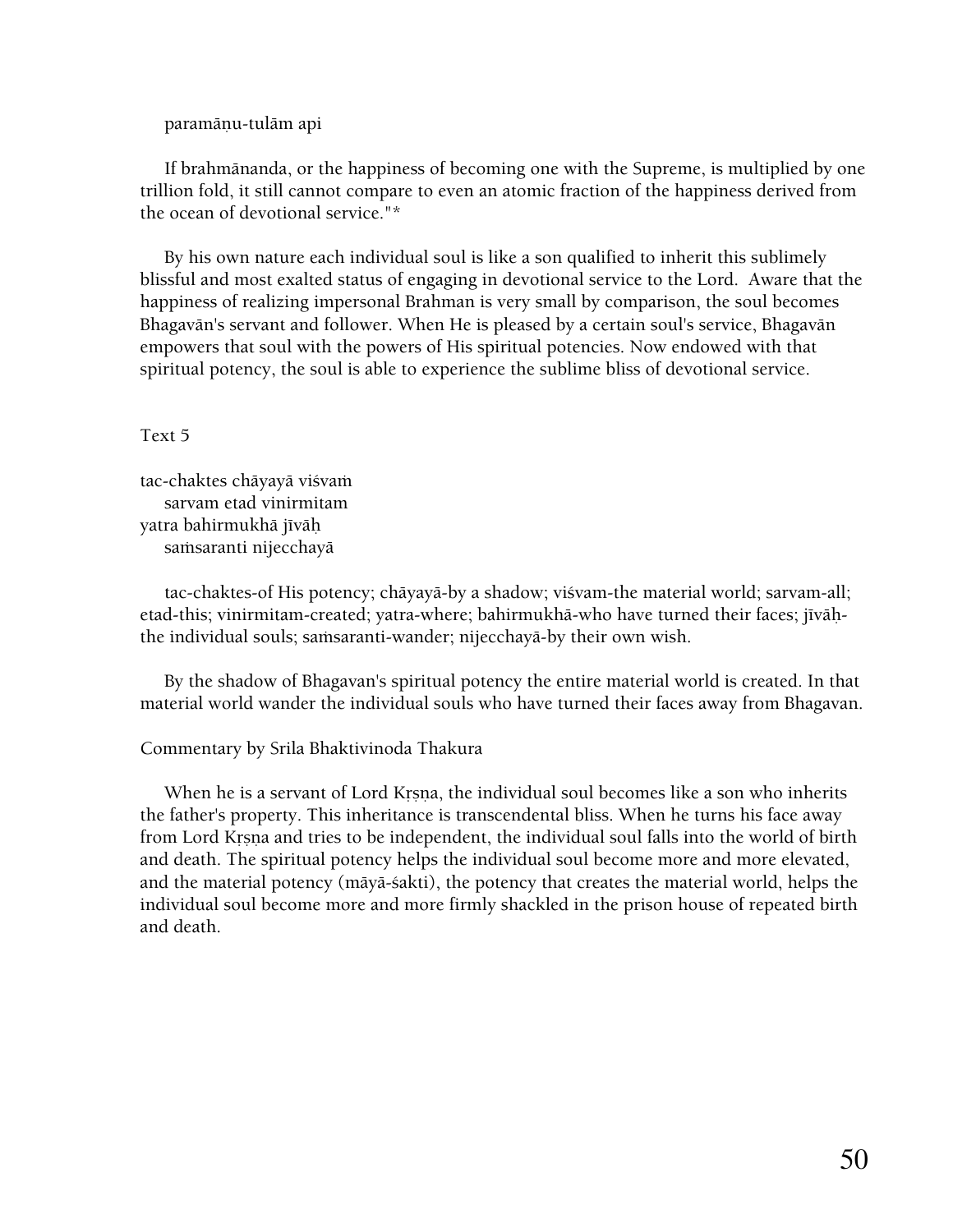The material potency is a shadow of the spiritual potency. The individual souls who deserve to go to the world of birth and death take birth in that world. There he is given a gross and subtle material body to experience the various perceptions of the material world. In this way he falls into the material world and there suffers many troubles that come from the results of his various activities (karma). There is one reason and one reason only that these souls are in the material world. The reason is that they have turned their faces away from Bhagavän (bhagavad-bahirmukha). It should be understood that the individual spirit souls are not manifested from the material world. Neither are they manifested from the spiritual world. They are manifested from the border that separates those two worlds.

For them material pleasures may be more attractive than spiritual upliftment. Therefore they may of their own will choose to stay in the world of birth and death. For this Bhagavän is not to blame. Showing His mercy to these souls, Bhagavän created the material world so they could enjoy there as they wished. Bhagavän created the material world in such a way that after only a few days of trying to enjoy there, the souls would become intelligent and turn from those enjoyments. In this way Bhagavän created the path of performing devotional activities in the association of saintly devotees. Following that path, the souls become delivered from the material world.

Text 6

jīvato jadato vāpi bhagavān sarvadā prthak na tau bhagavato bhinnau rahasyam idam eva hi

jīvato-from the individual soul; jadato-from matter; vā-or; api-also; bhagavān-the Supreme Personality of Godhead; sarvadā-always; prthak-separate; na-not; tau-them; bhagavato-from the Supreme Personality of Godhead; bhinnau-different; rahasyam-secret; idam-this; evaindeed; hi-indeed.

 Bhagavan (the Supreme Personality of Godhead) is eternally different from the individual souls and from matter. However, the souls and matter are not different from Bhagavan. This is a great secret.

Commentary by Srila Bhaktivinoda Thakura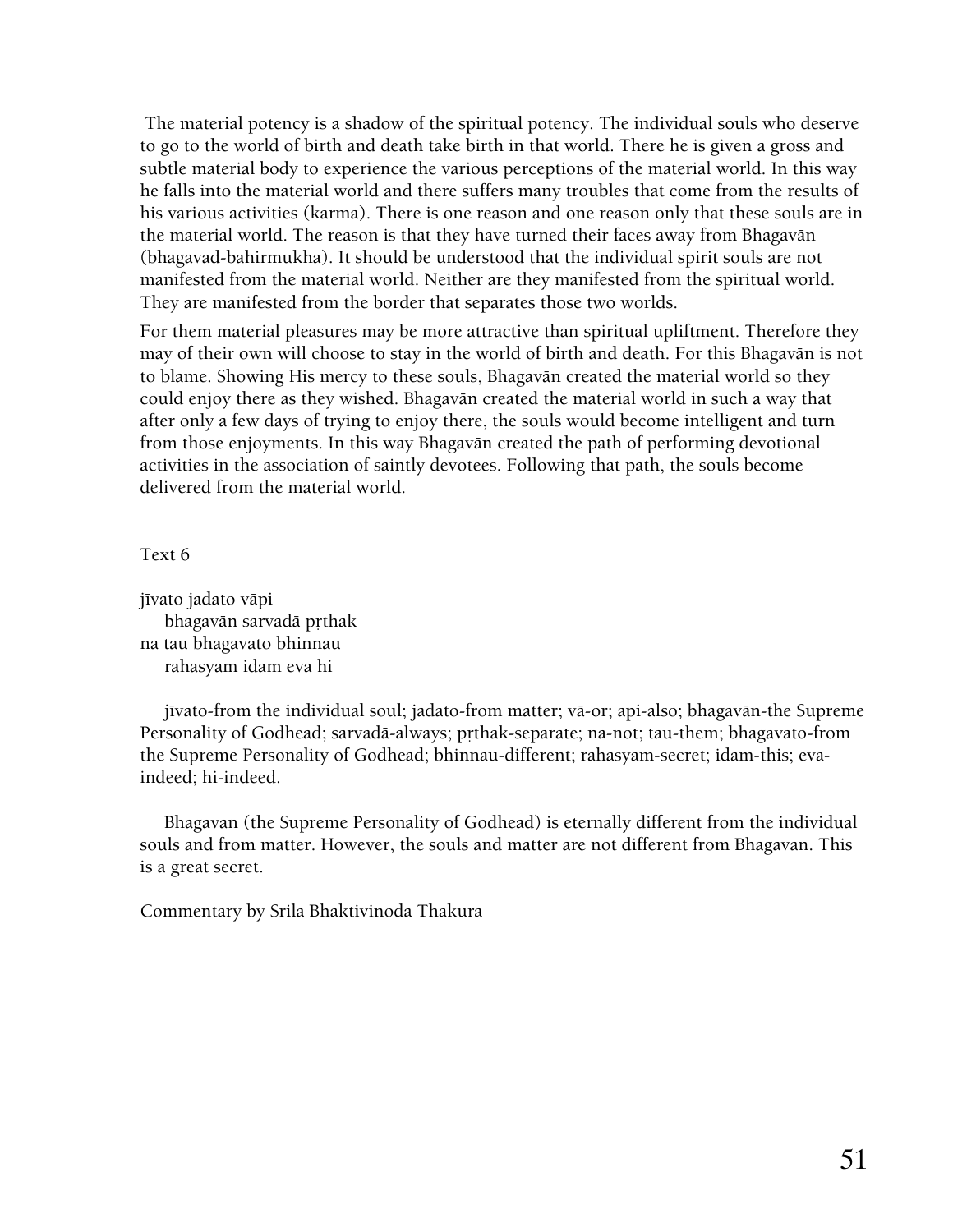Bhagavan (the Supreme Personality of Godhead) is eternally different from the individual souls and from matter. However, the souls and matter are not different from Bhagavan. This is a great secret. Bhagavan is eternally different from the individual souls and from matter. In the form of His potency, He has entered the individual souls and the material world. Unable to understand this secret, Vyäsa, who had revealed and carefully studied all the scriptures, wept. Then Närada, who is a great devotee of Bhagavän, approached Vyäsa and taught Him the four verses that are the heart of Srimad-Bhagavatam. That heart of Srimad-Bhagavatam's teaching is divided into four parts: jñāna, vijñāna, rahasya, and tad-aṅga.

 In the jïäna part Bhagavän teaches: I am the only Supreme Truth. Before anything else existed, I existed. In the beginning of the material world neither the chain of causes and effects, nor the impersonal Brahman, which lies beyond them, were openly manifest in this world. When the material world is created, I manifest by My potency whatever exists, and when the material world is annihilated, only I, Bhagavän, will remain." In this way Bhagavatjïäna (knowledge of Bhagavän) is explained. In the vijïäna part Bhagavän teaches: I am the Supreme Truth.

 When the souls perceive only what is outside Me, when they cannot perceive My true nature, that is because of the influence of My potency. That potency is called by the name `Mäyä'. When it is manifested in spirit that potency is called `Yogamäyä'. My potency is eternally different from Me and not different from Me. How it is not different from Me is not easily seen. How it is different from Me is easily seen. It is different from Me in two ways: as a reflection (ābhāsa) and as darkness (tamah)."

Here abhasa" refers to the individual spirit souls and tamah" refers to the material world. Thus the individual spirit souls and the material world are both My potencies. That should be known. This next stage of knowledge, knowledge of Bhagavän and his potencies, is called vijïäna". In the third part, the rahasya part, Bhagavän teaches: The pradhana, mahat-tattva, and the material elements beginning with earth enter the material world and at the same time they do not enter.

 In the same way I, Bhagavän, the spiritual sun, enter the individual spirit souls, but still I am different from them eternally. When an individual spirit soul becomes My devotee, then I become his friend. That is the great secret." In the tad-anga part, Bhagavän says: When, tormented the sufferings of the world of birth and death, an individual soul takes shelter of the feet of a saintly devotee and inquires from him about the spiritual truth, then, by his spiritual master's mercy, that soul searches for Me directly and indirectly. Eventually he attains Me." In this way Srimad-Bhagavatam explains the truth of acintya-bhedabheda-tattva (the inconceivable simultaneous oneness and difference of Bhagavän and the individual spirit souls).

Text 7

jada-jāla-gatā jīvā jadāsaktim vihāya ca svakīya-vrttim ālocya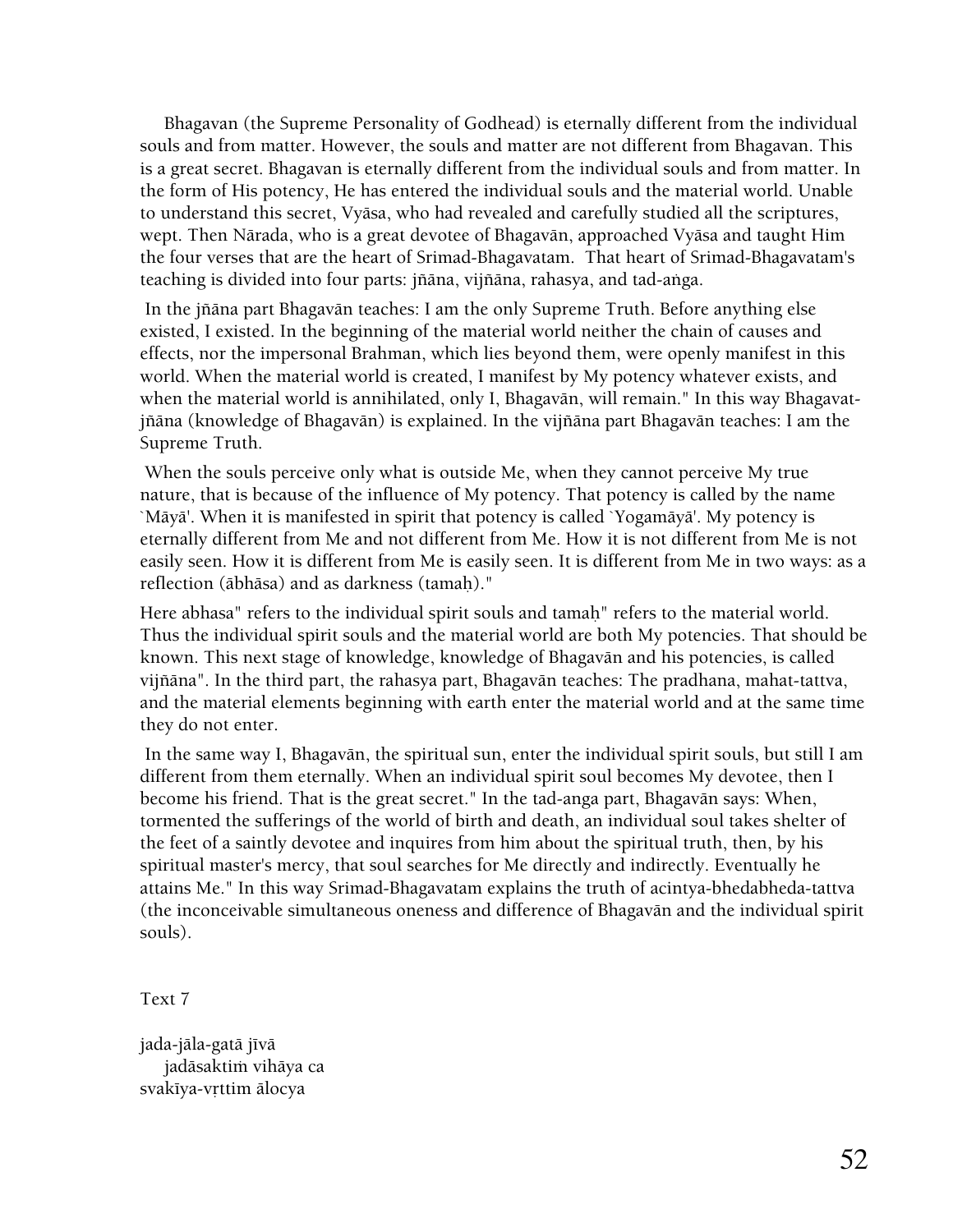çanakair labhate param

jada-of matter; jāla-in the trap; gatā-gone; jīvā-the souls; jada-to matter; āsaktimattachemnt; vihāya-abandoning; ca-and; svakīya-own; vrttim-action; ālocya-considering; çanakair-gradually; labhate-attains; param-the Supreme.

 When the souls caught in the trap of material life renounce their attachment to matter, and then carefully engage in spiritual activities, eventually they attain the Supreme.

# Commentary by Srila Bhaktivinoda Thakura

 The individual spirit souls may be divided into two groups: the souls eternally imprisoned in the material world (nitya-baddha), and the souls free from that prison (nitya-mukta). The eternally free souls are always attracted to serve Lord Krsna. When the souls caught in the trap of material life renounce their attachment to matter, and then carefully engage in spiritual activities, eventually they attain the Supreme. Spiritual activities here means devotional service to Bhagavän.

 As one engages favorably in devotional spiritual activities, ones attachment for material things becomes gradually diminished. When those spiritual activities reach completeness and perfection, then attachment for material things becomes completely and perfectly eliminated. Then the individual spirit soul attains the feet of Bhagavän, the Supreme Truth, the Supreme Master of the spiritual world. As one again and again performs spiritual activities, one gradually finds them sweeter and sweeter. To the extent they are attached to matter, the individual souls remain averse to spirit.

Text 8

cintātītam idam tattvam dvaitädvaita-svarüpakam caitanya-caraņāsvādāc chuddha-jīve pratīyate

cintā-thought; atītam-beyond; idam-this; tattvam-truth; dvaitādvaita-dual and not dual; svarūpakam-nature; caitanya-of Lord Caitanya; carana-of the feet; äsvädät-from the sweet taste; śuddha-jīve-in the pure soul; pratīyate-is known.

 This Supreme Truth, who is different and non-different from everything, cannot be known by the material mind. Only the pure souls, who taste the sweet nectar of taking shelter of Lord Caitanya's feet, have the power to know the Supreme Truth.

Commentary by Srila Bhaktivinoda Thakura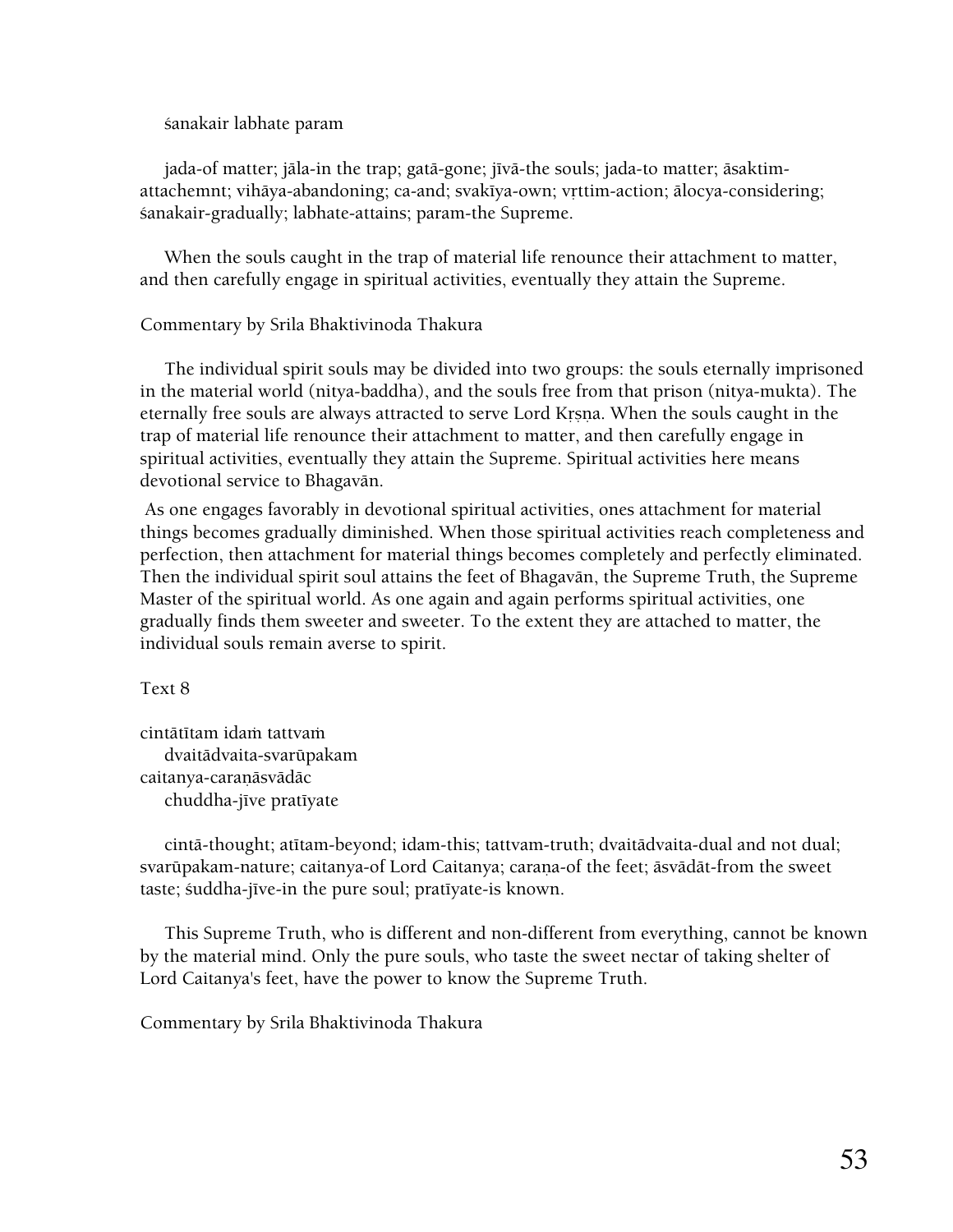The material mind has no power to understand how the Supreme can be both different and not different from everything. Why not? Because in the material, world no one sees mutually contradictory qualities residing in the same place. Therefore the souls imprisoned in the material world, souls whose knowledge is only of material things, will not be inclined to believe that mutually contradictory qualities exist in Bhagavän.

 Manifested by His inconceivable potencies, numberless mutually contradictory qualities happily and gracefully reside in Bhagavän. He is the formless Brahman and He is also a person with a sublimely graceful form. He is smaller than the smallest and larger than the largest. He is impartial, but still He loves His devotees. He has no qualities, but then again He certainly does have qualities. He is the impersonal Brahman, and He is also Krsna surrounded by many cowherd friends. He is the greatest philosopher, full of knowledge, and He is also a lover, His whole being made of love. Bhagavän is the shelter where these and all other mutually contradictory qualities reside.

 The Lord cannot be compared to material things. The soul imprisoned in the material world possesses intelligence made of matter. That material intelligence has no power to touch what is beyond the world of matter. For this reason the souls imprisoned in the world of matter cannot understand the qualities of Bhagavän. In this way they do not believe that Bhagavän's nature is like that. As long as they remain in the prison of the material world, the individual spirit souls cannot understand how Bhagavän is simultaneously one and different from everything.

 Will the souls imprisoned in matter never understand this point? The answer is that the souls who taste the nectar of devotional service to Lord Caitanya's feet will gradually become purified. In this way they will eventually be able to understand it. As he becomes purified, the soul realizes his original nature. Then he understands how Bhagavän is simultaneously one and different. Here the phrase caitanya-caraṇāsvādāt" has two meanings, although in truth the two meanings are actually one.

One meaning is, By serving Lord Caitanya's feet one attains transcendental bliss." The second meaning is, By serving the feet of the Supreme Personality of Godhead, who knows everything, one attains transcendental bliss." Lord Caitanya is not different from the allknowing Supreme Personality of Godhead. Therefore the two meanings are actually one. In the first part of this book were considered the opinions of different philosophers, philosophers who are all individual spirit souls imprisoned in the material world. Now that I have refuted all their philosophies, I will describe the supreme spiritual truth, the truth taught by supremely pure Lord Caitanya Mahäprabhu.

Text 9

cid eva paramaṁ tattvaṁ cid eva parameçvaraù cit-kano jīva evāsau viśesaś cid-vicitratā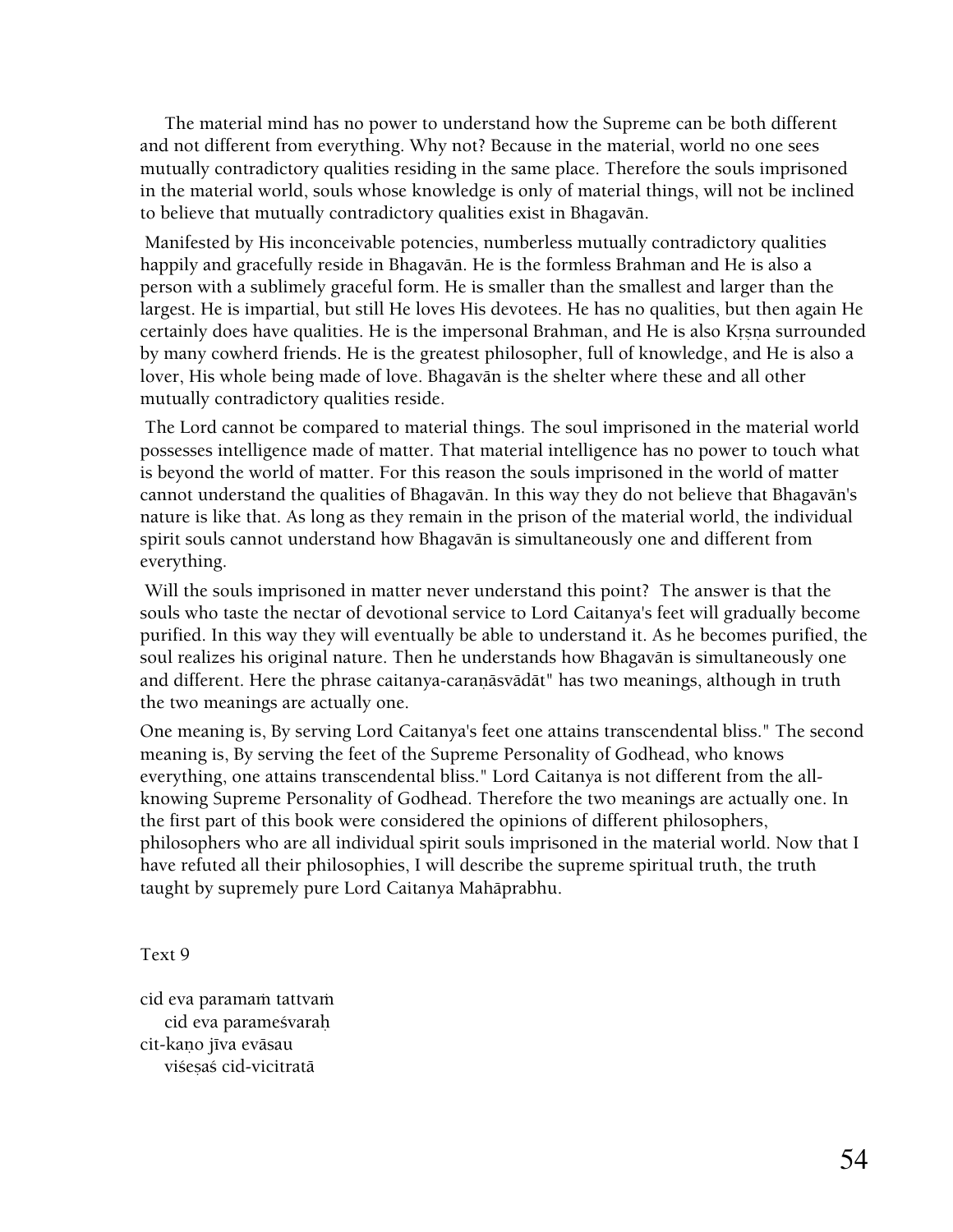cid-spirit; eva-indeed; paramam-supreme; tattvam-truth; cid-spirit; eva-indeed; paramesvarah-the Supreme Personality of Godhead; cit-kano-particle of spirit; jīva-the individual soul; eva-indeed; asau-he; viśesas-sepcific; cid-of spirit; vicitratā-variety.

 The Supreme Truth is spiritual. The Supreme Personality of Godhead is spiritual. The individual spirit soul is a tiny particle of spirit. Great variety exists in the realm of spirit.

#### Commentary by Srila Bhaktivinoda Thakura

 Spirit, matter, and the individual spirit souls are the three divisions of existence. The Supreme Truth is spiritual. The Supreme Personality of Godhead is spiritual. The individual spirit soul is a tiny particle of spirit. Great variety exists in the realm of spirit. Bhagavän (the Supreme Personality of Godhead) is like a sun shining in the spiritual world. The particles of light emanating from that sun are the individual spirit souls. Thus the individual souls are tiny particles of spirit. Great variety exists in the realm of spirit. Nothing is superior to spirit. The variety present in the material world is only a reflection of the variety in the spiritual world.

Text 10

```
änandaç cid-guëaù proktaù 
   sa vai vrtti-svarūpakah
yasyānuśīlanāj jīvaḥ
    paränanda-sthitià labhet
```
ānandaḥ-bliss; cid-guṇaḥ-the qualities of spirit; proktaḥ-said; sa-that; vai-indeed; vṛttisvarūpakaḥ-actions; yasya-of which; anuśīlanāt-by cultivating; jīvaḥ-the individual spirit soul; paränanda-sthitim-the position of transcendental bliss; labhet-attains.

Spirit is by nature full of bliss. By performing spiritual activities one becomes blissful.

Commentary by Srila Bhaktivinoda Thakura

 Free will is one quality of spirit, and bliss is another quality of spirit. Bliss is part of the nature of spirit. Therefore, by again and again performing spiritual activities the individual soul becomes blissful. In the Vedas it is said:

#### eṣa hy ānandayati

When one understands the Personality of God, the reservoir of pleasure, Krsna, he actually becomes transcendentally blissful."\*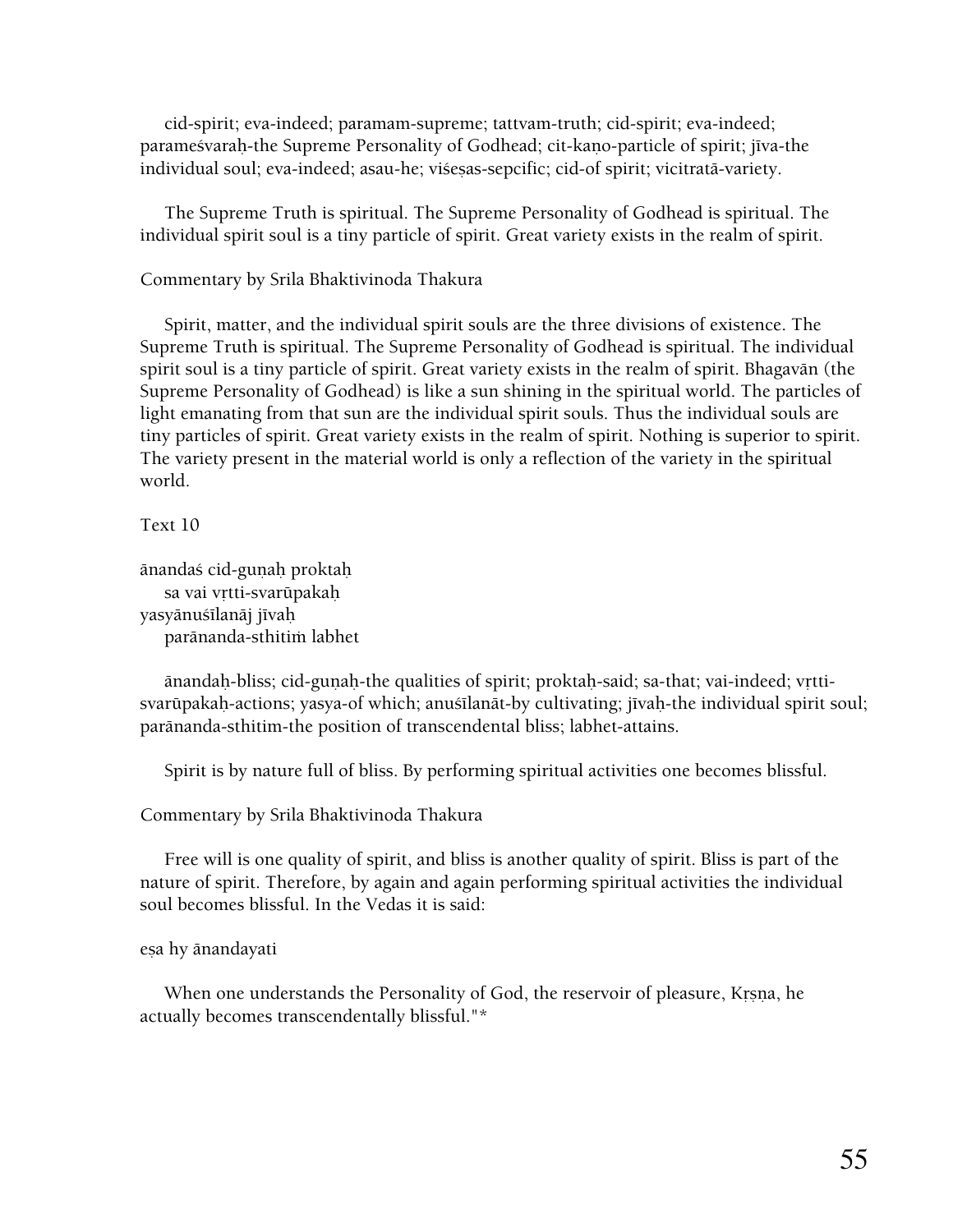In this way the Vedas affirm that bliss is part of the nature of spirit. As the power to burn is part of the nature of fire, and as fluidity is part of the nature of water, so bliss is part of the nature of spirit. Even the souls imprisoned by matter enjoy a certain material version of that bliss. Everything has two features. One feature is its nature and the other its activities. The activities of spirit bring spiritual bliss. A soul who again and again engages in blissful spiritual activities eventually attains spiritual bliss. Gradually he becomes qualified to enjoy the bliss of personal association with Bhagavän.

#### Text 11

cid-vastu jadato bhinnam svatantrecchātmākam sadā pravistam api mäyäyäm sva-svarūpam na tat tyajet

 cid-vastu-spirit; jadato-from matter; bhinnam-different; svatantra-independent; icchädesire; ātmākam-self; sadā-always; praviṣtam-entered; api-also; māyāyām-in illusion; svasvarüpam-own nature; na-not; tat-that; tyajet-abandons.

 Spirit is different from matter. Spirit always has free will. Even when it enters the world of illusions, spirit never loses its nature.

#### Commentary by Srila Bhaktivinoda Thakura

 What is the nature of spirit? Many times that question is asked. In this material world one does not find a perfect or complete answer. Even though the soul is spiritual, it has now forgotten its own nature. Shackled in Mäyä's prison, the soul finds it hard to give a clear answer about its own nature. The soul's nature is to be a tiny particle of spirit. Although that nature is pervertedly reflected in the material world, the soul never really abandons its own nature. First this question may be asked: If the spirit soul is different from matter, then the spirit soul must be different from all material things. What is that difference?"

First one should seek the answer to that question. Many qualities may be seen in material things, but free will is never seen in them. Neither is consciousness ever seen in them. Unless the soul is completely restricted in its activities, these two qualities are not covered. They remain manifest. Qualities like heat and liquidity may be seen in material elements like fire and water, but the liquidity of water is not a sign of free will present in the water. The water is not liquid of its own accord.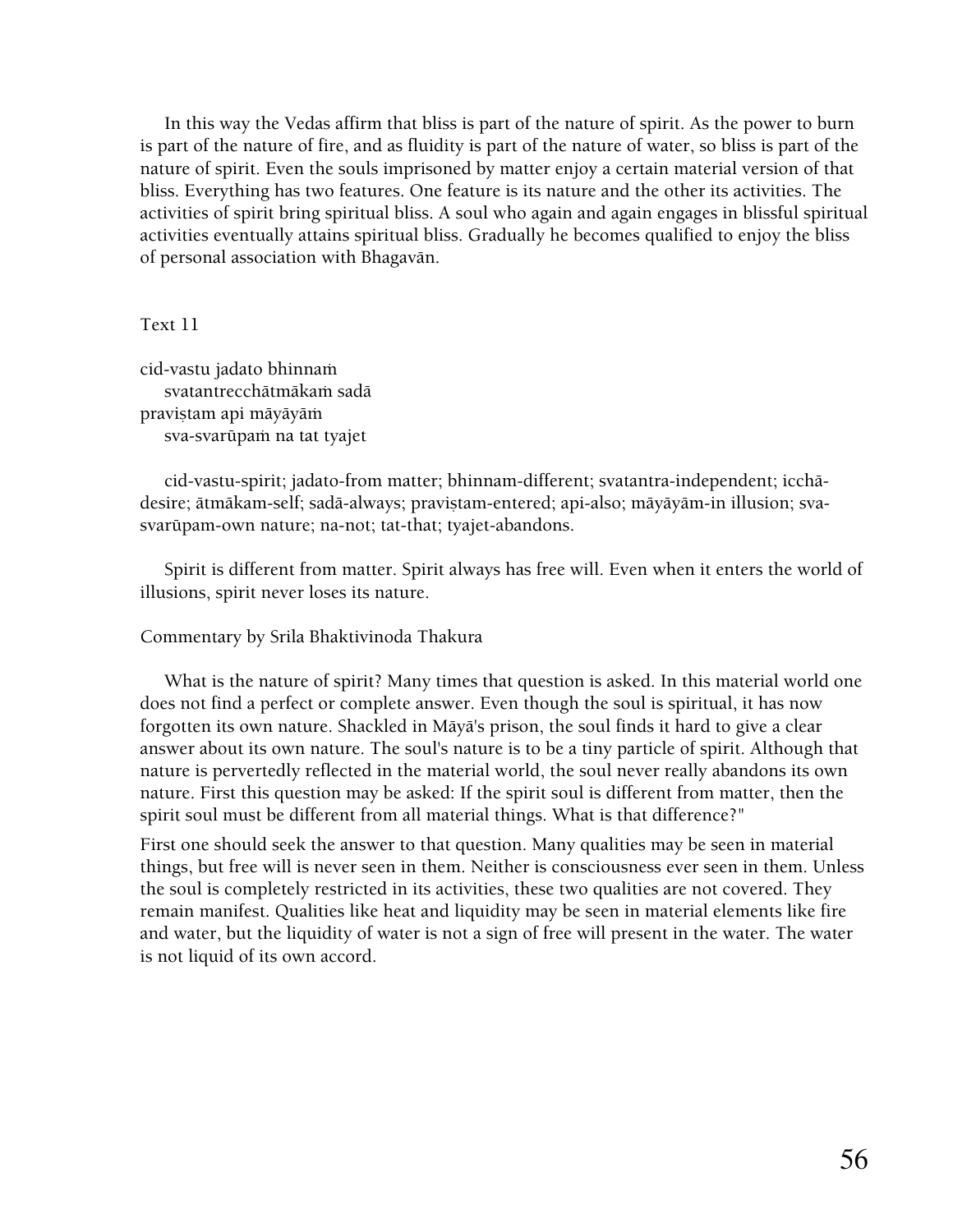Many different material elements may be considered, but none of them acts by its own free will. For example, we do not see that fire acts of its own free will. However, in spiritual beings, in souls, even though they may be covered by the material bodies of lowly species like worms and ants, we see free will is present. Walking and walking, an ant considers which way he should go, and then he walks on that path. This power of the ant to think and to choose are the signs of free will. We do not see these signs in inert matter. We see them only in spirit, in living beings.

Therefore consciousness and free will are part of the nature of spirit. Of this there is no doubt. In conclusion, consciousness, free will, bliss, and the idea It is I." are all parts of the nature of spirit. Even when it enters the material world of five elements, the spirit soul never abandons that nature.

Text 12

phalguṁ nirarthakaṁ viddhi sarvam jadamayam jagat bahirmukhasya jīvasya grham eva purātanam

 phalgum-false; nirarthakam-useless; viddhi-please know; sarvam-all; jadamayam-material; jagat-universe; bahirmukhasya-who has turned his face away; jīvasya-of the soul; grhamhome; eva-indeed; purätanam-ancient.

 Please know that the material world is meaningless and illusory. It is an ancient prison house for the souls who have turned their faces from the Supreme Lord.

# Commentary by Srila Bhaktivinoda Thakura

 The material world is meaningless and illusory. It is a ancient prison house for the souls who have turned their faces from the Supreme Lord. Following Närada Muni's instruction, Vyäsa entered a trance of meditation. His heart purified by devotional service, in that trance Vyäsa saw the truth. This is described in Srimad-Bhagavatam (1.7.4-6):

bhakti-yogena manasi samyak pranihite 'male apaśyat purușam pūrņam māyām ca tad-apāśrayām

 Thus he fixed his mind, perfectly engaged by linking it in devotional service (bhakti-yoga) without any tinge of materialism, and thus he saw the Absolute Personality of Godhead along with His external energy, which was under full control.\*

yayä sammohito jiva ätmänam tri-gunätmakam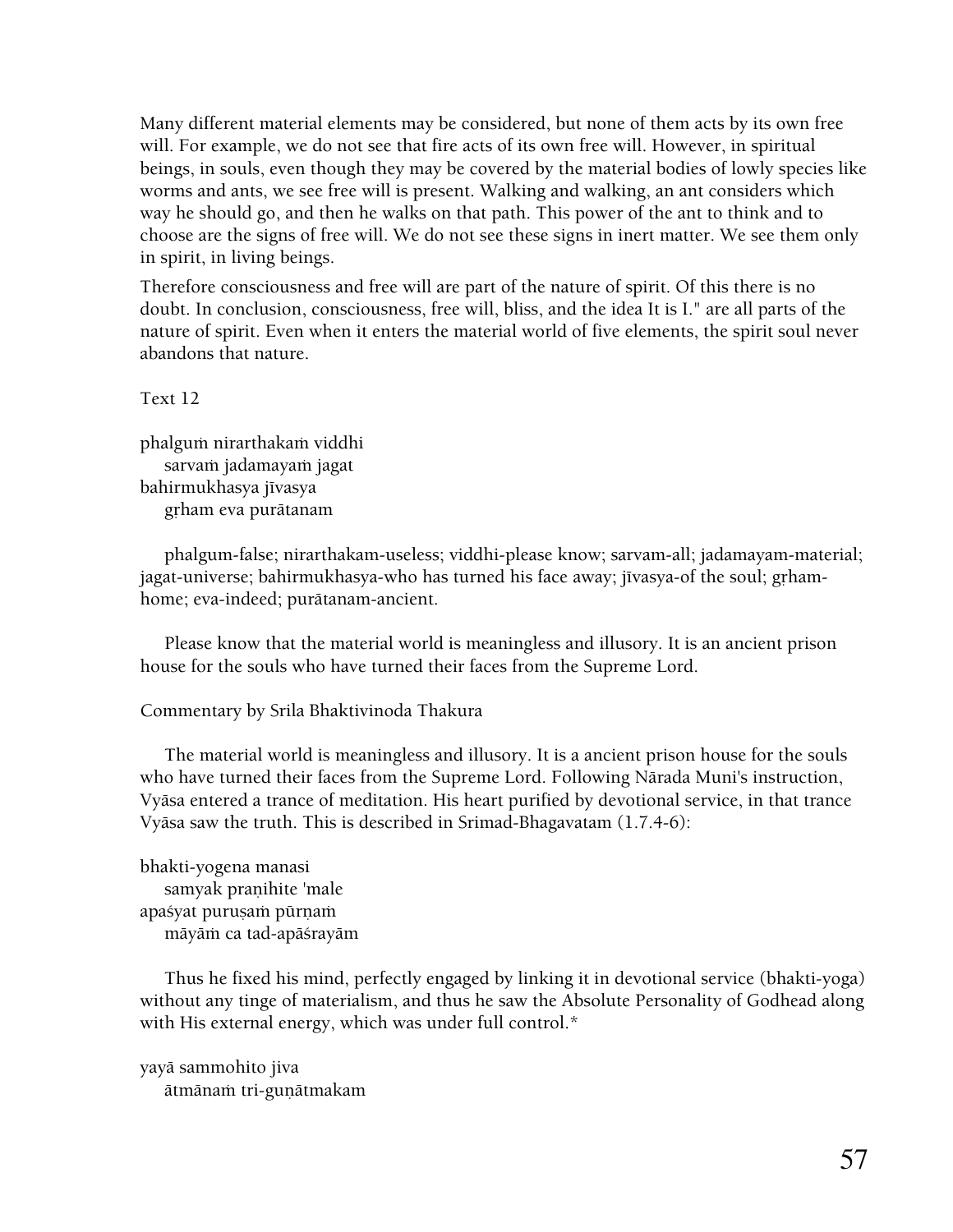paro 'pi manute 'nartham tat-krtam cābhipadyate

 Due to this external energy, the living entity, although transcendental to the three modes of material nature, thinks of himself as a material product and thus undergoes the reactions of material miseries.\*

anarthopaśamaṁ sākṣād

bhakti-yogam adhokṣaje

 The material miseries of the living entity, which are superfluous to him, can be directly mitigated by the linking process of devotional service."\*

 The material world created by Mäyä is a useless and illusory place for the individual souls, who are small particles of spirit. Why do the individual souls reside in this worthless place? The answer to this question is that the material world is an ancient prison for the individual souls who have turned their faces away from the Supreme Lord. Only the souls who have faces away from the Supreme Lord that have entered the material world. The souls who do not turn their faces away from the Supreme Lord remain always free from the prison of matter. They do not enter the material world. They stay always in the spiritual world.

The Mäyä-sakti (potency of material illusion) is always under Lord Krsna's control. As darkness must stay always far away from the shining sun, so the illusory potency Mäyä must stay always far away from Lord Krsna, far away from the spiritual world. The individual souls who have turned their faces away from Lord Krsna are attracted to the bewildering variety of Mäyä's world. In this way they fall under Mäyä's spell. In truth the individual souls are always beyond the modes of material nature.

 But when they fall under Mäyä's spell, the individual souls think they themselves are products of the material modes. Then they try to enjoy the pathetic pleasures the three material modes offer. That is the condition of the souls who have turned their faces away from the Supreme Lord. The other spirit souls, the souls who remain in the spiritual world, do not turn their faces away from the Supreme Lord. Only the souls who turn their faces away from the Supreme Lord leave the spiritual world and go to the world of matter.

Text 13

deśa-kālādikam sarvam māyayā vikrtam sadā māyātītasya viśvasya sarvam tac cit-svarūpakam

deśa-place; kāla-and time; ādikam-beginning; sarvam-all; māyayā-by Māyā; vikrtamtransformed; sadā-always; māyātītasya-beyond Māyā; viśvasya-of the world; sarvam-all; tacthat; cit-svarüpakam-spiritual in nature.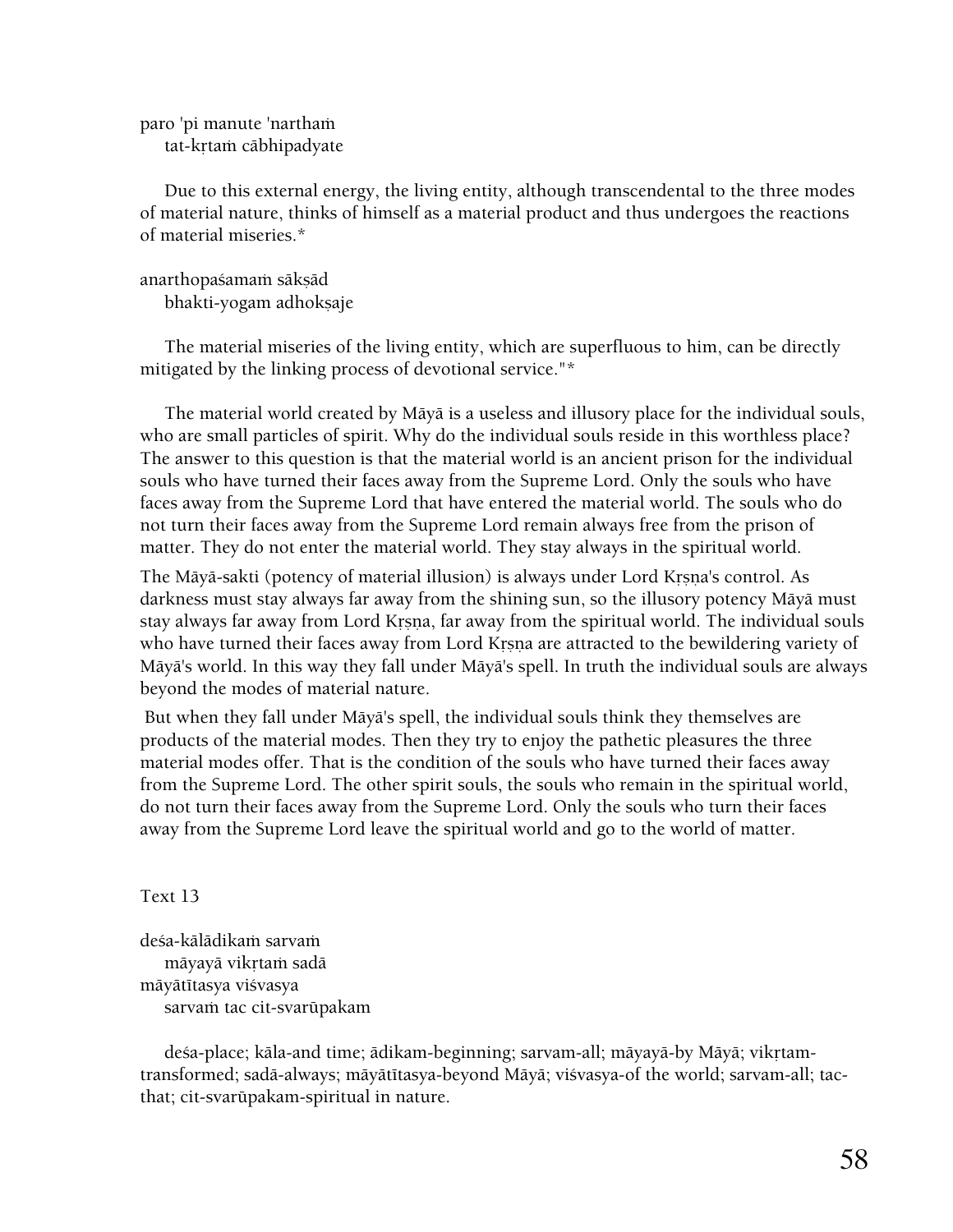The time, place, and everything else of the material world is a grotesque perversion created by Mäyä. In the world far away from Mäyä's world, everything is made of spirit.

#### Commentary by Srila Bhaktivinoda Thakura

 The spiritual world is far from Mäyä. The material world is created by Mäyä. What is the relationship of these two worlds? To this question we answer: The time, place, and everything else of the material world is a grotesque perversion. However, the time, place, and everything else of the spiritual world far from Mäyä are all spiritual. This means that everything there is supremely pure. in that grotesque material world there are many obstacles to happiness. Therefore it is seen that the material world is very grotesque and horrible. In the material world time is divided into past, present, and future. By that division many things are destroyed and many kinds of sufferings are created.

 In this way the material world is filled with many horrible and grotesque things. Therefore the whole material world is horrible and grotesque. In the spiritual world time, place, and everything else are all spiritual. Everything there is full of bliss. Everything there is full of love. In the spiritual world there is not even the slightest fragrance of matter. The spiritual world is gracefully described in these words of Chāndogya Upanisad's Eighth Chapter:

harih om. atha yad idam asmin brahmapure daharam pundarīkam vesma daharo 'sminn antarākāśas tasmin yad-antas tad anvestavyam tad vāva vijijñāsitavyam iti.

 Hari. Om. In the heart of this spiritual city is a lotus abode. The internal part of that abode should be sought. That part one should desire to know.

tam ced brūyur yad idam asmin brahmapure daharam pundarīkam veśma daharo 'sminn antarākāśah kim tad atra vidyate yad anvestavyam yad vāva vijijñāsitavyam iti.

 If they (the students) ask: What does it mean that in the heart of this spiritual city is a lotus abode, the internal part of that abode should be sought, and that part one should desire to know? . . .

brūyād yāvan vā ayam ākāśas tāvan eso 'ntar hrdaya ākāśa ubhe asmin dyāv-āprthivī antar eva samāhite ubhāv agniś ca vāyuś ca sūrya-candra-samāv ubhau vidyun-nakṣatrāṇi yac cāsyehāsti yac ca nāsti sarvaṁ tad asmin samāhitam iti.

 . . .then he (the guru) may say: As in the external world there is a sky, so inside this heart there is also a sky. In both the external world and within this heart there are heaven and earth. In both are fire and air. In both are sun and moon and lightning and stars. Whatever is in the external world and whatever is not in the external world is present in this heart.

tam ced brūyur asmimś ced idam brahmapure sarvam tad asmin samāhitam sarvāņi ca bhūtāni sarve ca kāmā yadaitaj jarāv āpnoti pradhvaṁsate vā kiṁ tato 'tiśiṣyata iti.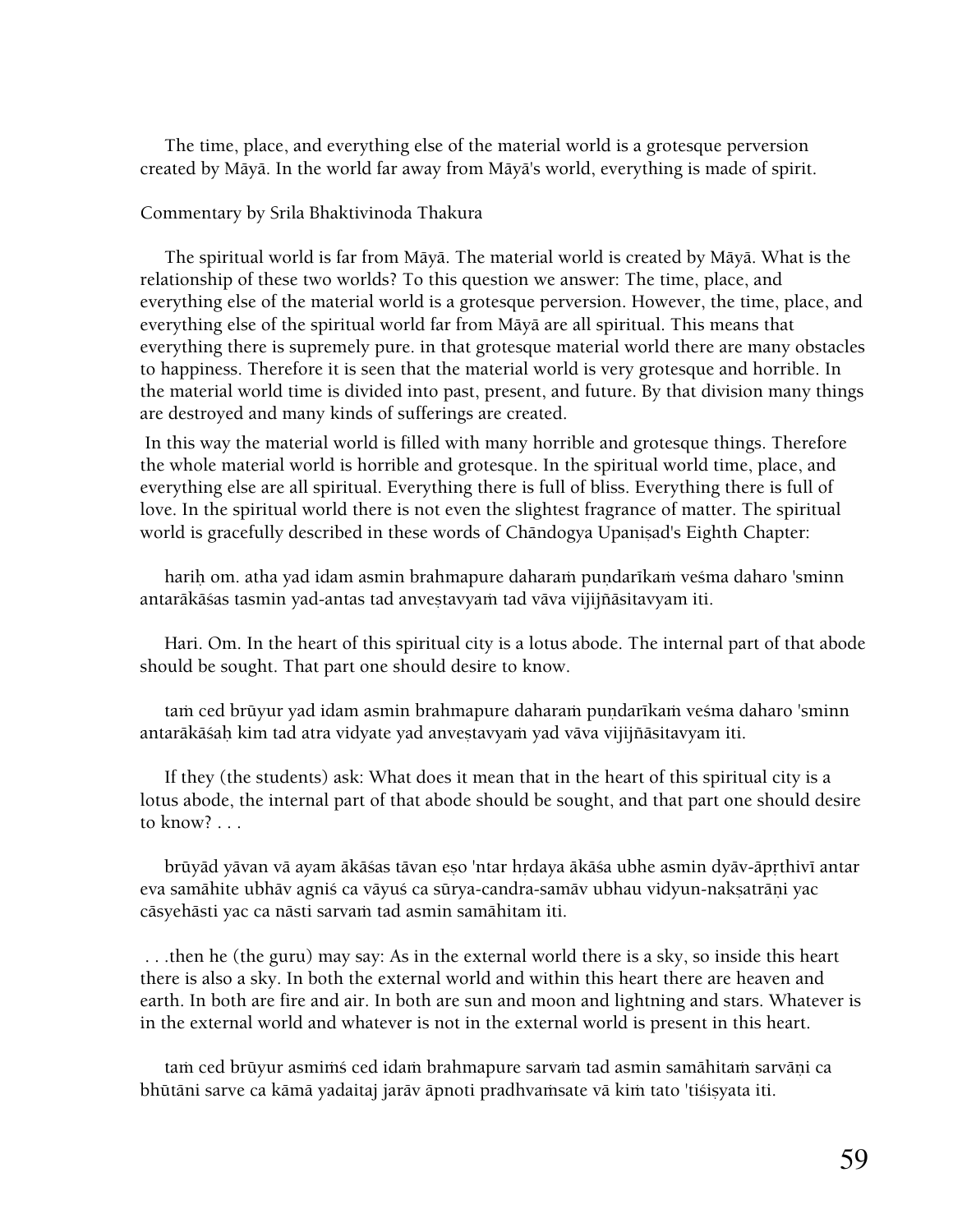If they say: If in this spiritual city all material elements and desires are assembled, then when the body reaches old age or is destroyed at death, what remains after that? . . .

sa brūyann asya jarayāitaj jīryati na vadhenasya hanyata etat satyaṁ brahma-puram asmin kāmāḥ samāhitā eṣa ātmāpahata-papma vijaro vimṛtyur viśoko vijighatso 'pipāsaḥ satyakāmah satya-saṅkalpo yathā hy eveha prajā anvāviśanti yathānuśāsanaṁ yaṁ yam antam abhikāmā bhavanti yaṁ janapadaṁ yaṁ kṣetra-bhāgaṁ taṁ tam evopajīvanti.

 . . .then he (the guru) may say: It is not withered by old age. It is not killed by death. This spiritual city is eternal. Within it are all desires. The soul is free from sin, old-age, death, lamentation, hunger, and thirst, and its desires and thoughts are all automatically fulfilled. As by following good advice people attain their desires, so the spiritualists also attains their desires.

tad yatheha karma-jito lokah ksīyate evam evāmutra punya-jito lokah ksīyate tad ya ihātmānam ananuvidya vrajanty etāṁś ca satyaṁ kāmāṁs tesāṁ sarvesu lokesv akāma-caro bhavaty atha ya ihātmānam anuvidya vrajanty etāṁś ca satyaṁ kāmāṁs tesāṁ sarveṣu lokeṣu käma-caro bhavati.

 Just as the fruits of work in this lifetime are all ultimately destroyed, in the same way the benefits in the next life are also all ultimately destroyed. One who does not understand the nature of the soul remains unfulfilled and unsatisfied, even though he may obtain all his desires. He does not attain the spiritual world on the death of the body. One who understand the nature of the soul remains becomes satisfied and fulfilled. He obtains all his desires in this world. He attains the spiritual world on the death of the body.

sa yadi pitrloka-kāmo bhavati saṅkalpād evāsya pitarah samuttisthanti tena pitrlokena sampanno mahīyate.

If he desires to go to Pitrloka, simply by that desire alone the Pitrs appear before him, they take him to Pitrloka and he becomes happy.

sa yadi mātrloka-kāmo bhavati saṅkalpād evāsya mātarah samuttisthanti tena mātrlokena sampanno mahīyate.

If he desires to go to Matrloka, simply by that desire alone the Matrs appear before him, they take him to Matrloka and he becomes happy.

sa yadi bhrātṛloka-kāmo bhavati saṅkalpād evāsya bhrātaraḥ samuttiṣthanti tena bhrātŗlokena sampanno mahīyate.

If he desires to go to Bhratrloka, simply by that desire alone the Bhratrs appear before him, they take him to Bhratrloka and he becomes happy.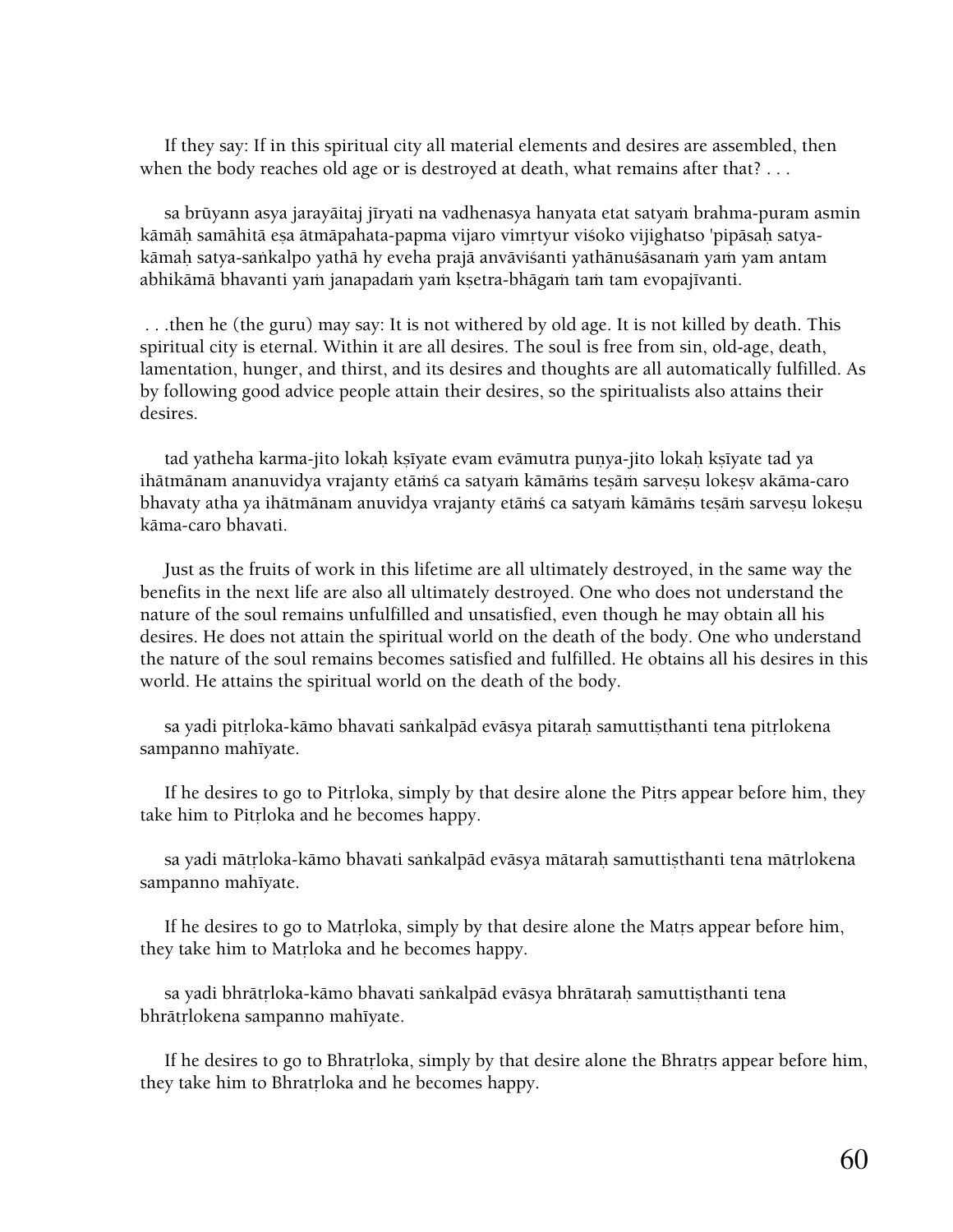sa yadi svasrloka-kāmo bhavati saṅkalpād evāsya svasaraḥ samuttiṣthanti tena svasrlokena sampanno mahīyate.

If he desires to go to Svasrloka, simply by that desire alone the Svasts appear before him, they take him to Svasrloka and he becomes happy.

sa yadi sakhiloka-kämo bhavati sankalpäd eväsya sakhäyah samuttisthanti tena sakhilokena sampanno mahīyate.

 If he desires to go to Sakhiloka, simply by that desire alone the Sakhis appear before him, they take him to Sakhiloka and he becomes happy.

sa yadi gandhamālyaloka-kāmo bhavati saṅkalpād evāsya gandhamālye samuttisthanti tena gandhamālyalokena sampanno mahīyate.

 If he desires to go to Gandhamalyaloka, simply by that desire alone the Gandhamalyas appear before him, they take him to Gandhamalyaloka and he becomes happy.

sa yady annapānaloka-kāmo bhavati saṅkalpād evāsyānnapāne samuttisthanti tena annapānalokena sampanno mahīyate.

 If he desires to go to Annapanaloka, simply by that desire alone the Annapanas appear before him, they take him to Annapanaloka and he becomes happy.

sa yadi gītavāditraloka-kāmo bhavati saṅkalpād evāsya gītavāditre samuttisthanti tena gītavāditralokena sampanno mahīyate.

 If he desires to go to Gitavaditraloka, simply by that desire alone the Gitavaditras appear before him, they take him to Gitavaditraloka and he becomes happy.

sa yadi strīloka-kāmo bhavati saṅkalpād evāsya striyaḥ samuttiṣthanti tena strīlokena sampanno mahīyate.

 If he desires to go to Striloka, simply by that desire alone the Stris appear before him, they take him to Striloka and he becomes happy.

yam yam antam abhikāmo bhavati yam kāmayate so 'sya sankalpād eva samutisthati tena sampanno mahīyate.

Whatever he desires appears simply by his desiring it. In this way he becomes happy.

te ime satyāḥ kāmā anṛtapidhānās teṣāṁ satyānāṁ satām anṛtam apidhānaṁ yo yo hy asyetah praiti na tam iha darśanāya labhate.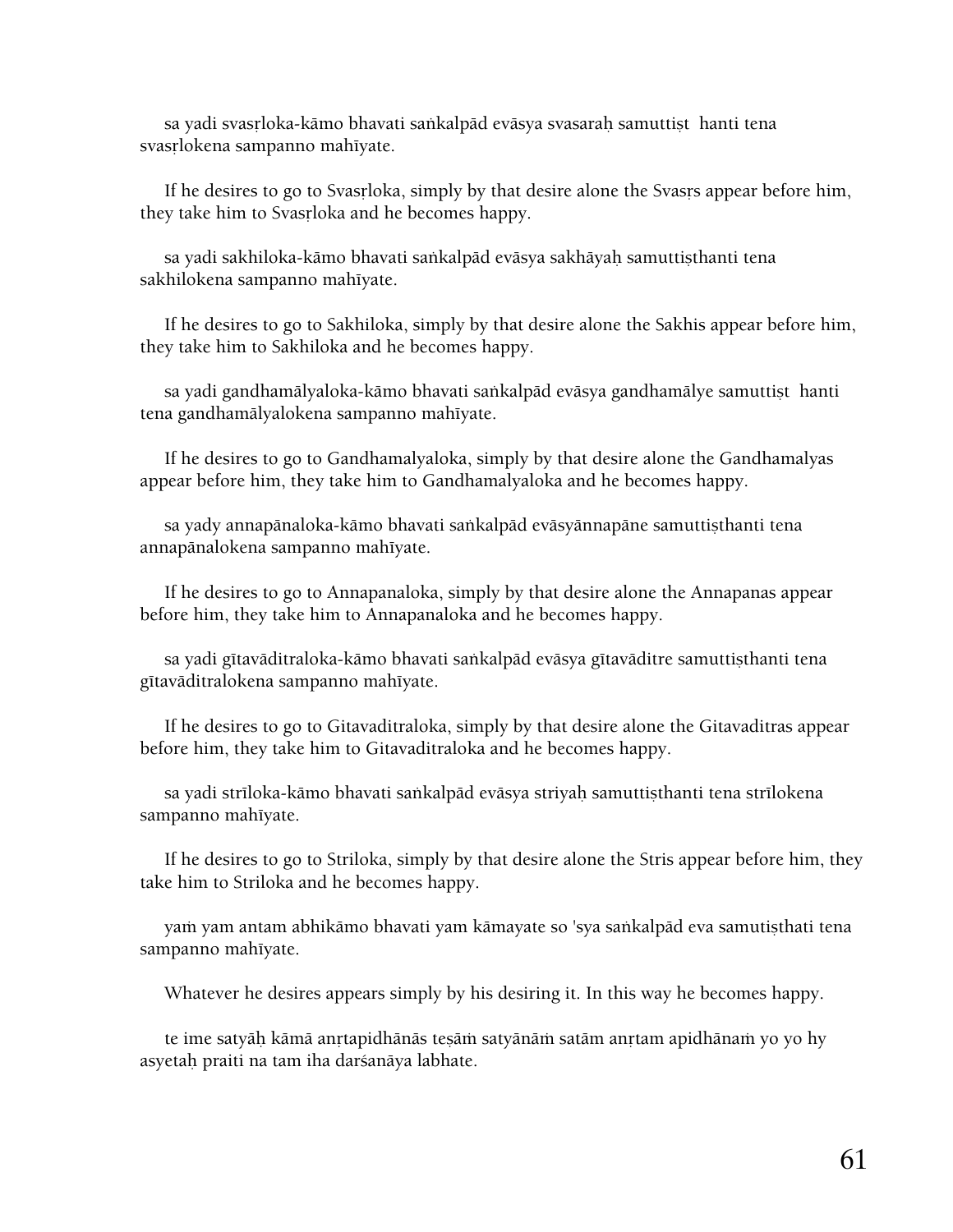When the real spiritual desires of the soul are covered by false material desires, the soul is not able to meet the Supreme Personality of Godhead after death.

atha ye cāsyeha jīvā ye ca pretā yac cānyad icchān na labhate sarvam tad atra gatvā vindate 'tra hy asyaite satyaḥ kāma anrtapidhānas tad yathāpi hiraṇya-nidhiṁ nihitam akṣetrajña upary upari saïcaranto na vindeyur evam evemaù sarväù prajïä ahar ahar gacchanty atra etam brahmalokam na vindanty anrtena hi pratyudhah.

 Both in this life and the next, they who desire something other than spiritual happiness never attain the fulfillment of their desire. Their real, spiritual desires are covered by material illusion. They are like persons searching for buried treasure. Not knowing the location of the treasure, they walk over it again and again, but never attain it. They are always near the spiritual realm, but material illusion prevents them from entering it.

sa eva esa ätmä hṛdi tasyaitad eva niruktaṁ hṛdy ayam iti tasmād dhṛdayam ahar ahar vā evamvit svargam lokam eti.

 The Supreme Personality of Godhead resides in the hearts of the living entities, and for this reason He is known as Hrdayam, which means `The person (ayam) in the heart (hrd)'. A person constantly aware of the Lord's presence in his heart attains the spiritual world.

atha ya esa samprasādo 'smāc charīrāt samutthāya param jyotir upasampadya svena rūpeṇābhiniṣpadyata eṣa ātmāti hovacaitad amṛtam abhayam etad brahmeti tasya ha vā etasya brahmano nāma satyam iti.

 When such a soul leaves the present material body, he enters the effulgent spiritual world. His original spiritual form is manifested there. He is named `soul'. He is immortal and fearless. He is named `satya' (the truth).

tāni ha vā etāni trīņy akṣarāṇi satīyam iti tad yat sat tad amṛtam atha yad dhi tan martyam atha yady antenobhe yacchati yad anenobhe yacchati tasmäd yam ahar ahar vä evamvit svargam lokam eti.

 The word `satyam' contains three syllables: `sat', `i', and `yam'. `Sat' refers to the immortal Supreme Personality of Godhead, who is always free from the cycle of repeated birth and death, and `i' refers to the individual spirit soul, who may become subject to the cycle of birth and death. `Yam' refers to the process that brings the individual spirit soul into contact with the Supreme Person. A person aware of these facts, attains the spiritual world.

atha ya ātmā sa setur vidhŗtir eṣāṁ lokānām asambhedāya naityaṁ setum aho-rātre tarato na jarā na mrtyur na śoko na sukrtām na duṣkṛtām. sarve papmāno 'to nivartante 'pahatapapma hy esa brahmalokas tasmād vā etaṁ setuṁ tīrtvāndhaḥ sann anandho bhavati viddhaḥ sann aviddho bhavaty upatāpī sann anupatāpī bhavati tasmād vā etaṁ setuṁ tīrtvāpi naktam ahar evābhinispadyate sakrd vibhato hy evaisa brahmalokaḥ.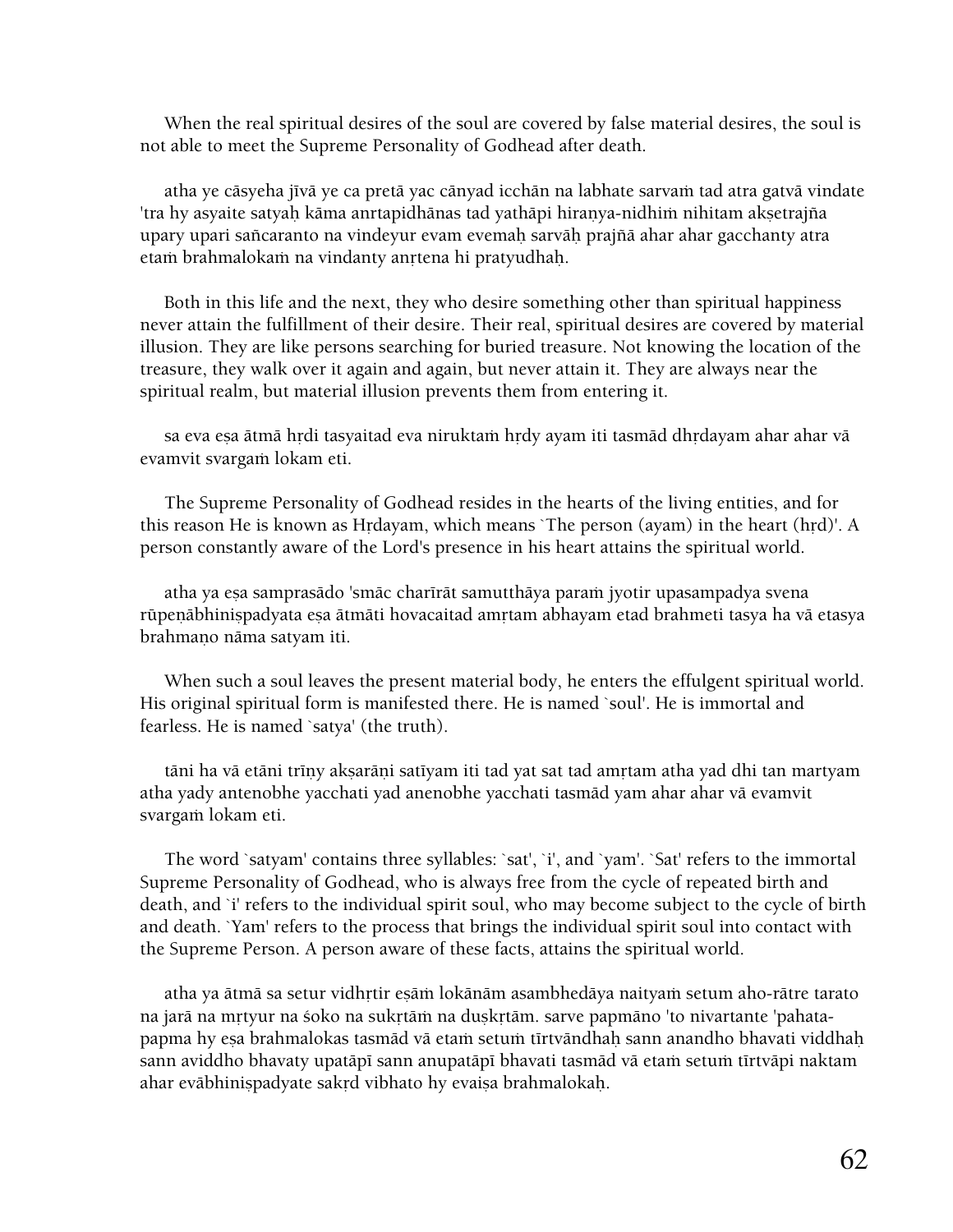The Supreme Personality of Godhead is the controller of all the worlds. He is the eternal boundary which day, night, old-age, death, lamentation, piety, and impiety do not cross. Sins turn from Him. He is free from sin. A blind man crossing the boundary into His spiritual realm becomes free from blindness. A person wounded by material sufferings becomes free from them, and a person burning in the pain of repeated birth and death also becomes free from suffering by crossing the boundary into His realm. Crossing beyond the days and nights of material time, the spiritual realm of the Supreme Personality of Godhead is eternally manifested."

Text 14

cic-chakteù para-tattvasya svabhāvas tri-vidhah smrtah sva-svabhāvas tathā jīvasvabhävo mäyikas tathä

 cit-spiritual; çakteù-from the potency; para-tattvasya-of the Supreme Truth; svabhävasnature; tri-vidhah-three kinds; smrtah-considered; sva-svabhāvas-own nature; tathā-so; jīvaof the individual spirit souls; svabhävo-nature; mäyikas-of Mäyä; tathä-so.

 The Supreme Truth's spiritual potency has three natures: its own nature, the nature of the individual spirit souls, and the nature of Maya.

# Commentary by Srila Bhaktivinoda Thakura

 The Supreme Truth's spiritual potency has three natures: its own nature, the nature of the individual spirit souls, and the nature of Maya. Limitless variety is present in the spiritual nature. The mayavadi impersonalists do not think variety is present in spirit. They say, Variety is present only in Mäyä. When one renounces Mäyä and turns to spirit, variety is cast far away. When the individual spirit soul attains its original nature, all variety disappears, and everything becomes one."

On what foundation are these ideas of the mayavadis built? From what root do they grow? The answer is: These ideas are based only on their whims. In what scripture are these ideas described? By what chain of logical arguments are they attained? That no one can say. In the previously quoted passage of Chandogya Upnaisad we saw a description of spiritual variety. In the spiritual world are present the form of the Supreme Personality of Godhead, the forms of the individual spirit souls, a great variety of places, the moon, sun, and other luminaries, rivers, streams, and many other beautiful and glorious things. A great variety of blissful tastes (rasa) are also present in the world of spirit.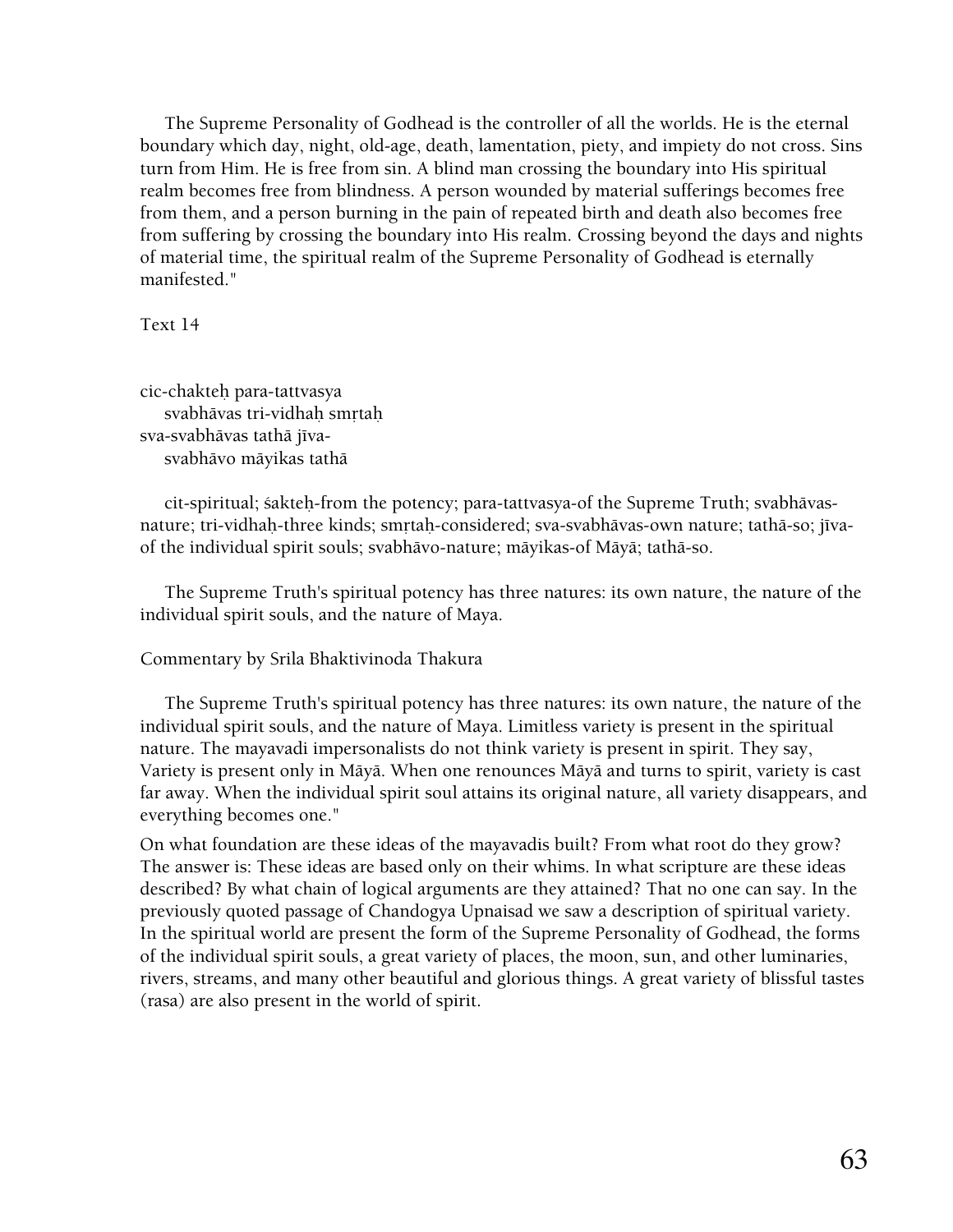The nature of the individual souls is that they are the Lord's marginal potency (tatastha). They are between the spiritual and material potencies. The individual souls therefore may be under the influence of the Mäyä potency or under the influence of the spiritual potency. The nature of Maya is that it is a perverted reflection of spirit. The individual spirit souls who have turned their faces away from the Supreme Lord must be covered by a gross and subtle material body.

Text 15

tisthann api jadādhāre cit-svabhāva-parāyaņah vartate yo mahä-bhägaù sva-svabhäva-paro hi saù

tisthan-standing; api-even; jadādhāre-in the material world; cit-svabhāva-parāyaṇahdevoted to the spiritual nature; vartate-is; yo-who; mahä-bhägaù-very fortunate; svasvabhāva-paro-devoted to his own nature; hi-indeed; sah-he.

 Even though he may still reside in the material world, an individual soul intent on reviving his original spiritual nature is very fortunate. In the end he regains his original spiritual nature.

**Thus ends Tattva-viveka** 

# **His Divine Grace A.C Bhaktivedanta Swami Prabhupada**  *Founder/Acarya of the International Society for Krsna Consciousness*

Srila Prabhupada appeared in Calcutta, India in 1896. Meeting his own spiritual master His Divine Grace Srila Bhaktisiddhanta Sarasvati Prabhupada in 1922 he took formal initiation in 1933. At the very first meeting, Srila Bhaktisiddhanta Sarasvati Prabhupadsa requested Srila Prabhupada to broadcast Vedic knowledge in the English language.

In the years that followed Srila Prabhupada took up that desire, writing a commentary on Bhagavad-gita and founding a fortnightly magazine, "Back to Godhead", in 1944. Actively endeavoring to teach Krsna Consciousness while in household life, Srila Prabhupada retired in 1954 to devote more time to his studies and spiritual master's service. Residing in the holy city of Vrndavana for some 11 years, he formally took to the renounced order of life, sannyasa, in 1959. Constantly pursuing his spiritual masters request to broadcast the Vedic knowledge, Srila Prabhupada began planning a world-wide movement, and started the translation work of his life's opus, Srimad Bhagavatam, revered in the Vedas as the essence of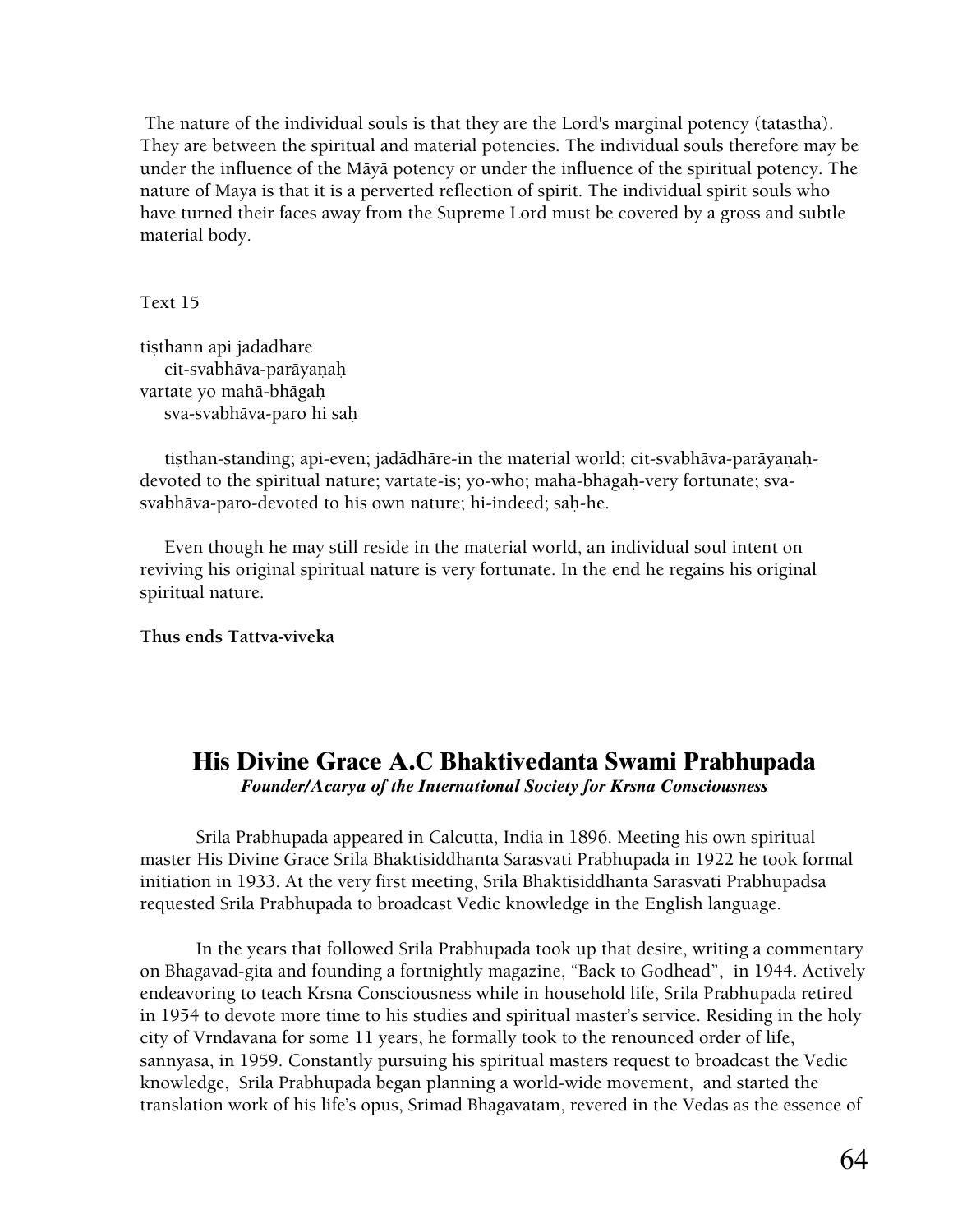all Vedic knowledge.

Srila Prabhupada struggled against many obstacles, and in 1965 left India for America, carrying very little money, the first three volumes of Srimad-Bhagavatam he had published, and the order of his spiritual master in his heart. The rest is history. Within eleven years, up to 1977, a world-wide movement dedicated to exemplifying and broadcasting the Vedic spiritual knowledge sprouted up, comprising over 200 temples in fifty countries, a dozen farming communities, and several publishing houses and schools.

Srila Prabhupada initiated some 5,000 disciples, circled the globe fourteen times, and spoke with countless world leaders, all the while continuing to translate the Vedic texts into English just exactly in pursuance of his spiritual master's original instruction way back in 1926.

 The spiritual society Srila Prabhupada founded goes on to this day having distributed over 500 million literatures in 50 languages, blooming into a world-wide movement known for its purity, dedication, and international welfare activities of food distribution.

These writings comprise a veritable library of Vedic philosophy, religion, and culture and the reader is heartily encouraged to please examine these literatures, they are a meant to offer a clue for the re-spiritualization of the entire human society, which although having made rapid material progress, seems to be so much disturbed with unwanted quarrels and discord.

**Readers are heartily encouraged to explore these writings at: [http://krishna.com](http://krishna.com/)**

# **A Brief Biography of Srila Bhaktivinoda Thakur Author of over 100 Vaisnava Writings**

Srila Bhaktivinoda Thakura was born on Sunday, Sept. 2, 1838 in Biranagara (Ulagrama) in the Nadia district of Bengal. He was the seventh son of Raja Krsnananda Datta, a great devotee of Lord Nityananda, and was named Kedaranatha Datta by his Godfather.

When he was 11 years old, his father passed away. Around this time Kedaranatha's uncle Kasiprasada Ghosh Mahasaya Thakur, who had mastered British education, came to Ulagrama, he schooled young Kedaranatha at his home in Calcutta, by the time he was 13 he was allowed to go to the big city.

Kedaranatha assisted Kasiprasada by judging manuscripts submitted to the newspaper. Kedaranatha studied Kasiprasada's books and also frequented the public library. He attended Calcutta's Hindu Charitable Institution high school and became an expert English reader, speaker, and writer.

In the year 1856, when he was 18, Kedaranatha entered college in Calcutta. He started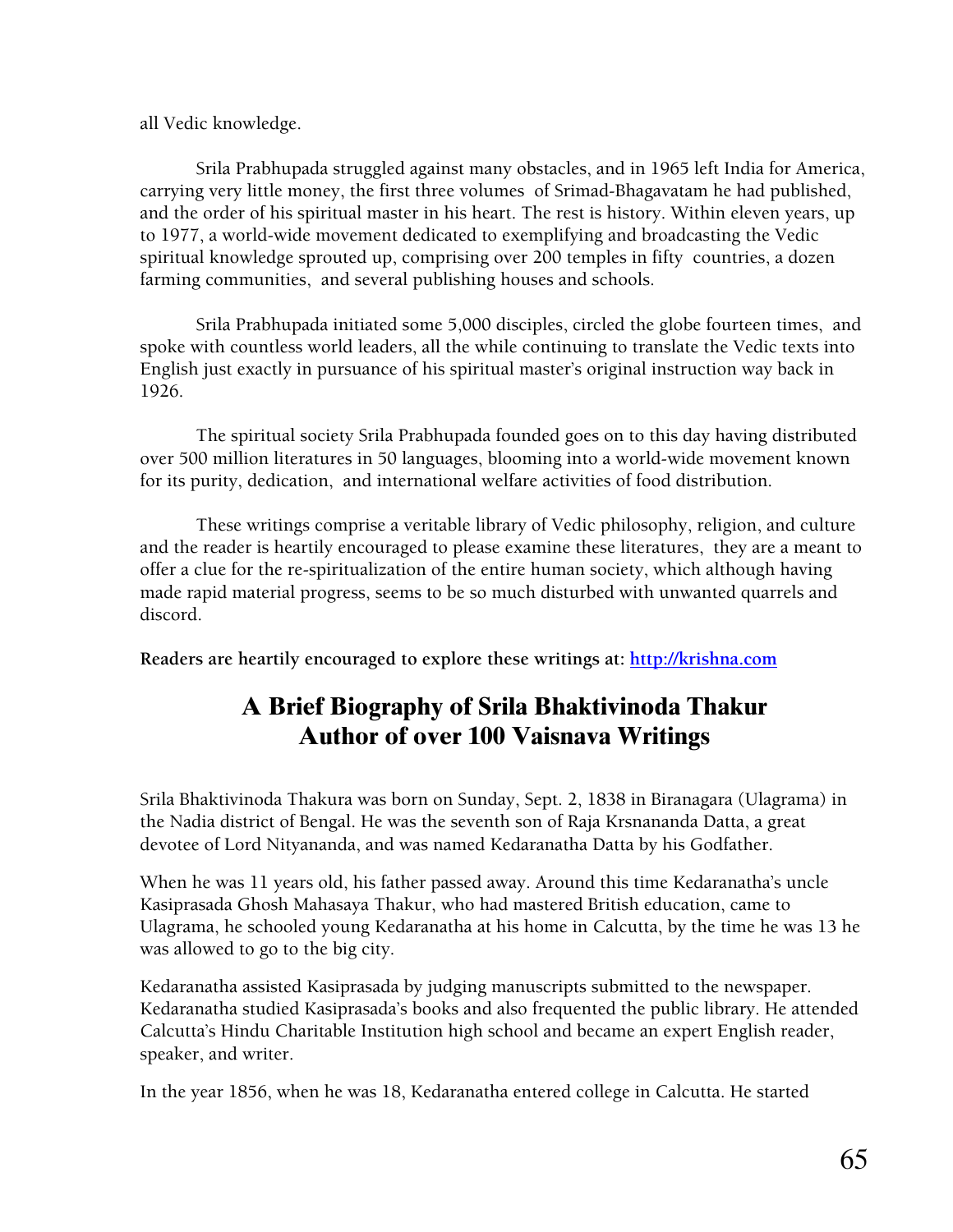writing extensively in both English and Bengali; these essays were published in local journals. He also lectured in both languages. He studied English literature at this time extensively, and taught speechmaking to a person who later became a well-known orator in the British Parliament.

Kedaranatha began to consider the question of the means of his livelihood. He established a school for English education in the village of Kendrapara near Chutigrama, in Orissa, thus becoming a pioneer in English teaching in that state. As the headmaster of the Medinipura high school, Kedaranatha studied many popular Bengali religious sects, particularly their philosophies and practices. He concluded they were all cheap. He came to understand that the only real religion that had ever been established in Bengal was that of Sri Caitanya Mahaprabhu.

In the year 1866 Kedaranatha took the position of Deputy Register with the power of a Deputy Collector and Deputy Magistrate in the district of Chapara. He also became quite fluent in Persian and Urdu. At this time he received copies of the Srimad Bhagavatam and Sri Caitanya-caritamrta from Calcutta.

He read Caitanya-caritamrta repeatedly; his faith in Krishna developed until he was absorbed in Krsna consciousness day and night. He incessantly submitted heartfelt prayers for the Lord's mercy. He came to understand the supreme majesty and power of the one and only Absolute Personality of Godhead Sri Krsna. He published a song about Lord Caitanya entitled Saccidananda- premalankara.

From Camparana he went to Puri which engladdened his heart no end because the holy city of Puri, the site of the famous Krishna temple of Jagannatha, was where Caitanya Mahaprabhu had resided for 18 years as a sannyasi (renunciate). In Puri, Kedaranatha studied the Srimad-Bhagavatam with the commentary of Sridhara Swami, copied out in longhand the Sat-sandarbhas of Jiva Goswami and made a special study of Rupa Goswami's Bhaktirasamrta-sindhu.

Kedaranatha became manager of the Jagannatha temple. He used his government powers to establish strict regularity in the worship of the Deity. In the Jagannatha temple courtyard he set up a Bhakti Mandapa, where daily discourses of Srimad Bhagavatam were held.In the year 1887 Bhaktivinoda Thakura resolved to quit government service and go to Vrndavana with Bhaktibhringa Mahasaya for the rest of his life. One night in Tarakeswara, while on government service, he had a dream in which Sri Caitanya appeared to him and spoke,

"You will certainly go to Vrndavana, but first there is some service you must perform in Navadwipa. When will you do that?"

When the Lord disappeared, Bhaktivinoda awoke. Finally, in December of 1887 he managed to trade posts with Babu Radha Madhava Vasu, Deputy Magistrate of Krishnanagara. In the year 1887 he discovered that the place he'd seen from the dharmasala rooftop was in fact the birthplace of Mahaprabhu. This was confirmed by Jagannatha dasa Babaji, the head of the Gaudiya Vaisnava community in Navadwipa. A great festival was held there.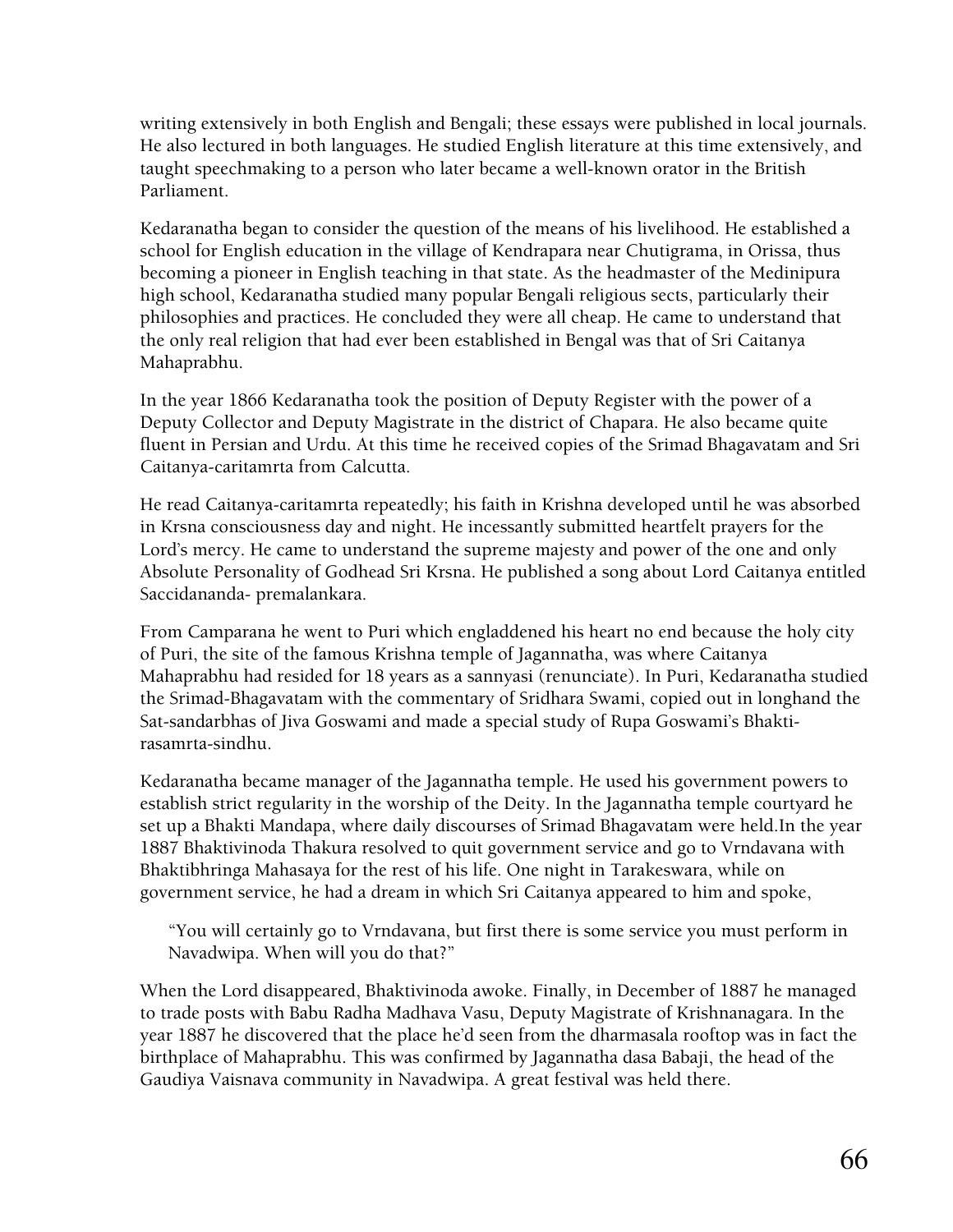In 1890 he established the "Nama Hatta" there. Sometimes Jagannatha dasa Babaji would come there and have kirtana. Lord Nityananda had established His Nama Hatta at the same place and Bhaktivinoda considered himself the street sweeper of the Nama Hatta of Nitai.

In 1908 Bhaktivinoda Thakura took vesa (the dress of babaji, or renunciate) at Satasana in Puri. Until 1910 he would move between Calcutta and Puri, and continued to write; but after that he stopped all activity and remained in Puri, absorbed in the holy name of Krishna. He shut himself up and entered samadhi, claiming paralysis. On June 23, 1914, just before noon at Puri, Srila Bhaktivinoda Thakura left his body. This day was also the disappearance day of Sri Gadadhara Pandita. Amidst sankirtana his remains were interred in Godruma after the next solstice; the summer solstice had just begun when he had left his body.

# **His Character**

About Srila Bhaktivinoda Thakura, Sarada Carana Mitra, Calcutta High Court Judge, wrote:

"I knew Thakura Bhaktivinoda intimately as a friend and a relation. Even under the pressure of official work as a magistrate in charge of a heavy district he could always find time for devotional contemplation and service, and whenever I met him, our talk would turn in a few moments to the subject of devotion, dvaitadvaita-vada philosophy and the saintly work that lay before him. Service of God is the only thing he longed for and service under the government, however honorable, was to him a clog."

In executing his government service, Srila Bhaktivinoda Thakura would wear coat and pants to court, with double-size tulasi neckbeads and tilaka. He was very strong in his decisions; he would decide immediately. He did not allow any humbug in his court; no upstart could stand before him. He would shave his head monthly.

He was always charitable to brahmanas, and equally befriended other castes. He never showed pride, and his amiable disposition was a characteristic feature of his life. He never accepted gifts from anyone; he even declined all honors and titles offered by the government to him on the grounds that they might stand against his holy mission of life. He was very strict in moral principles, and avoided the luxurious life; he would not even chew betel. He never allowed harmonium and he never had any debts. He disliked theaters because they were frequented by public women.

He spoke Bengali, Sanskrit, English, Latin, Urdu, Persian and Oriya. He started writing books at age 12, and continued turning out a profuse number of volumes up until his departure from this world.

# **Daily schedule:**

7:30-8:00 PM - take rest 10:00 PM - rise, light oil lamp, write 4:00 AM - take rest 4:30 - rise, wash hands and face, chant japa 7:00 - write letters 7:30 - read 8:30 - receive guests, or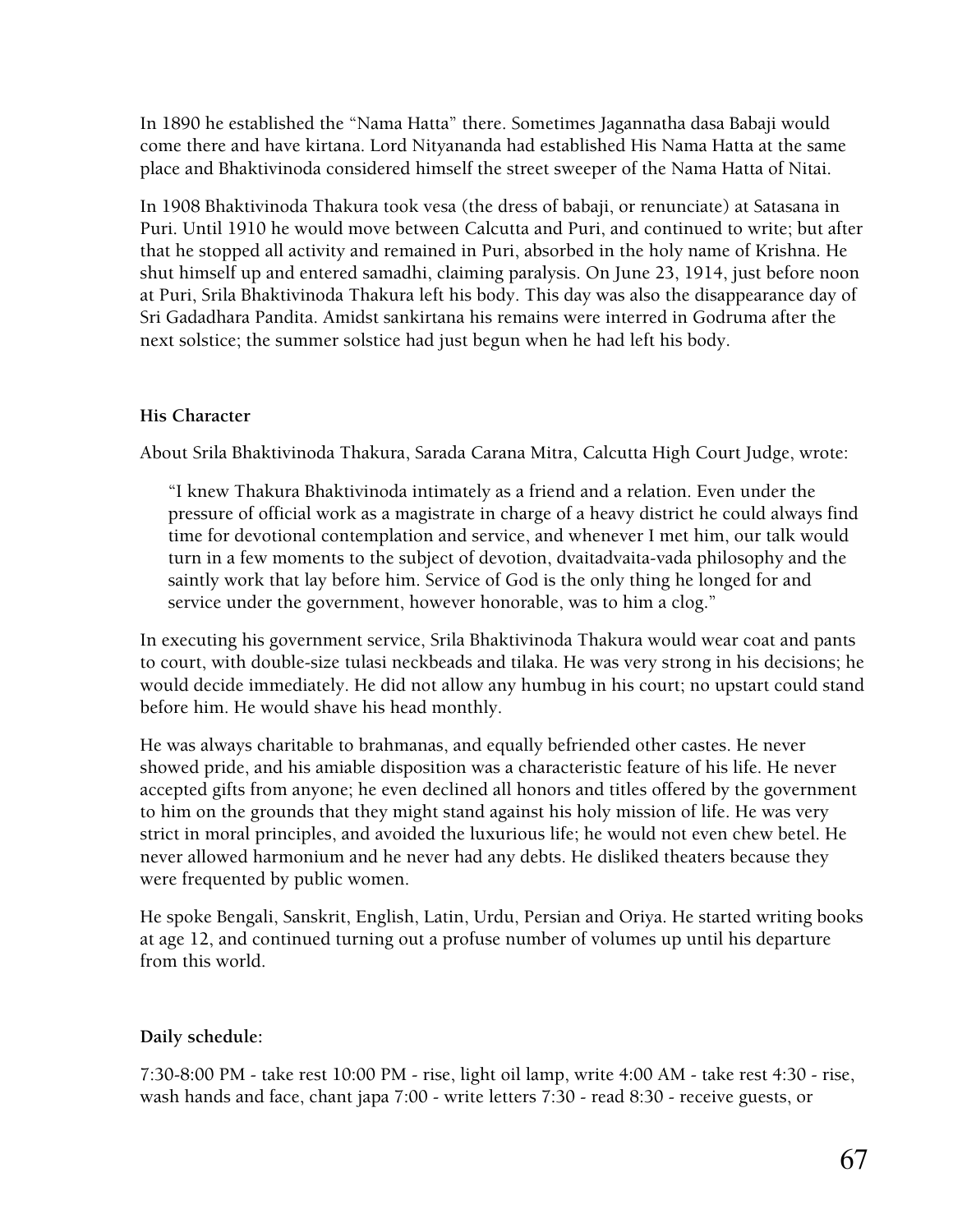continue to read 9:30-9:45 - take rest 9:45 - morning bath, breakfast of half-quart milk, couple chapatis, fruit 9:55 - go to court in carriage 10:00 - court began. 1:00 PM - court finished. He'd come home and bathe and refresh. 2:00 PM - return to office. 5:00 PM translate works from Sanskrit to Bengali

Then take evening bath and meal of rice, couple of chapatis, half-quart of milk. He always consulted a pocket watch, and kept time very punctually.

# **Nama-hatta Preaching**

Srila Bhaktivinoda Thakura's great contributions are manifold. One of the greatest is Nama Hatta. He set up the Nama hatta. It had as commodities:

- 1. The holy name.
- 2. The holy name related to the Lord's form.
- 3.  $" " " quantities"$
- 4. " " " pastimes
- 5. " " " bhava
- 6. " " " prema

You could buy Sraddha for 1 cent, Nistha for 5 cents, Ruci for 20 cents, Asakti for 25 cents, Bhava for a dollar, and Prema for a gold coin.

He had various venues: bazaars — holy places or temples, shops — small centres with a few members, travelling salesmen, sales agents or brokers who would bring interested people to the shops or bazaars.

No false currency accepted, otherwise you automatically get namabhasa and not the pure name.

# **Different posts:**

- 1. The leaders who make policy decisions
- 2. The market reporter.
- 3. Scale operator who checks the payments.
- 4. Keeper of the keys to all the doors to all the different departments selling the different forms of the name
- 5. Labourers- who deliver the goods
- 6. Watchman who checks to see if anyone is trying to steal the name.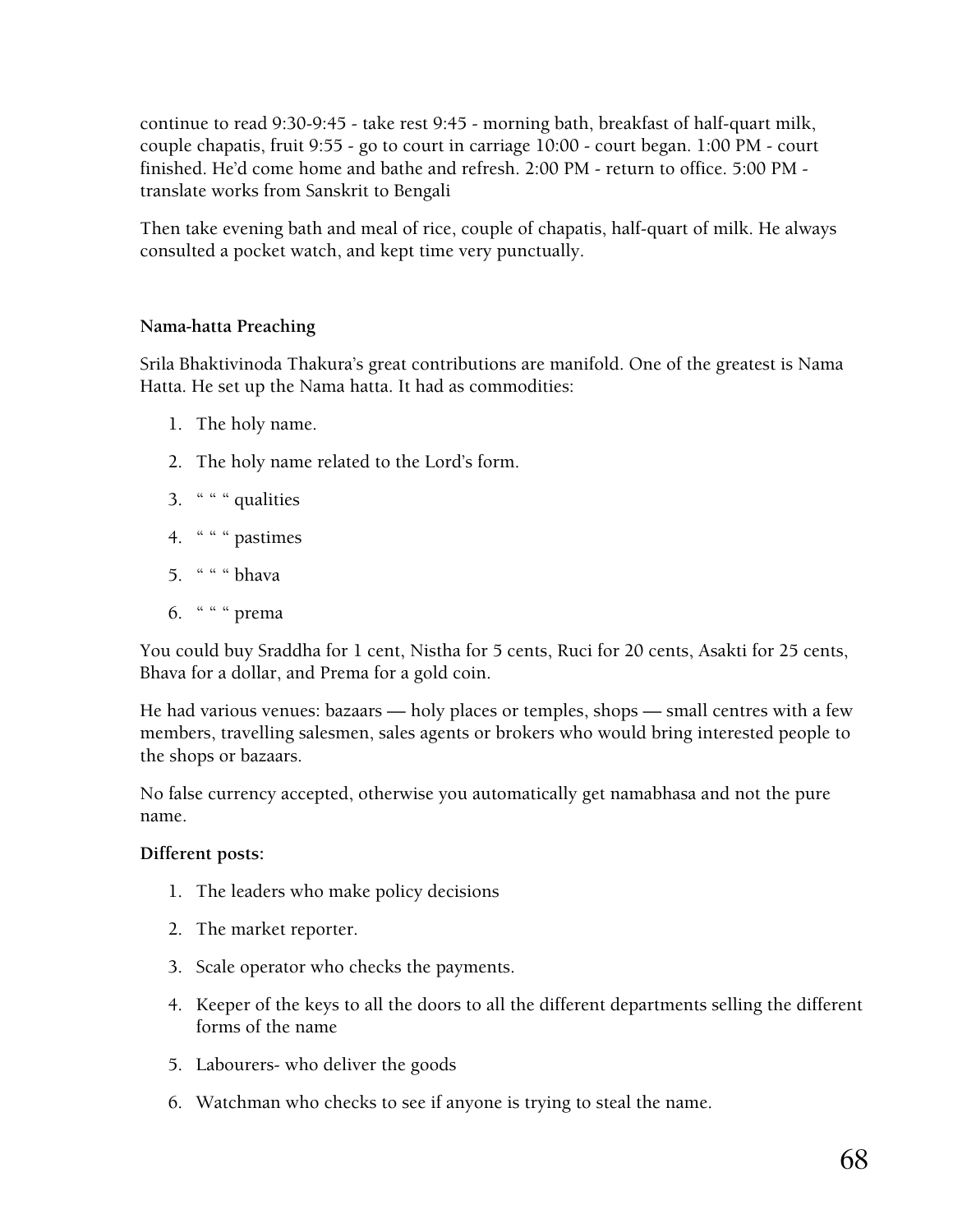- 7. Bookkeeper
- 8. Janitor.

True to his divine character Srila Bhaktivinoda Thakura took the role of janitor, keeping the place clean.